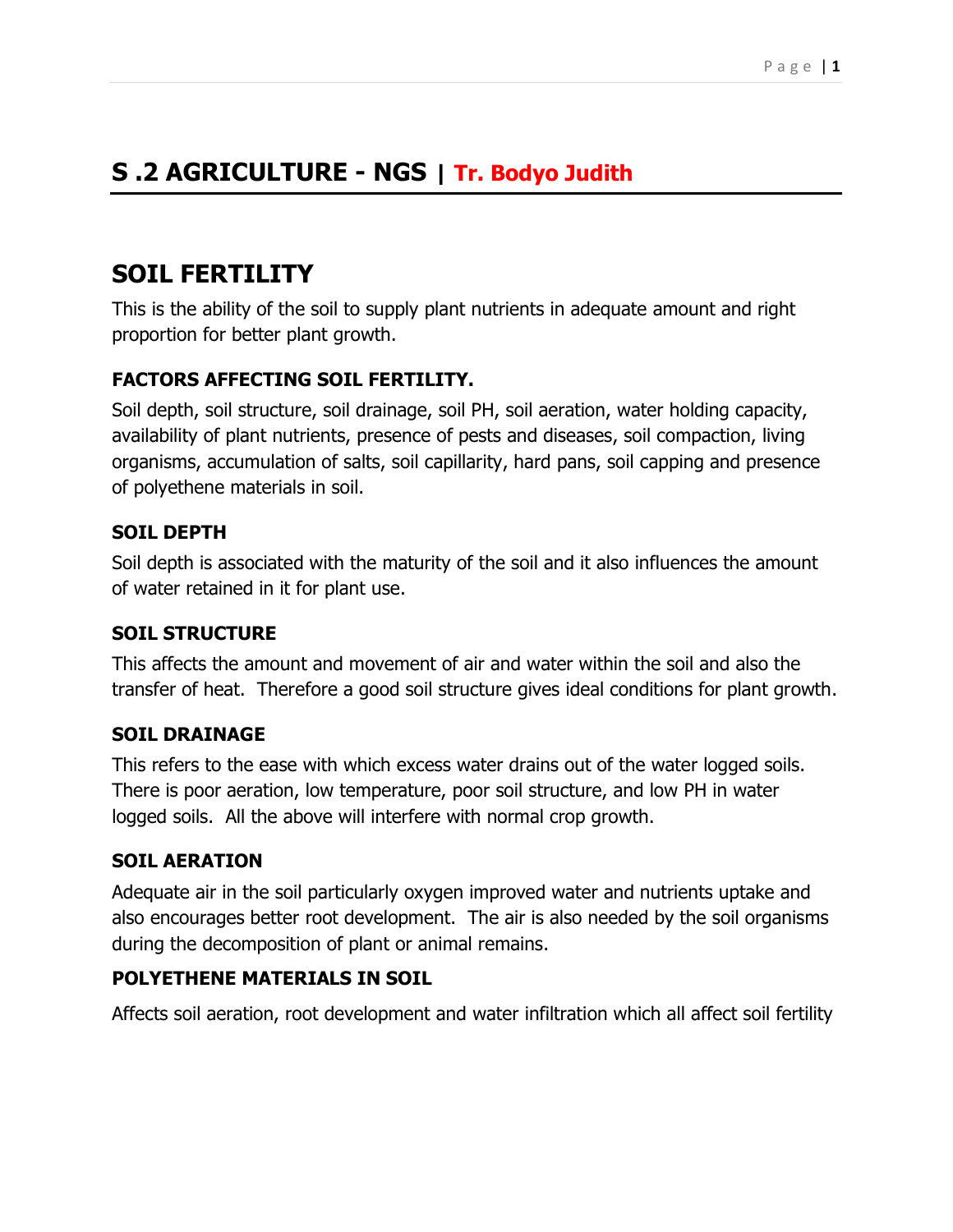## SOIL CAPPING

This affects soil drainage which determines pest attack, soil Ph and root development in crops and hence soil fertility.

## HARD PANS

This impedes water infiltration hence affecting soil fertility.

## AVAILABILITY OF PLANT NUTRIENTS

Plant nutrients are needed by plants and therefore a soil which contains most of the nutrients and can easily supply them is said to be fertile.

# SOIL PH (SOIL REACTION)

This is the acidity or alkalinity of the soil. It influences the (ability) availability of plant nutrients e.g. at lower PH (acidic) phosphorous and molybdenum are not available but iron, Mg, Zn, K and Boron are available yet unavailable again at high PH (alkaline)

## IMPORTANCE OF SOIL PH.

- It affects the presence of certain plant pathogens like bacteria and fungi are not common at low PH but fungi are common
- At very low PH the concentration of certain nutrients such as iron and Aluminium in the soil becomes toxic to plants.
- Soil PH has a strong influence on the availability of various plant nutrients.
- Very low or very high PH inhibits the activity of the soil micro-organisms more especially the nitrifying bacteria.

### TESTING FOR SOIL PH

Place a sample of soil in a dry test tube

Add barium Sulphate/ ammonium Sulphate to the soil sample

Add distilled water to the mixture and shake gently

Add 3 drops of the universal indicator and allow the contents to settle for about 45 minutes

Use the Ph chart to find the ph of the soil by relating with the colour of the contents in the test tube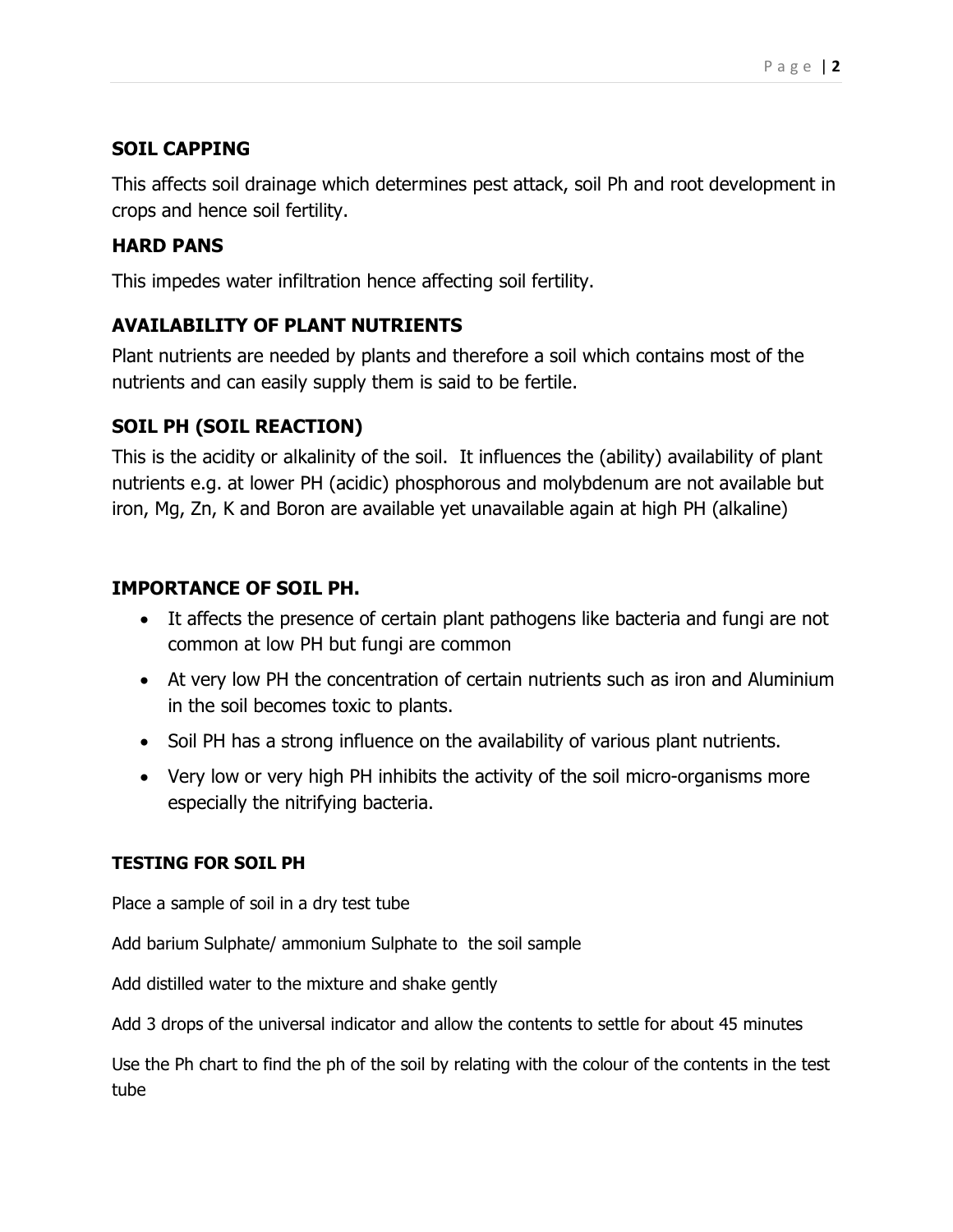# ACIDITY IN SOILS.

This is caused by the following:-

**Soil formed from acid rocks:** Rocks such as granite contain an excess of silica (Quartz) which combine with water to form acids.

**Presence of humus:** Humus may react with iron and aluminum to form complexes which under go hydrolysis to yield hydrogen ions responsible for acidity.

**Presence of soluble salts:** These may be acidic, neutral, or basic arising from fertilizers mainly.

Water lodging: This causes hydrolysis of some of cautions in the soil which may release hydrogen ions leading to soil acidity

**Rain water:** atmospheric carbondioxide combines with rain water to form a weak carbonic acid responsible for soil acidity.

**Cultivation of crops:** The growing of crops can cause acidity when the plant absorbs cations that can be replaced by hydrogen ions.

**Fertilizers application:** Application of fertilizers increases cations and anions content in the soil. When the nitrates are leached they move along with cations leaving the H+ behind

**Biological activities in the soil:** Anaerobic decomposition of organic matter leads to formation of weak acids in the soil e.g. lactic acids, ethanoic acids (Organic acids)

**The presence of sulphides in the soil:** The sulphides in the soil can also cause soil acidity due to the production of  $H+$  ions.

Presence of sulphides : These can cause acidity to the production of H+

## SOIL AMMENDMENT

Rising of the soil PH to reaction nearer neutral is done by addition of lime a process called liming.

## Liming materials:-

Calcium carbonate (lime) Calcium Sulphate Calcium carbonate Magnesium carbonate.

Wood ash Sugar factory lime Calcium hydroxide Calcium magnesium carbonate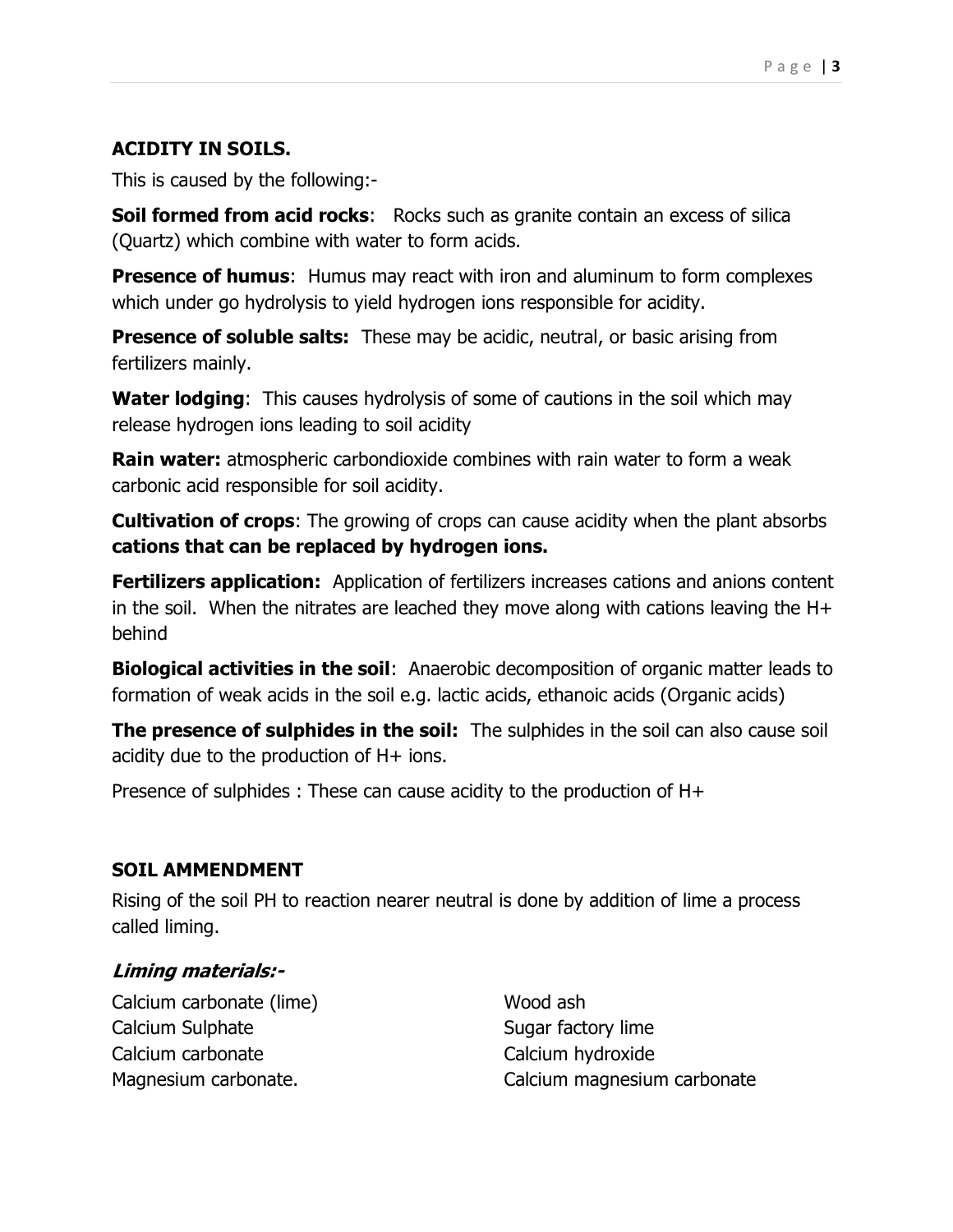## Factors considered before liming

- Soil ph; very high or low ph may require amending
- Buffer capacity of the soil i.e. ability to resist change in ph after addition of lime
- Amount of bases in the exchange complex.
- Type of crops to be grown i.e. each crop requires a different ph
- Fineness of the materials to be used for liming
- Amount of manganese present in the soil

## Importance of liming:-

- It increases the use of nutrients by crops leading to increased yields.
- It increases the microbial activity in the soil
- Organic matter decomposition in the soil is accelerated
- It increases the availability of plant nutrient and their supply like phosphates.
- Make soils easy to cultivate more especially clay soil
- Ensures sufficient utilization of soluble acidic manures such as phosphates
- Keeps the soil in good condition for crop growth.

### Negative effects of liming

- It can lower the yields of crops in later years if the PH is allowed to increase continuously.
- It is expensive therefore can increase the production.
- It decreases the future supply of plant nutrients
- Accelerated organic matter (OM) decomposition causes a decline in organic matter content of the soil.

## Characteristics of a good liming material

- It should have a mild alkanising effect
- It should have a favouable effect on soil
- Should be cheap and readily available
- Should not affect soil microbes
- Should not affect availability of crop nutrients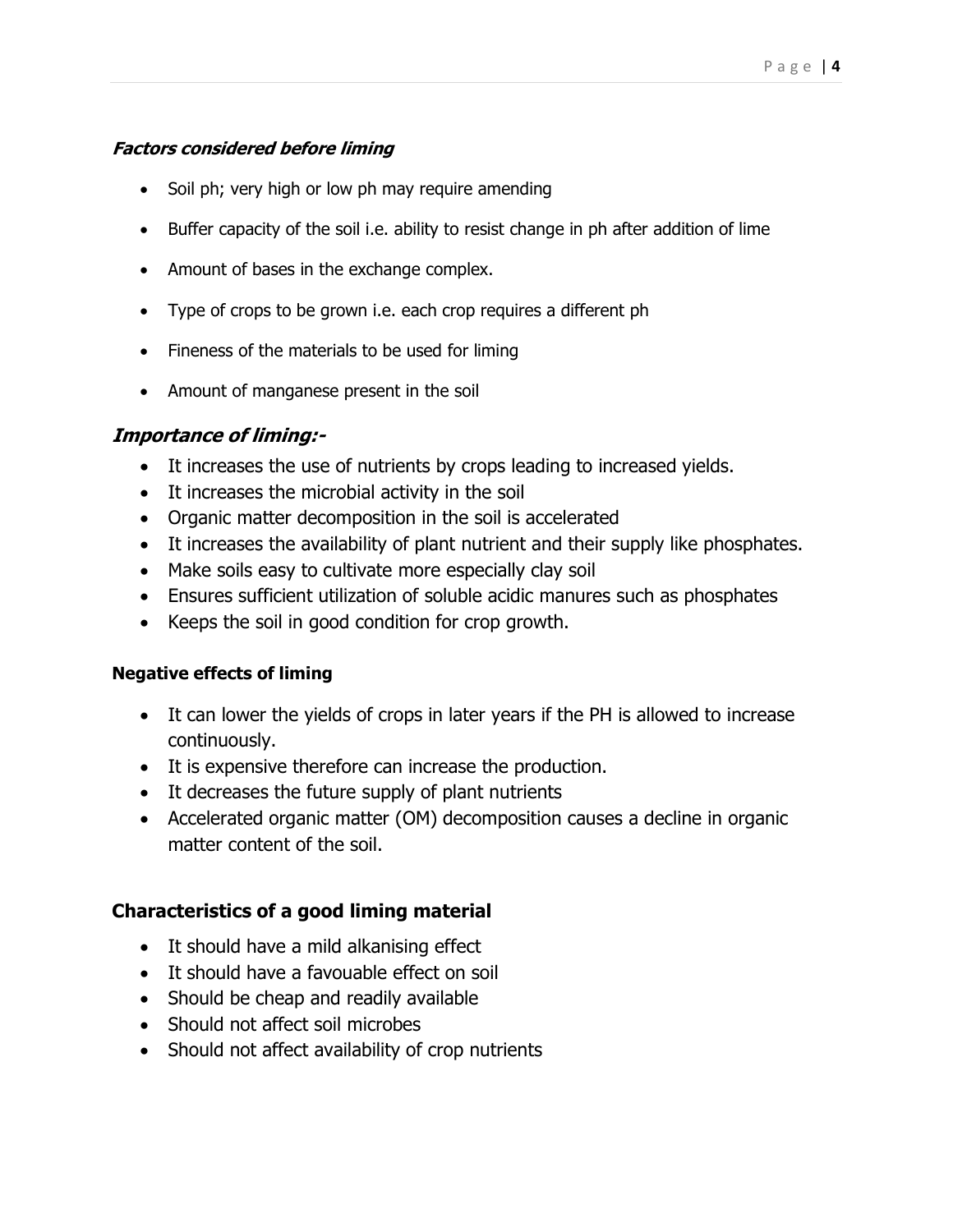## LOSS OF SOIL FERTILITY

Soil can loose fertility through:-

Soil capping Change of soil PH Build up of pests and diseases in the soil Burning Formation of hard pans Soil erosion Over cultivation Crop removal during harvesting Large number of weeds.

## Soil Capping

This is the formation of an impervious layer on the surface of soil which prevents water infiltration. This stops the dissolution of plant nutrients and proper root development

## Formation of Hard Pans

This is an impervious layer formed just beneath the soil surface and can be caused by continuous ploughing at the same depth. It prevents water percolation and proper crop root development.

## Over cultivation

This causes rapid oxidation of organic matter by micro organisms leading to loss of fertility.

## Effects of over cultivation of arable land

Destroys Soil structure making the land more prone to erosion Increases production costs by engaging more labour in cultivation Can destroy crop roots Can increase evaporation of moisture from soil by increasing surface area for loss. Increases oxidation of crop nutrient hence loss of fertility

# Crop removal during harvesting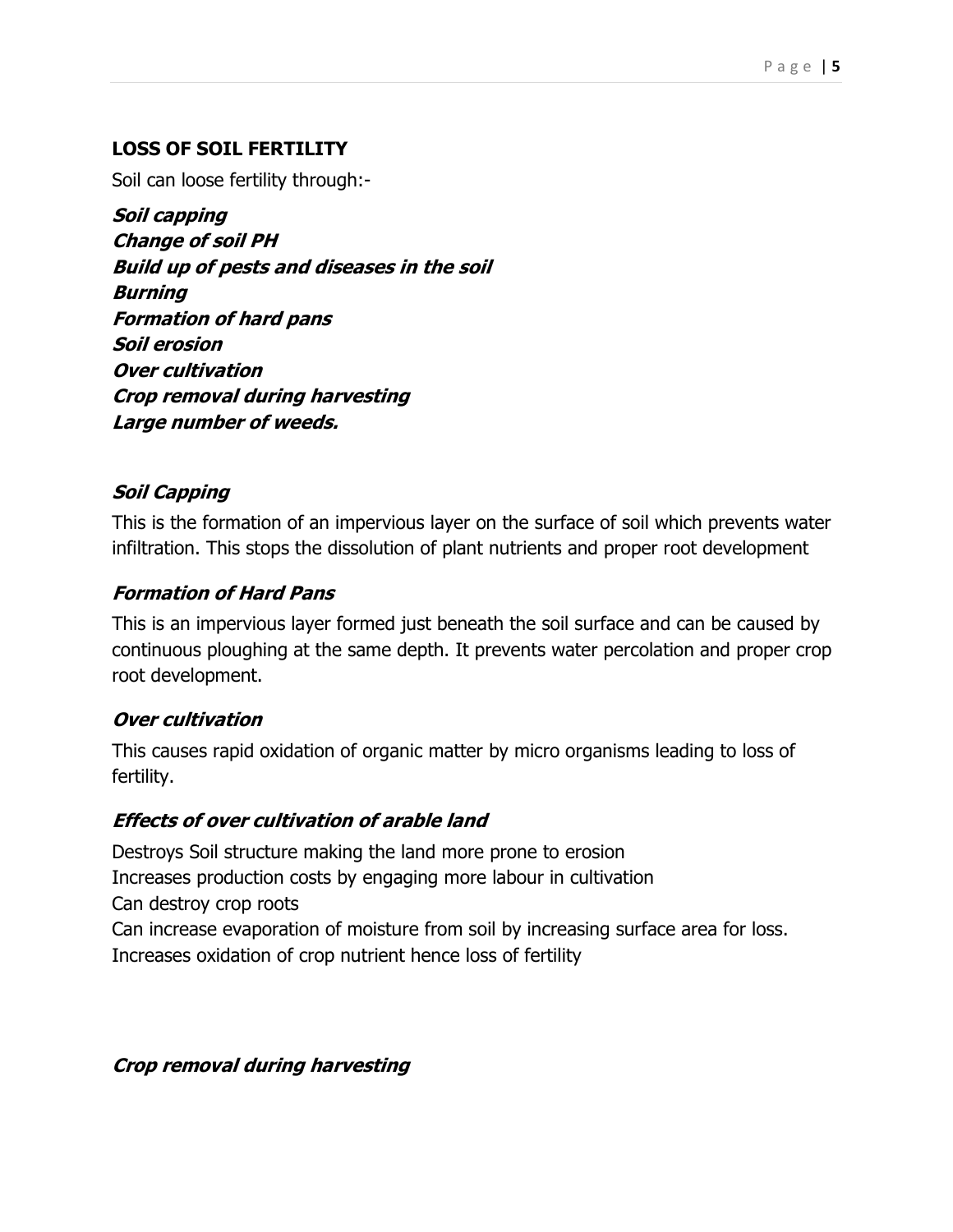The removal of crops from the garden or their products from the garden carries away all the nutrients concentrated in their tissue and seeds.

## Weeds over growth

These use a lot of nutrients and therefore cause loss of nutrients from the soil

# Leaching

This is the washing out of soil nutrients in both solution and suspension to the deeper layers of the soil where plants can not utilize it.

# Soil erosion

This carries away the more productive top layer of soil leading to loss of fertility

# Change of soil PH

Some plants nutrients are available at low PH e.g. iron, Mg, A1, Zn, K and Boron while others are favoured by a high PH e.g. phosphorous and molybdenum

# Build up of pests and diseases

This may be caused by mono-cropping and therefore less products expected from such a soil.

# MAINTAINANCE OF SOIL FERTILITY

The fertility of the soil can be maintained through the following ways:-

**1. Crop rotation:** Is the growing of different crops on the same piece of land in a particular sequence season after season for proper utilization of nutrients

Follow the guide lines.

- Legumes should alternate with other crops since they increase soil fertility by fixing nitrogen
- Crops with high nutrient requirement should come first on a newly cultivated piece of land to utilize a high content of nutrients present at this stage.
- Deep rooted crops should alternate with the shallow rooted crops since deep rooters bring nutrients to the upper layers of soil for shallow rooters to use
- Cover crops should be included in the rotation to control erosion.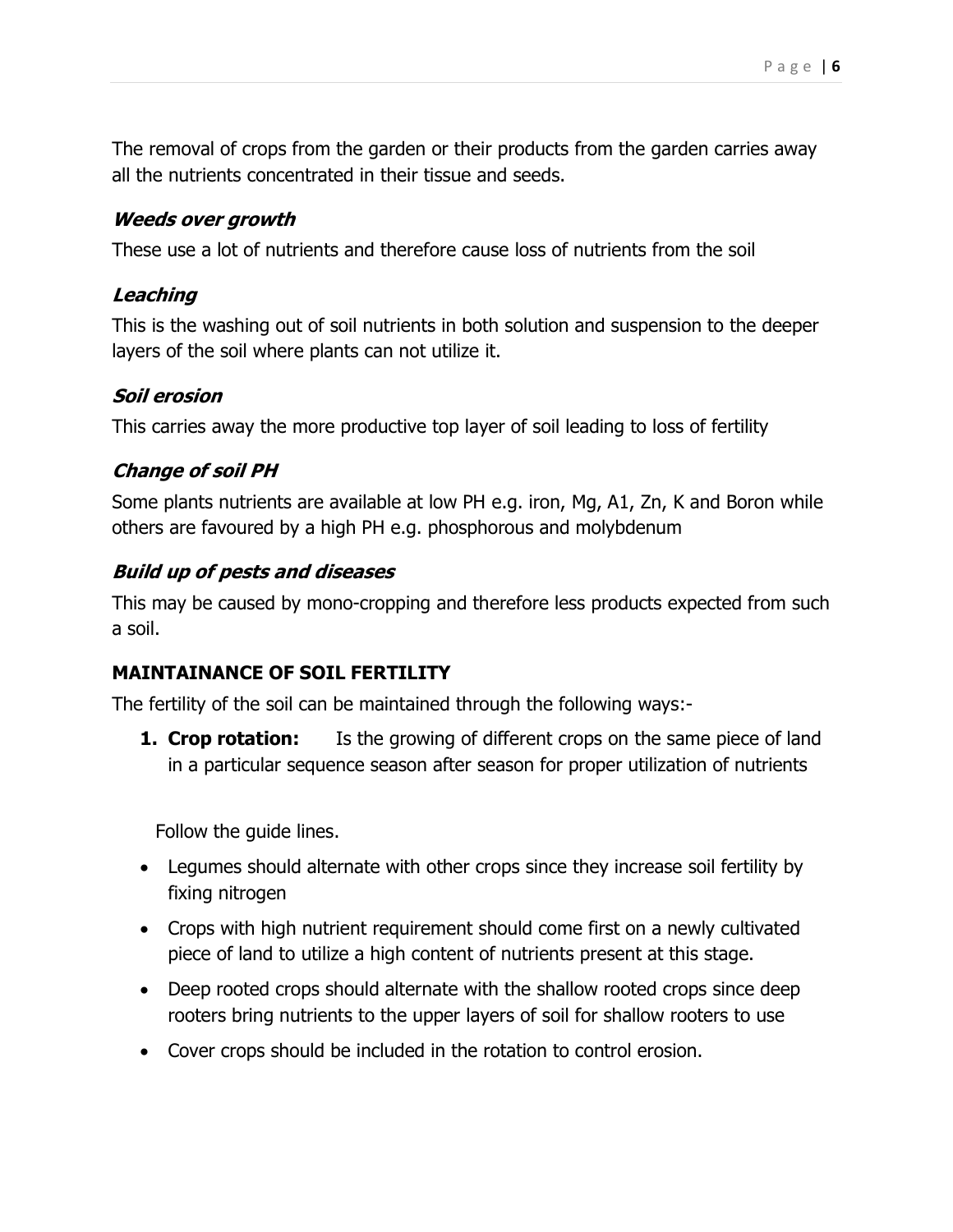- A fallow period should be included in the rotation to preserve soil structure and restore the lost nutrients.
- Crops that are easy to weed should alternate with those that are difficult to weed.
- Crops attacked by similar pests and diseases should not succeed one another in the rotation to reduce spread

## Importance of crop rotation

- There is maximum use of soil nutrients since different crops with different nutrients requirements are involve in the rotation.
- Pests and diseases are easily controlled by breaking their cycle and starvation.
- Parasitic weeds like string spp in sorghum are easily controlled under crop rotation.
- The nitrogen content of the soil can be improved more especially if legumes are included in the rotation.
- Good rotation evens out Labour requirement throughout the year.
- It spreads financial risks over several crops
- Some deep rooted crops in the rotation will recycle nutrients.
- Soil erosion can be controlled during the fallow period when grasses are allowed to grow on the land or by the binding action of the plant roots.

## An example of a four year crop rotation

| Year           | Plot 1         | Plot 2         | Plot 3         | Plot 4         |
|----------------|----------------|----------------|----------------|----------------|
|                | Sweet potatoes | <b>Beans</b>   | Cassava        | <b>Millet</b>  |
| $\overline{2}$ | Millet         | Sweet potatoes | <b>Beans</b>   | Cassava        |
| 3              | Cassava        | Millet         | Sweet potatoes | <b>Beans</b>   |
| 4              | <b>Beans</b>   | Cassava        | Millet         | Sweet potatoes |
|                | Fallow         | Fallow         | Fallow         | Fallow         |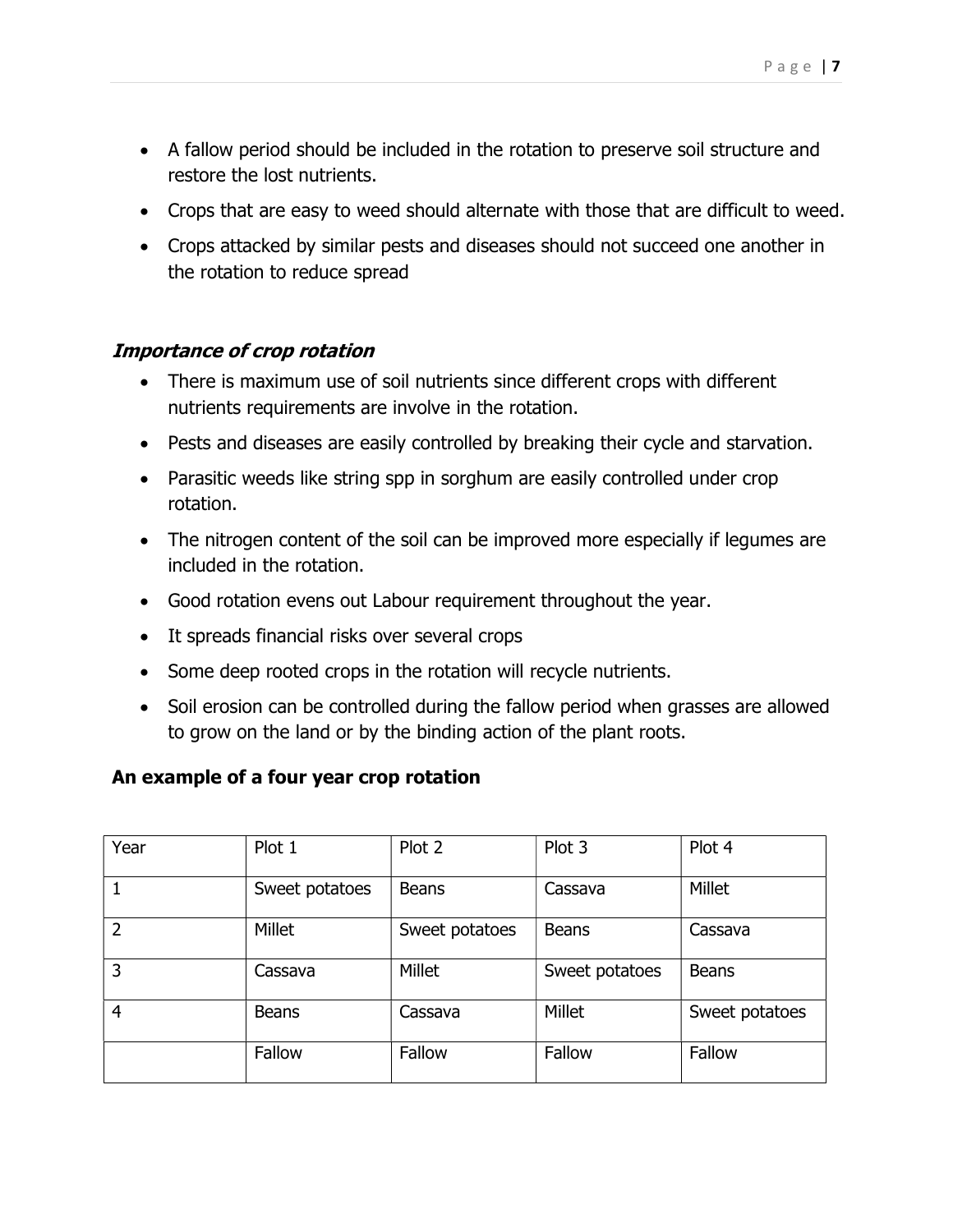NB After the fourth year the farmer can decide to have a fallow period

## Limitations of crop rotation

- Shortage of land due to an increasing human population
- Presence of permanent building that cannot be rotated
- Introduction of perennial crops with a long gestation period
- Merits of the practice cannot be easily recognized by farmers hence difficult to convince them
- **Proper weed control:** weeds compete with crops for soil nutrients. A high population of weeds will extract a lot of nutrients from the soil making it infertile in the long run.
- **Mulching**: Is the covering of top soil with dry plant materials or artificial substances like polythene papers. Apart from conserving the soil moisture and suppressing weeds, mulches also rot and add fertility to the soil.
- **Minimum tillage:** Minimum disturbance of the soil will conserve its organic matter content and moisture hence maintaining fertility.
- **Soil pH control:** At different pH some macro and micro elements are present while others are absent. The soil pH can be maintained through liming and addition of fertilizers.
- **Addition of manure:** The addition of both organic and inorganic manure will increase the amount of soil nutrients therefore maintaining the fertility. However, over use of artificial manure can cause acidic conditions in the soil that may lower soil fertility.
- **Soil erosion control:** The washing away of the most fertile top soil leads to loss of soil fertility as well. Methods of controlling soil erosion like terracing, mulching, contour ploughing etc should be used.
- **Improving on soil drainage:** This will eliminate water logging with all its disadvantages like increased leaching
- **Improving on the water holding capacity of the soil:** Water is needed by plants in the absorption of soil nutrients and in photosynthesis therefore water holding capacity of the soil should be improved to maintain the soil fertility through the addition of organic manures.

# COMPONENTS OF SOIL

Soil is composed of living organisms (micro and Macro), air, mineral elements, organic matter and water.

# Living organisms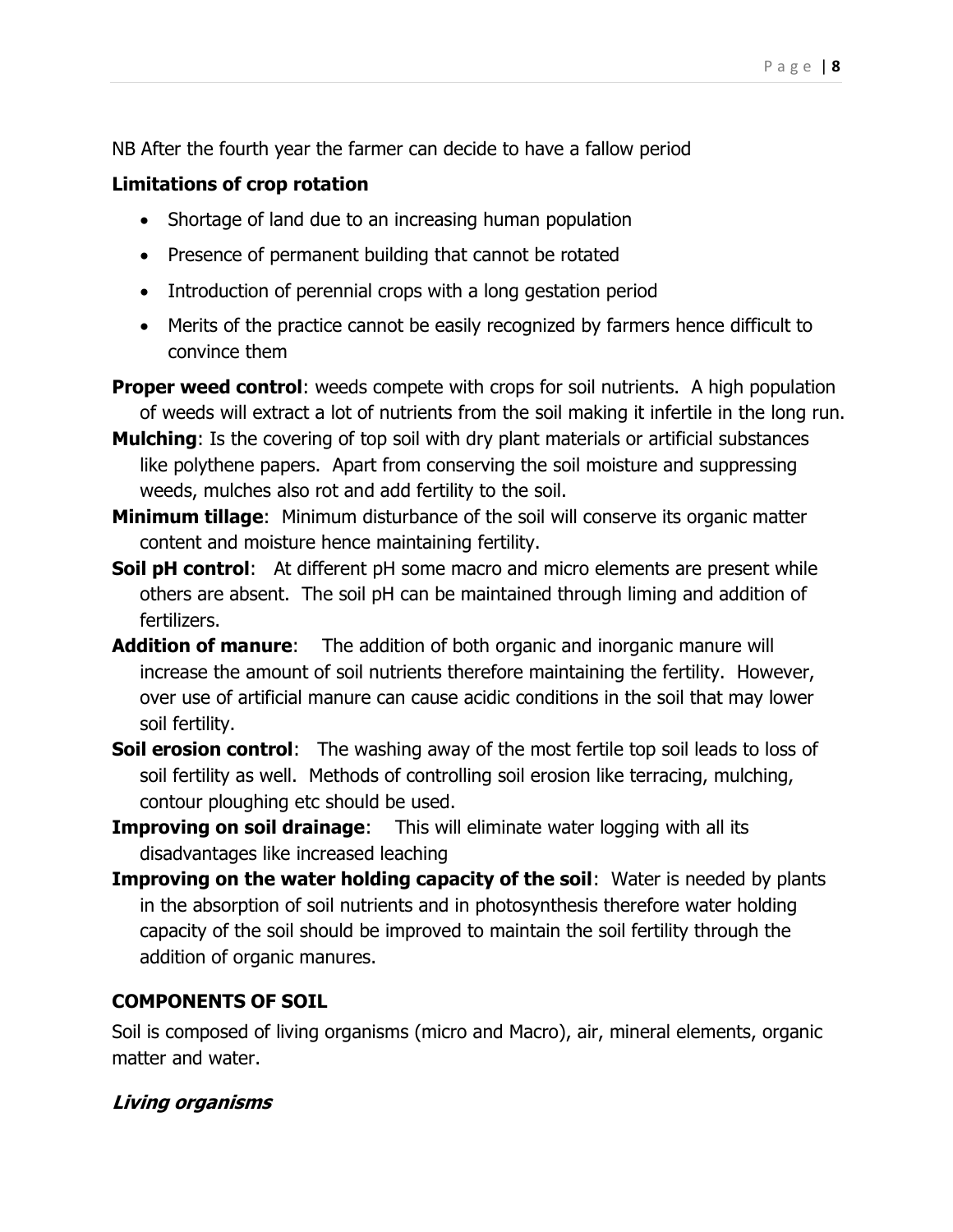These include micro organisms like bacteria, fungi, protozoa, etc. It also includes macro living organisms like earth worms and some insects.

## Importance:

- They carry out decomposition of dead plants and animals remains to produce humus which is used by plants.
- Some bacteria like Rhizobia fix nitrogen into the soil
- After their death more especially the macro organisms decompose and add fertility to the soil.
- Other living organisms like earthworms, excrete urea which adds fertility to the soil by providing nitrogen.
- They aerate the soil by making tunnels. The more tunnels, the more the aeration.

## AN EXPERIMENT TO SHOW THAT SOIL CONTAINS LIVING ORGANISMS.

Apparatus 2 conical flasks Lime water 2 muslin bags 2 samples of soil i.e. sample A sterilized soil and sample B fresh top soil.

## **Procedure**

Label the conical flasks i.e. A and B

Pour about 10cm3 of lime water in each of the flasks.

Put fresh top soil in the muslin bag and hung it in the conical flask A and sterilized top soil in another muslin bag in B as shown below.

Observation:

After 8 hours the lime water in flask A will turn milky while in flask B there will be no observable change.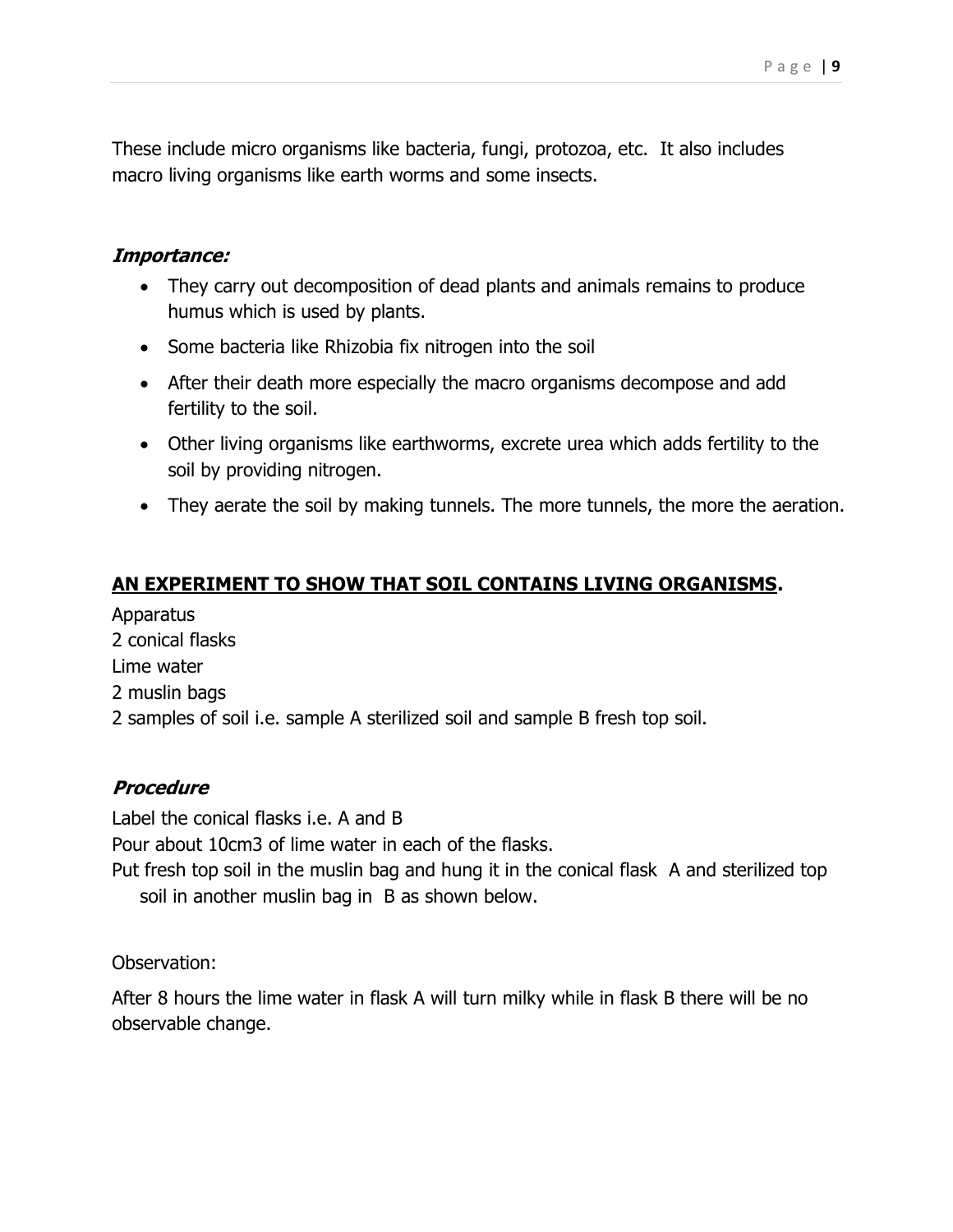## **Conclusion**

The lime water in flask A turned milky due to the presence of living organism in the soil that respire releasing carbondioxide which turns lime water milky.

## SOIL AIR

Soil contains air, the biggest portion being  $CO<sub>2</sub>$  and  $O<sub>2</sub>$ . Soil air is used by living organisms in respiration and also the plant roots.

N.B. Water and air occupy the same position and therefore high level of water in the soil will reduce the amount of air in that particular soil.

## Apparatus:

Soil sample Distilled water A beaker Stirring rod

### **Procedure**

Put the dry soil sample in the beaker to cover 1/4 of it. Pour twice the volume of soil water, and stir continuously

## **Observation**

Air bubbles are seen coming out of the water in the beaker

Dry soil contains air.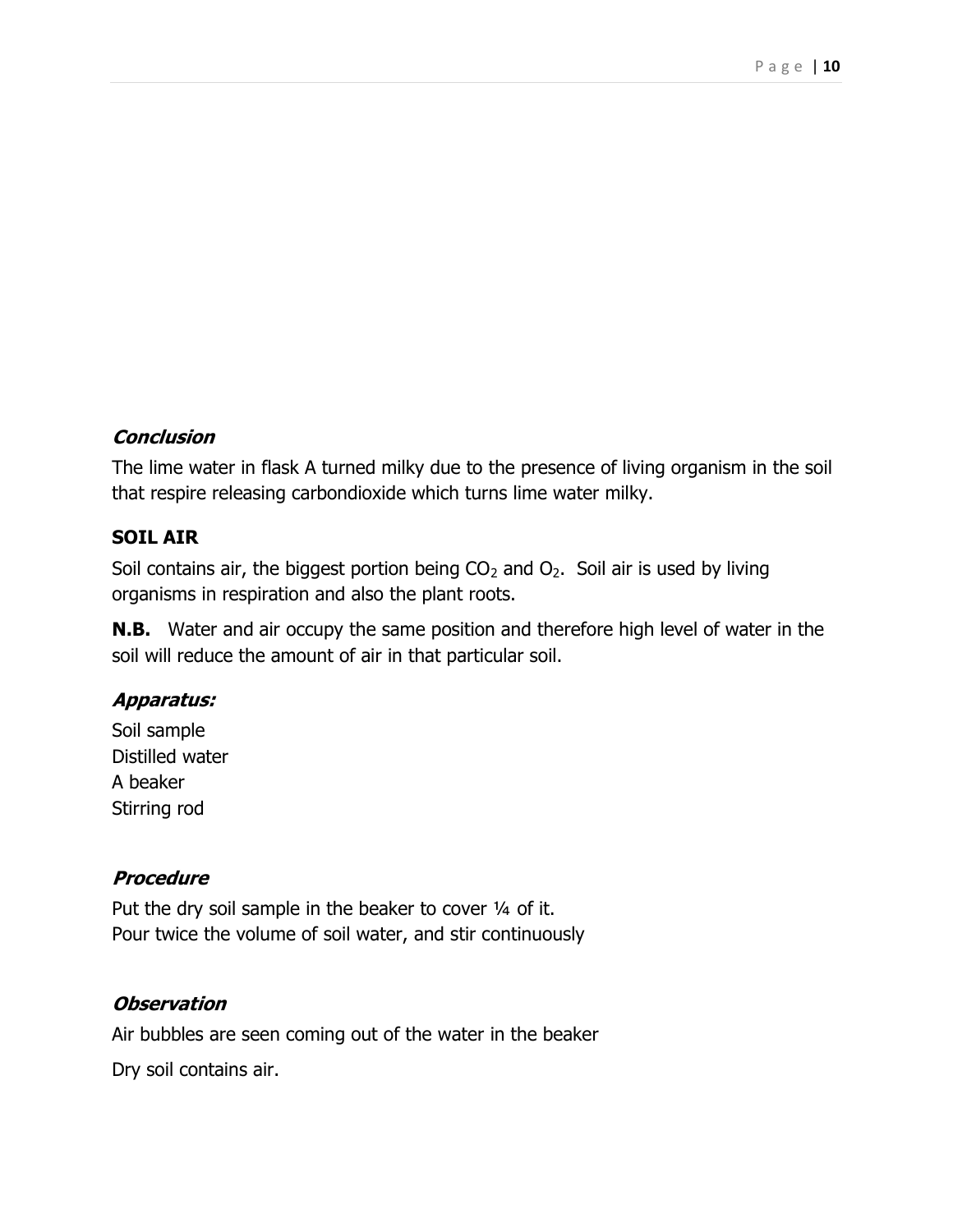# EXPERIMENT TO DETERMINE THE AMOUNT OF AIR IN SOIL

# Apparatus:

Dry soil sample At least two measuring cylinders Distilled water A beaker.

# Procedure:

Measure off 50cm<sup>3</sup> of dry soil and transfer to another dry measuring cylinder. Measure off 50 $cm<sup>3</sup>$  of water and add it to the soil in the measuring cylinder.

# **Observation**

Bubbles of air are seen escaping when the two are added and the volume of the mixture is less than the expected  $100 \text{cm}^3$ .

# Conclusion:

The difference between the expected volume of the mixture (100cm<sup>3</sup>) and the actualvolume will be that of air e.g. (50 + 50) cm<sup>3</sup> = 100cm3 expected.

Actual =  $70 \text{cm}^3$  $100 - 70 = 30$ cm<sup>3</sup> Air = 30cm<sup>3</sup>

EXPERIMENT TO DETERMINE WHETHER SOIL CONTAINS WATER

# Apparatus

Dry soil sample Boiling test tube Heat source Stirring rod.

# **Procedure**

Pour dry soil up to 1/3 of the test tube. Put the test tube on a heat source for about 5minutes.

# Observation: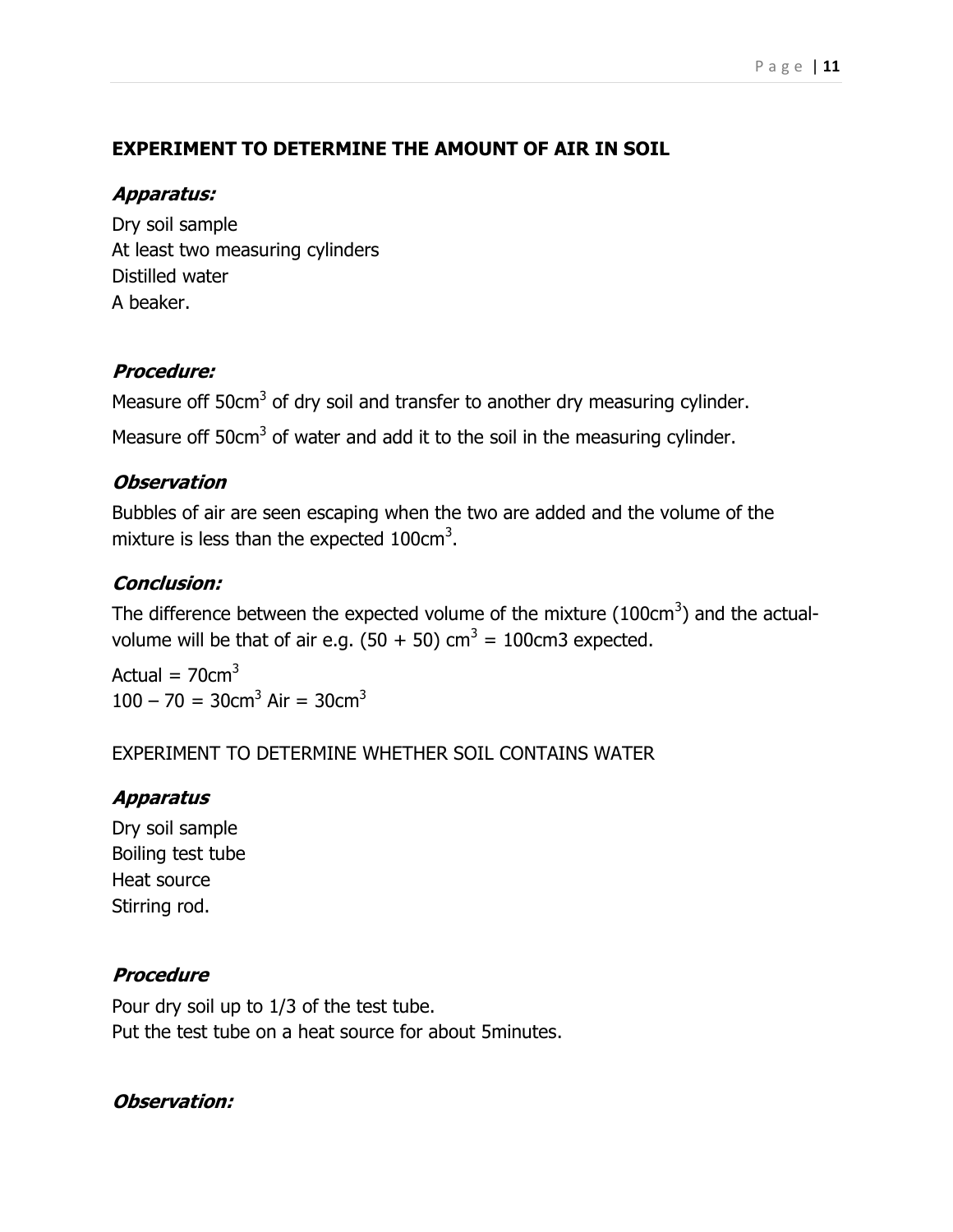As the heating goes on, vapour condenses at the cooler part of the test tube.

### **Conclusion**

Soil contains water.

### SOIL PERMEABILITY.

This is extent to which a soil allows water to pass and spread through it. However sometimes soil permeability and soil drainage are considered to be the same.

## Soil drainage

Refers to the relative ease by which water passes through the soil.

## EXPERIMENT TO SHOW WATER RETENTION (DRAINAGE) IN SOIL

## Apparatus

Atleast 3 filter funnels Filter paper / cotton wool Three soil samples i.e. clay, sand, and loam Clean water Stop clock Atleast three measuring cylinders Arrange the practical as below:-

Water should be added to each of the funnels in the same quantities. A stop clock should be used to measure the time taken for a particular quantity of water to pass through each sample.

### Observation:

After a specific period of time its observed that clay soil retains a lot of water than loam and sandy soils. Therefore clay soil is poorly drained while sandy soil is well drained.

### EXPERIMENT TO FIND OUT THE AMOUNT OF ORGANIC MATTER IN THE SOIL

### Apparatus needed

| Heat source      | evaporating dish | Tippled stand |
|------------------|------------------|---------------|
| Weighing balance | Stop Clock       | Stirring rod  |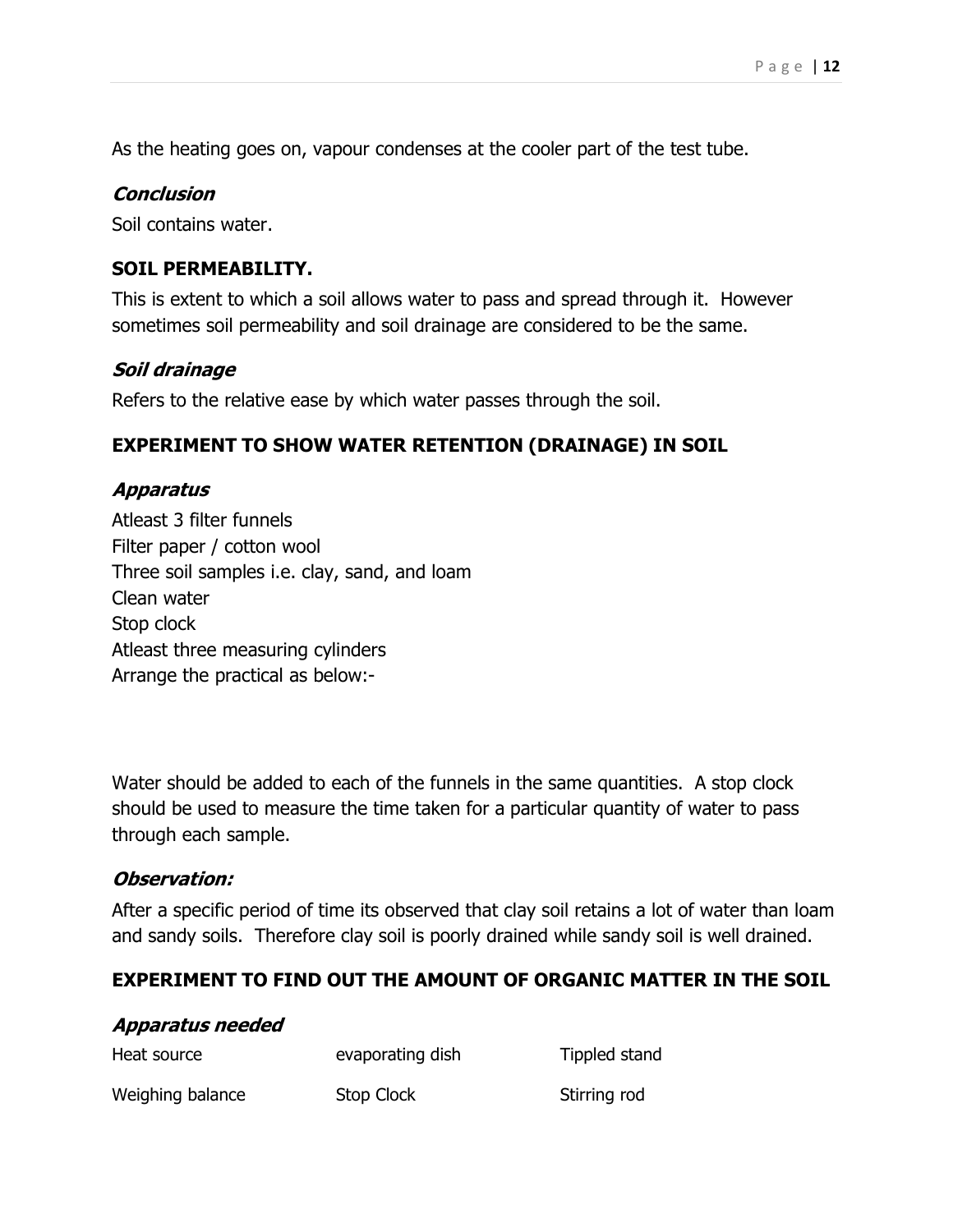Soil sample

## Procedure

# Weigh the evaporating dish and its weight recorded as X g

Weigh a dry sample of soil and call it W g.

Add the two weights and the total should be called "y" i.e.  $(CX+W)$  g = Yg.

Place the dish with the soil on heat source for about 30 minutes.

Remove the dish after that time and cool it.

Weigh the dish and the soil and call it Zg

The weight of organic matter in soil  $=$  Yg-Zg  $=$ P g

Pg is the loss in weight as a result of loss due to organic matter.

# SOIL PRODUCTIVITY

This refers to the ability of the soil to produce and sustain high crop yields.

# CHARACTERISTICS OF PRODUCTIVE SOIL

- It should be well drained.
- It should be of a sufficient depth for good root penetration and growth.
- It should be well aerated.
- It should have a good water holding capacity.
- It should have enough nutrients which must be the right proportions.
- It should be fee from crop pests and diseases.
- It should have a right PH for the particular crop to be grown on it.
- It should have a good structure and texture.

# PLANT NUTRIENTS

Plant nutrients can be divided into two major groups i.e. Macro and Micro nutrients.

# Macro nutrients (major elements)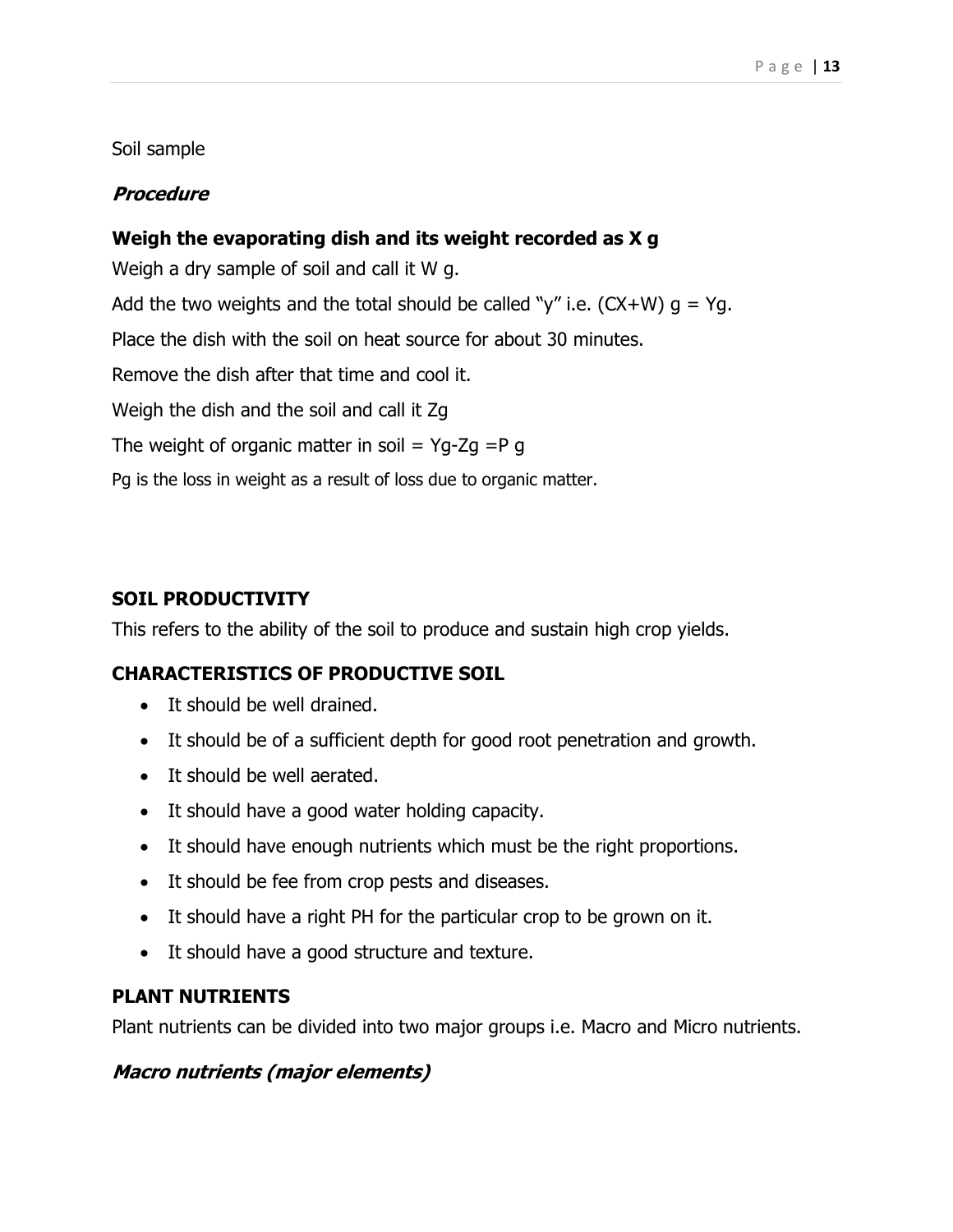These are nutrients needed by plants in large quantities e.g. carbon, oxygen, hydrogen, nitrogen, phosphorous, potassium, calcium, magnesium and Sulphur.

## Micro elements (trace elements)

These are nutrients needed by plants in small quantities though they are very important for plant growth. E.g. iron, manganese, copper, molybdenum, zinc, chlorides and cobalt.

### Macro nutrients

### Nitrogen:

This is one of the most important elements needed by plants yet its deficient in most areas of East Africa.

## Uses of nitrogen to plants

- Its necessary for the formation of chlorophyll
- It improves the quality and quantity of leaf crops such as cabbages, dodo, etc.
- It is a constituent of plant proteins.
- It helps in cell division and therefore responsible for growth
- Controls the use of phosphorus and potassium in the plants.

## Deficiency symptoms of Nitrogen in plants.

- There is restricted root development
- Plants become stunted.
- There is even yellowing and loss of leaves
- There is pre-mature ripening of fruits.

## Signs of excess nitrogen in plants.

- Excessive leaf production
- Delayed maturity
- Leaf and stem logging
- Scotching of leaves
- Poor crop yields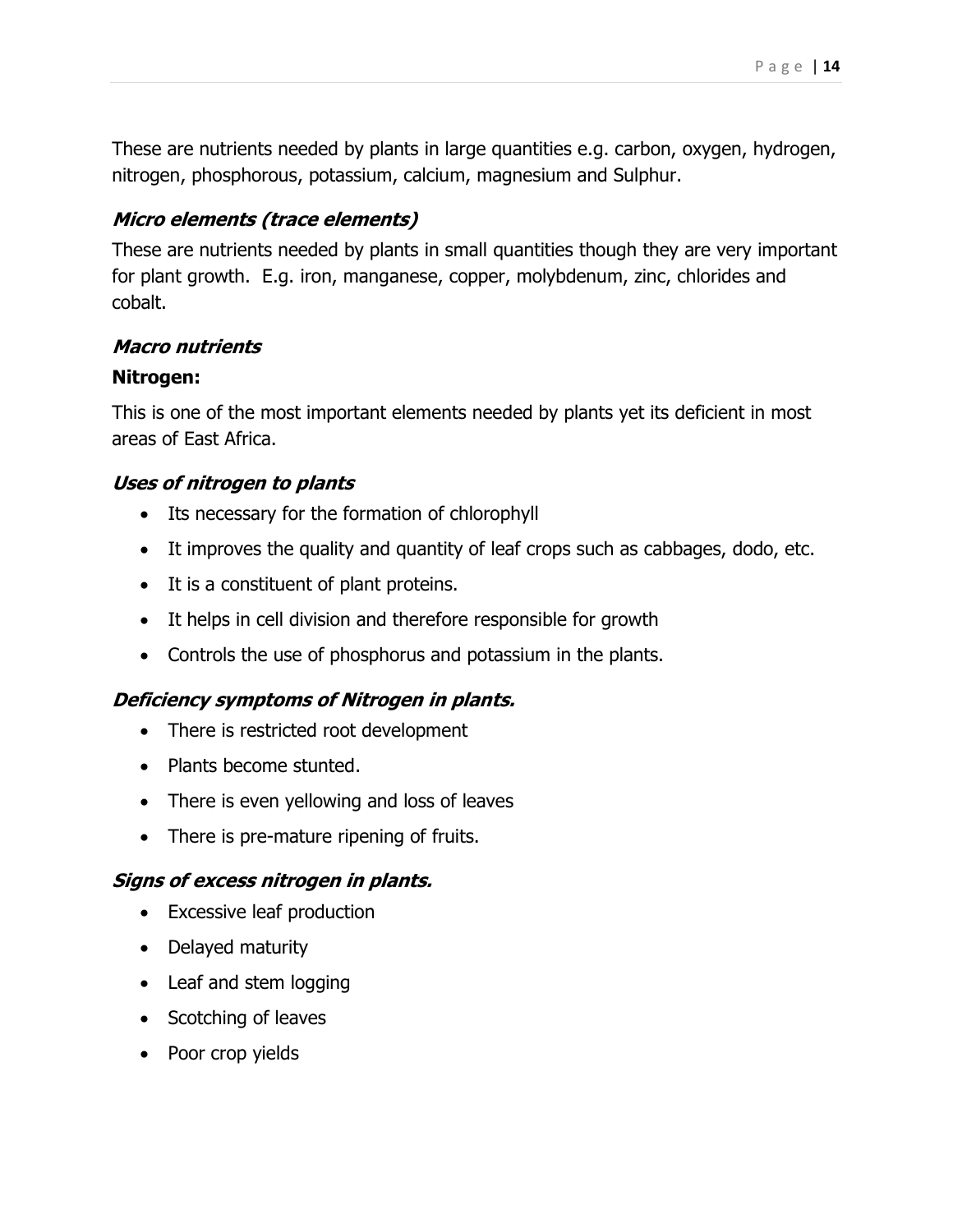## Fate /loss of nitrogen from the soil

Crop removal during harvesting Soil erosion. Through leaching Burning of crop residues Volatilization (denitrification; oxidation of nitrates to atmospheric nitrogen)

## Sources of nitrogen

Commercial fertilizers e.g. NPK, Urea, CAN, Sulphate of ammonia, Diammonium phosphate (DAP)

Organic fertilizers like farm yard manure, compost manure and green manure. Lightening.

# **PHOSPHOROUS**

### **Importance**

- Encourages the formation, development and establishment of roots.
- It is necessary in the formation of fruits and seeds.
- It is needed for cell division
- Production of fats and proteins.
- It helps in nitrogen break-down during respiration
- It is a constituent of nucleic acid (DNA, RNA)
- It is important in the synthesis of nucleoprotein
- It is a constituent of phospholipids.
- It gives resistance to certain diseases in crops.
- Its essential part of all the sugar phosphate in photosynthesis and other metabolic processes.
- Improves the quality of crops more especially vegetables.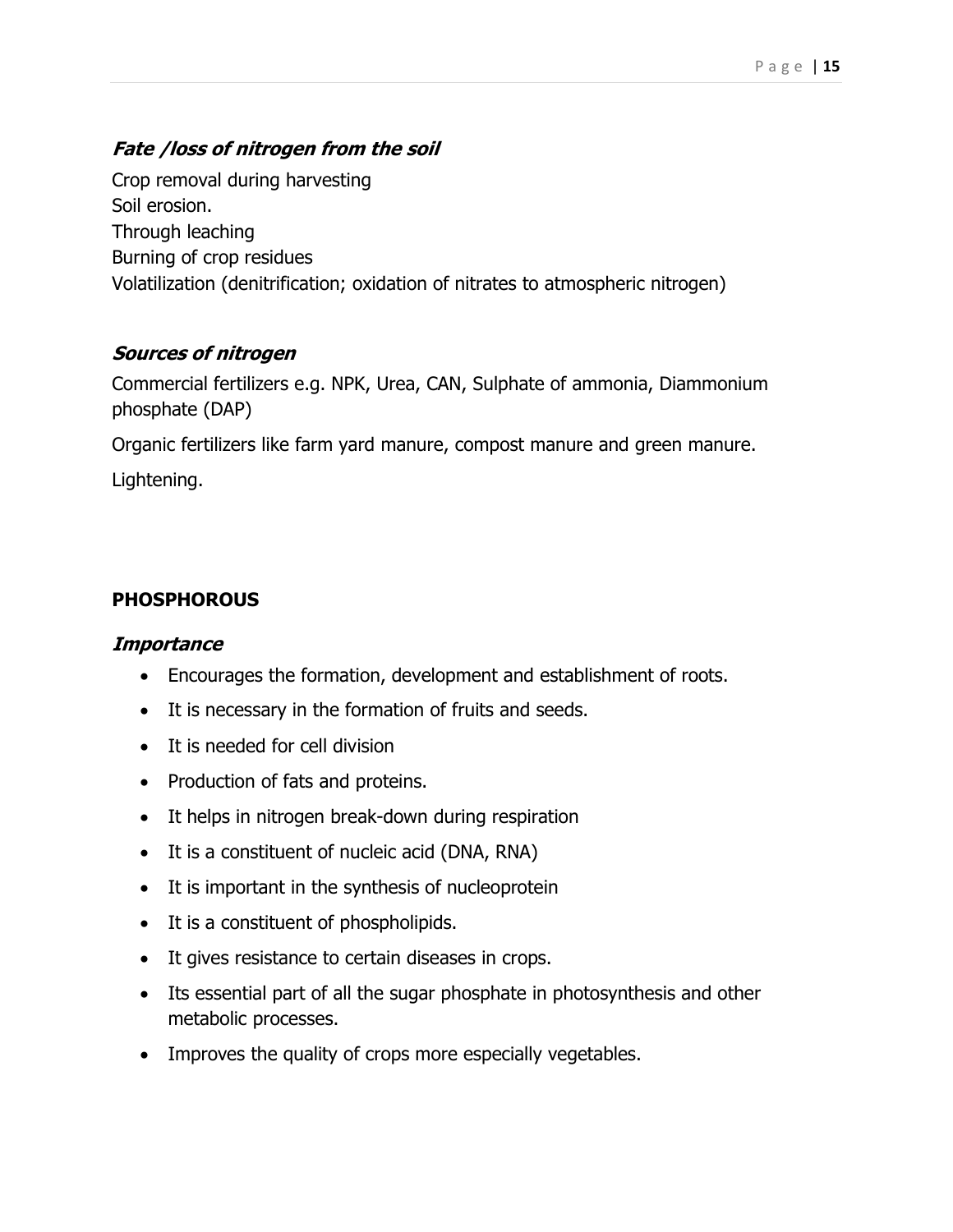## DEFFICIENCY SYMPTOMS

- Purple colouration of the leaf especially at the margin.
- Low yield of grains, fruit and root crops
- Slow growth rate resulting into late maturity of the crops.
- Red necrotic areas on the leaves, petioles etc.
- Distortion of the leaf shape
- Older leaves become dark brown.
- There is a general overall stunted ness and leaf fall.

## POTASSIUM

### Importance

- It increases resistance to certain diseases
- It encourages root development and growth
- It is necessary for formation of starch and transport of sugar within the plant.
- It is essential for chlorophyll formation.
- It is needed in nitrogen metabolism and protein synthesis.
- It reduces lodging in plants by strengthening cellulose cell wall.
- It controls stomatal movement hence loss of water.
- Its important to folic metabolism
- It has been linked with carbohydrates metabolism.
- It regulates water in plant cells.

### Deficiency symptom

- Retarded root development
- Plants are easily attacked by diseases
- Leaves dry out at the edges
- Premature loss of leaves
- Chlorosis can also be experienced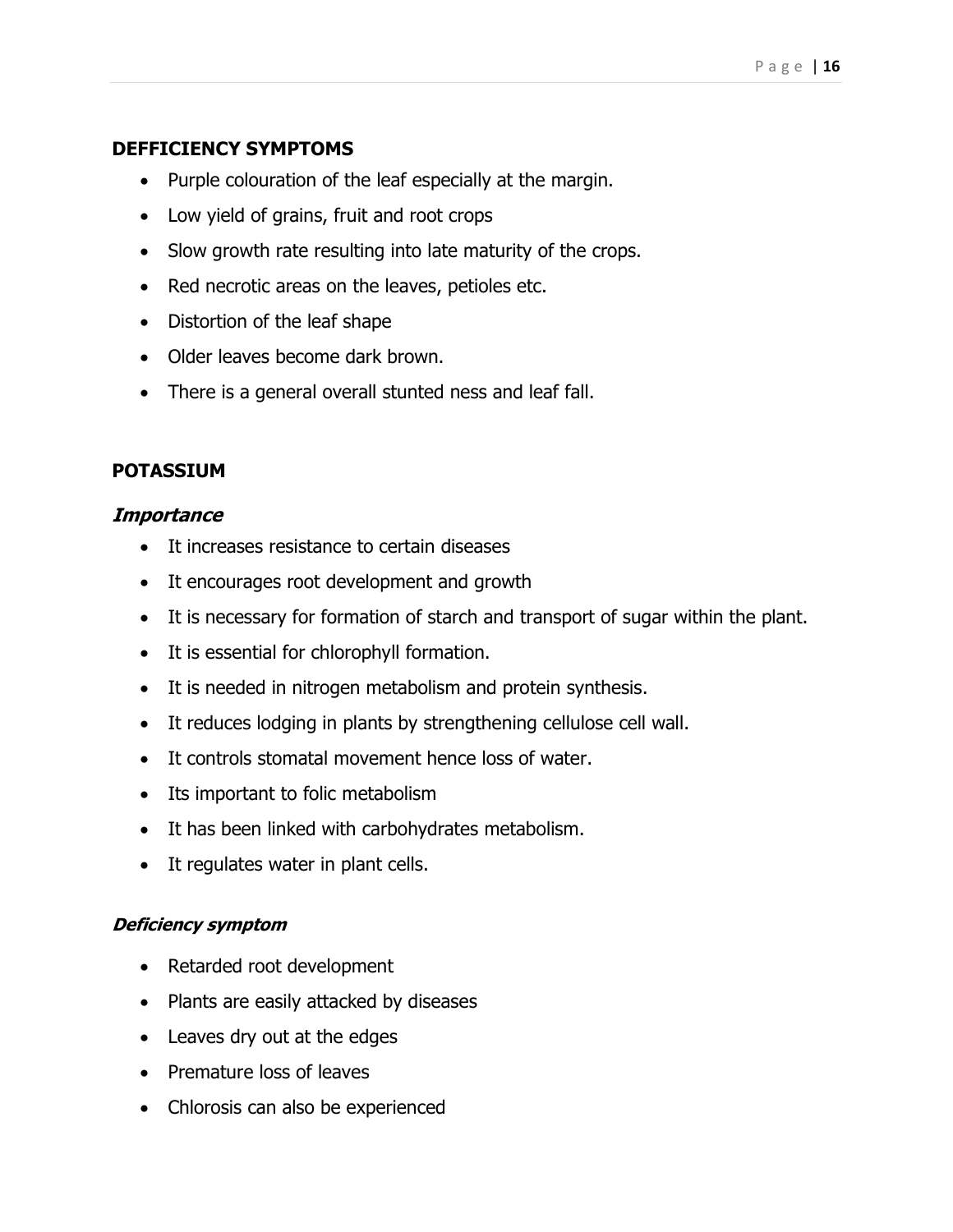• In cereals cell at the leaf tip and margin die first.

### Factors affecting the availability of potassium in the soil

**Soil moisture:** Too much moisture interferes with exchangeable moisture.

**Soil PH:** High soil PH favours potassium fixation

**Temperature:** High temperature favours the level of exchangeable potassium

**Types of colloids:** Potassium fixation is usually done in soil containing montimolironite.

## **CALCIUM**

### **Importance**

- Raises soil PH which favours nitrogen fixing bacteria
- Improves root development and growth
- It improves vigor and stiffness of the stem,
- It governs the availability of certain essential minerals like phosphorus and potassium.
- It is an activator of enzymes in plants
- It is associated with cell wall structure
- In increases carbohydrates content in crops like cotton.
- It increases the number of mitochondria in wheat plants.
- It protects plants from injuries due to the effect of hydrogen ions.

### Deficiency symptoms

- The roots become stunted
- Death of the leaves occurs
- Formation of weak stem
- Leaves become chlorotic and chlorosis occurs along the margin of younger leaves.
- Terminal buds and tips of roots do not grow well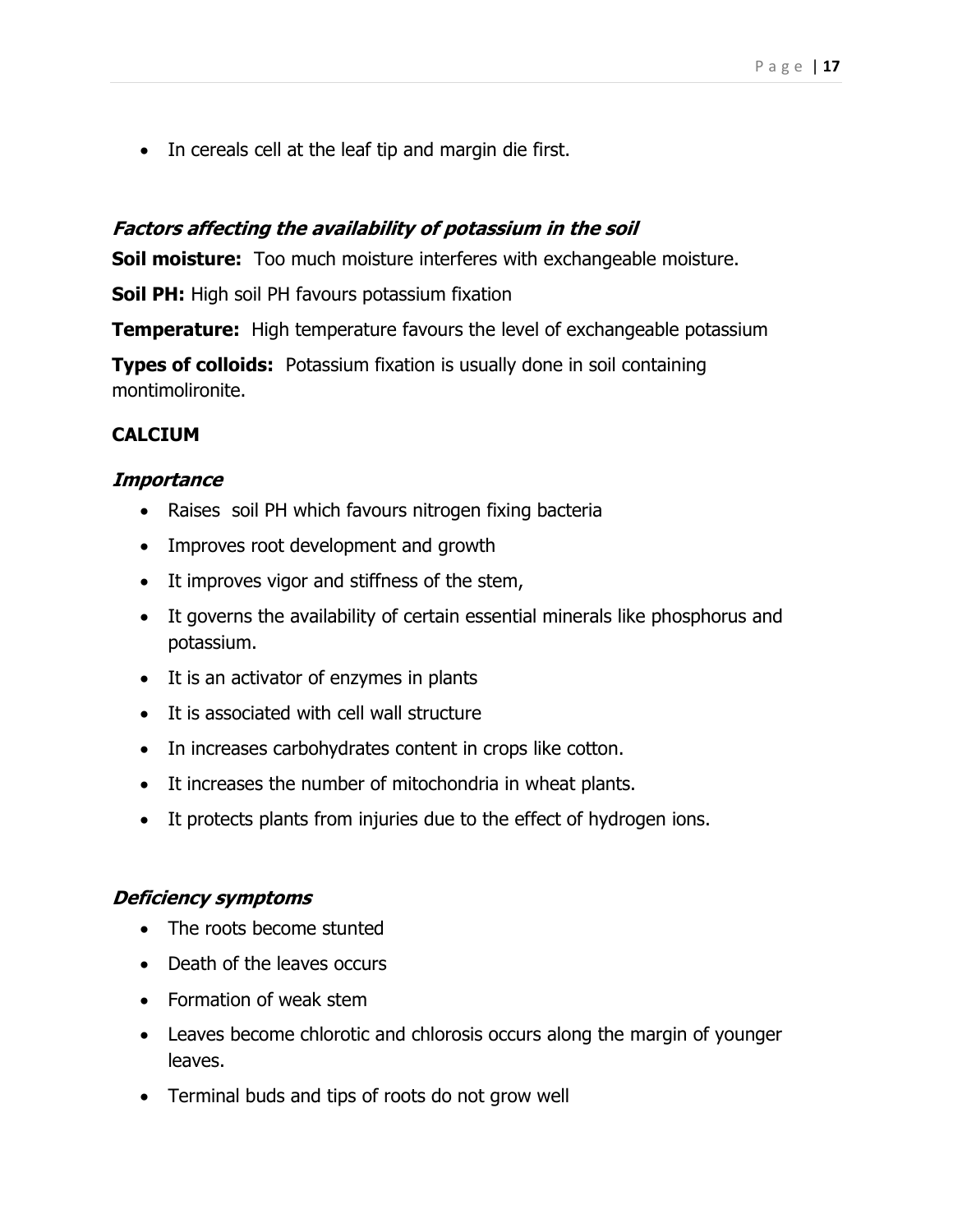- There is distortion of the growing shoot tip
- Cell walls become rigid and brittle

### Sources:

Crop residues Manure i.e. organic and inorganic Weathering of sol minerals Agricultural lime

## MAGNESIUM

## **Importance**

- It is a constituent of chlorophyll hence responsible for the green colour.
- It is important in the formation of oils in plants.
- It encourages the production and transportation of carbohydrates and proteins in growing plants.
- It maintains the integrity of chromatic fiber and ribosomes.
- It is necessary for full activity of two principle carbon dioxide fixing enzymes.

## Signs of magnesium deficiency.

- Loss of green colour in leaves
- Development of purple, orange, and red patches in horticulture crops such as cabbages.
- It causes extensive chlorenchyma development and scanty pith formation.

## SULPHUR

### **Importance**

- It is needed in protein synthesis as it's a component of some amino acids.
- It is used in the production and activation of some enzymes.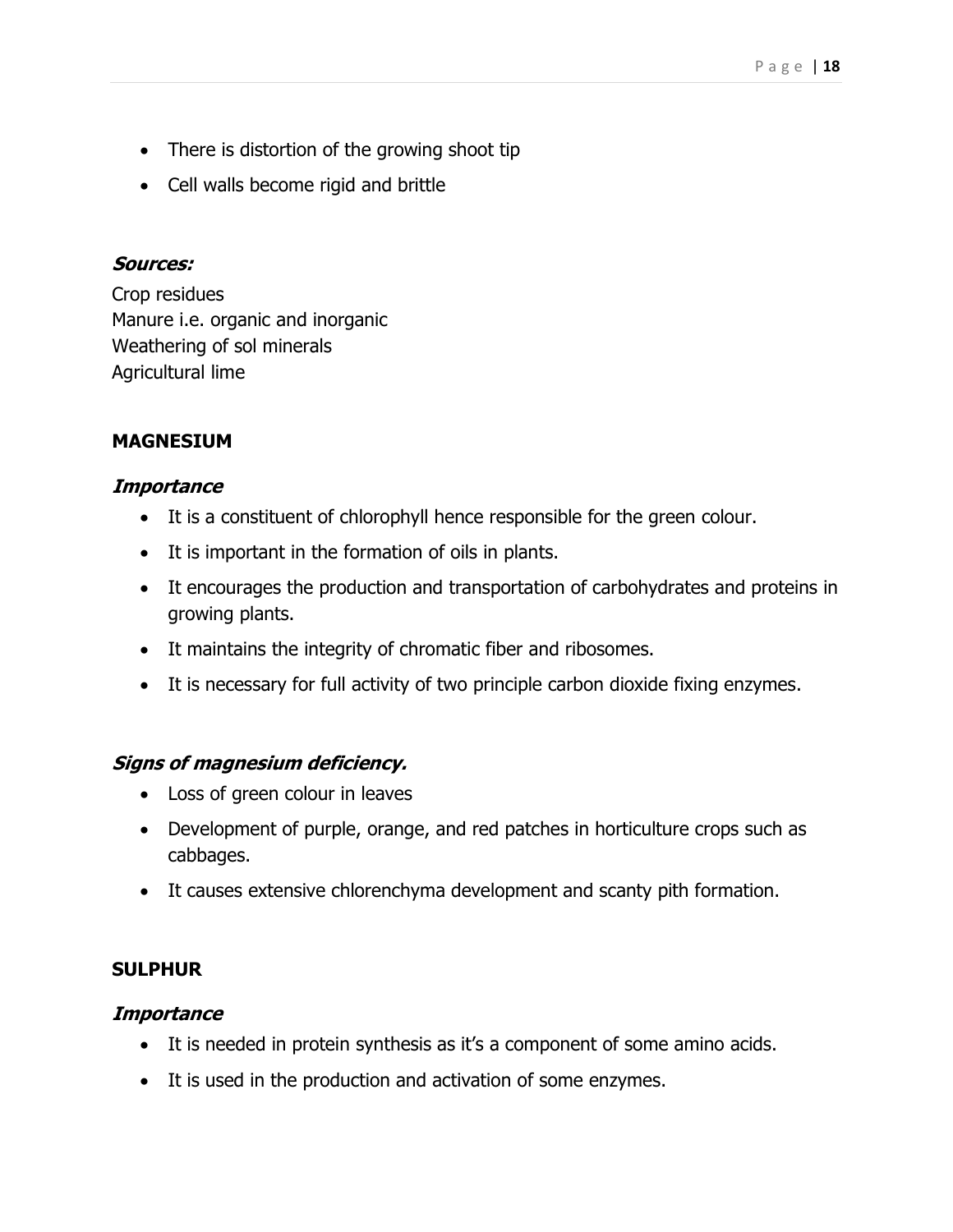- It increases the oil content of crops (plants)
- It is essential in the production (formation) of some vitamins like biotine.
- Sulphur together with iron form enzymes important in photosynthesis, respiration, and nitrogen metabolism.

## Deficiency symptom

- Lack of root nodules in legumes.
- Stems are thin and plants are extremely small and short.
- There is complete chlorosis
- There is rapid leaf fall
- Leaf tips and margins are rolled inwards.
- Terminal bud growth is inhibited and lateral buds develop pre-maturely.

## NITROGEN CYCLE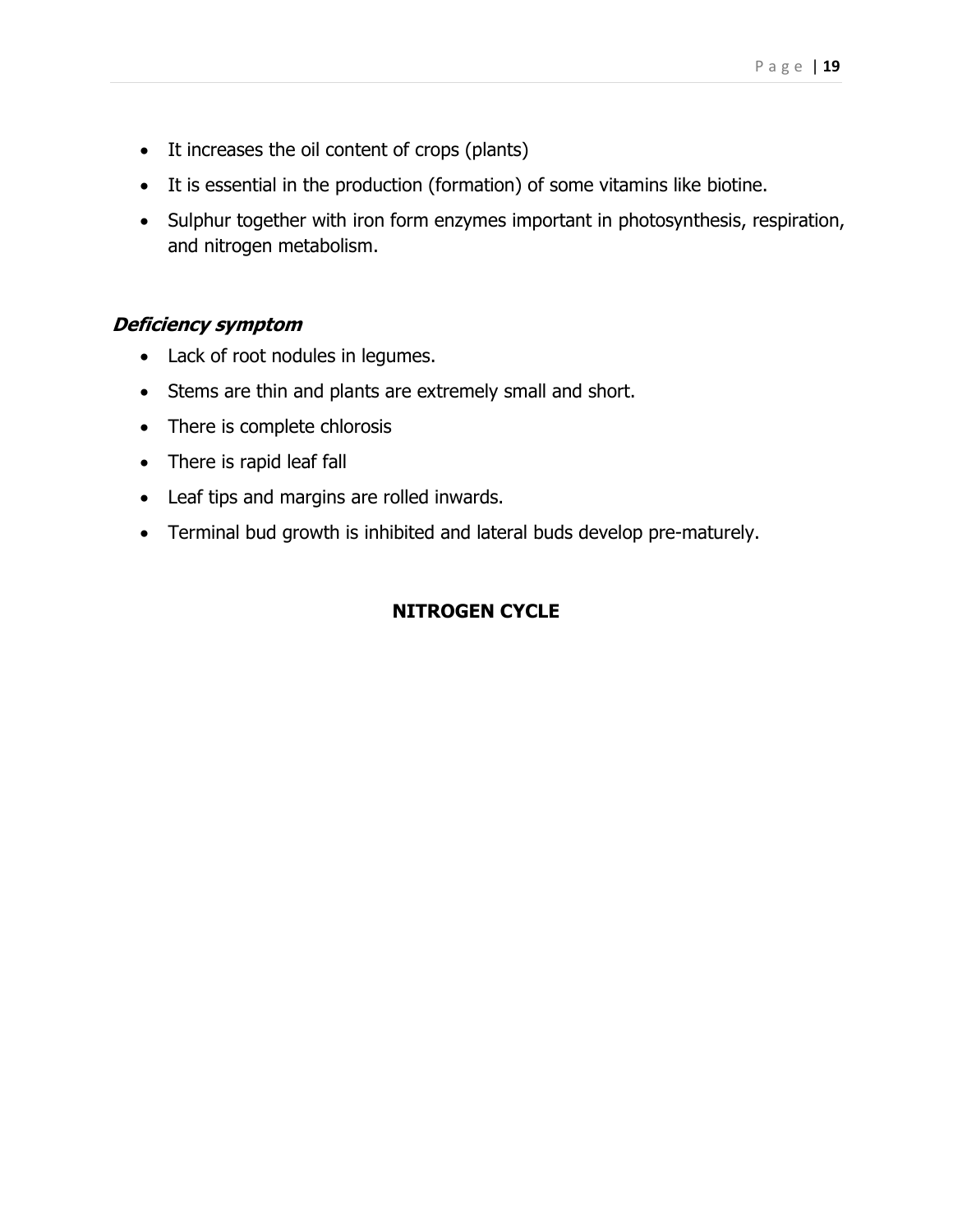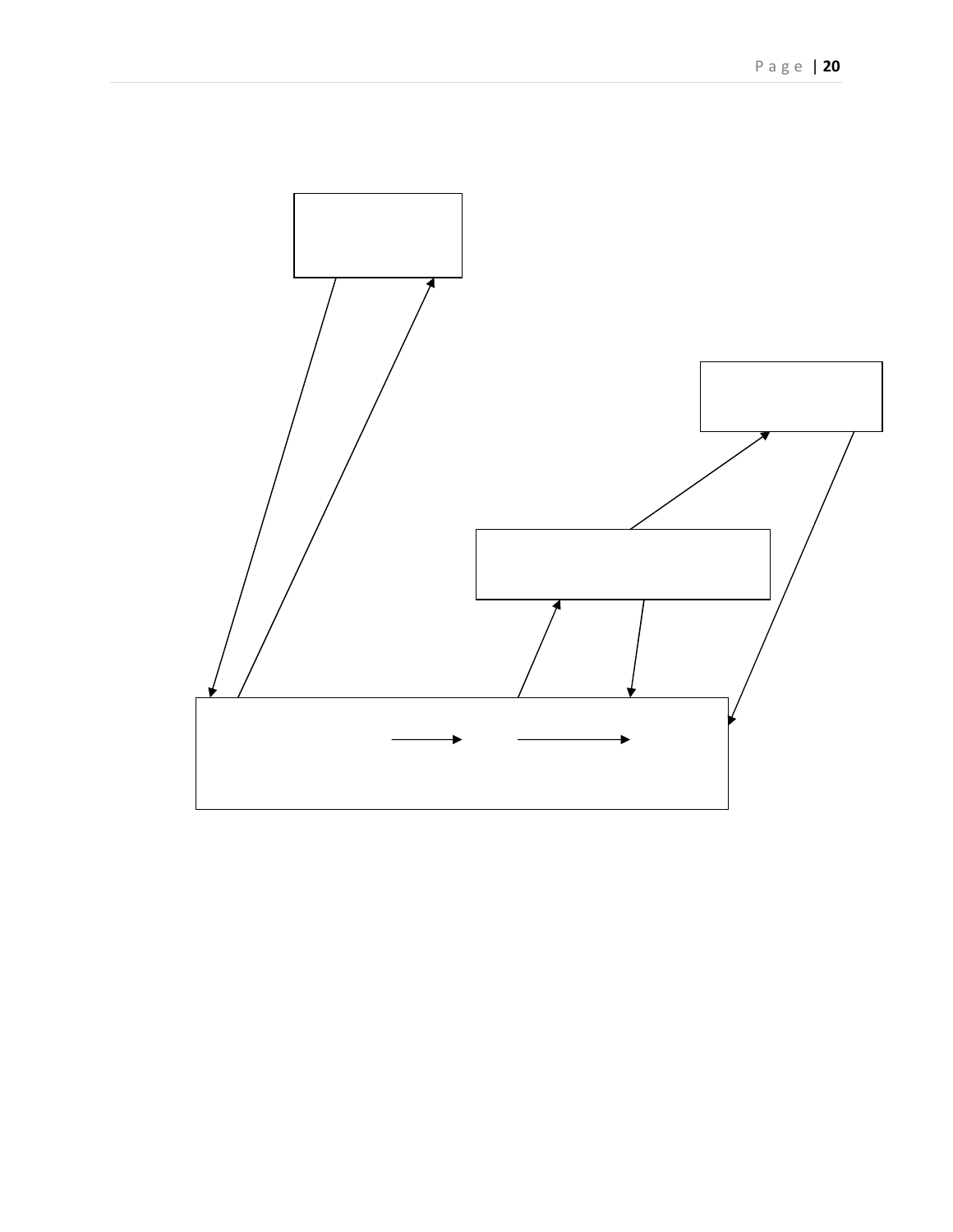

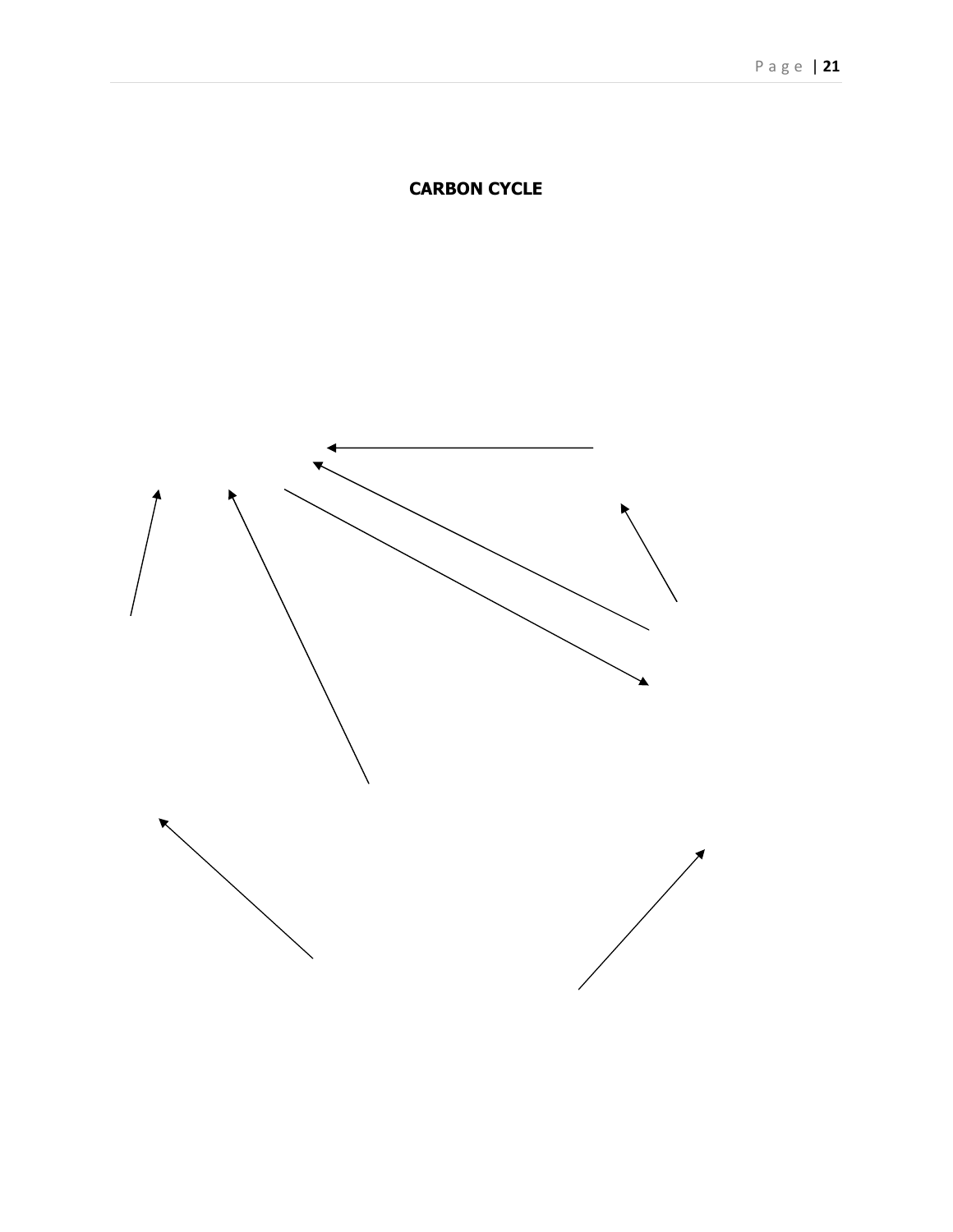### MANURES (FERTILIZERS)

These are substances which are either organic or inorganic that add fertility to the soil once applied.

There are two types of manures /fertilizers i.e. organic manures and inorganic manures.

Inorganic manures/fertilizers are chemical substances which are manufactured artificially to supply the chemical elements required for growth and reproduction of the plant.

### ORGANIC MANURES

These are substances derived from plants or animals products that will add fertility to the soil once applied.

## Examples of organic manures:-

Farm yard manure, livestock manure or muck Green manure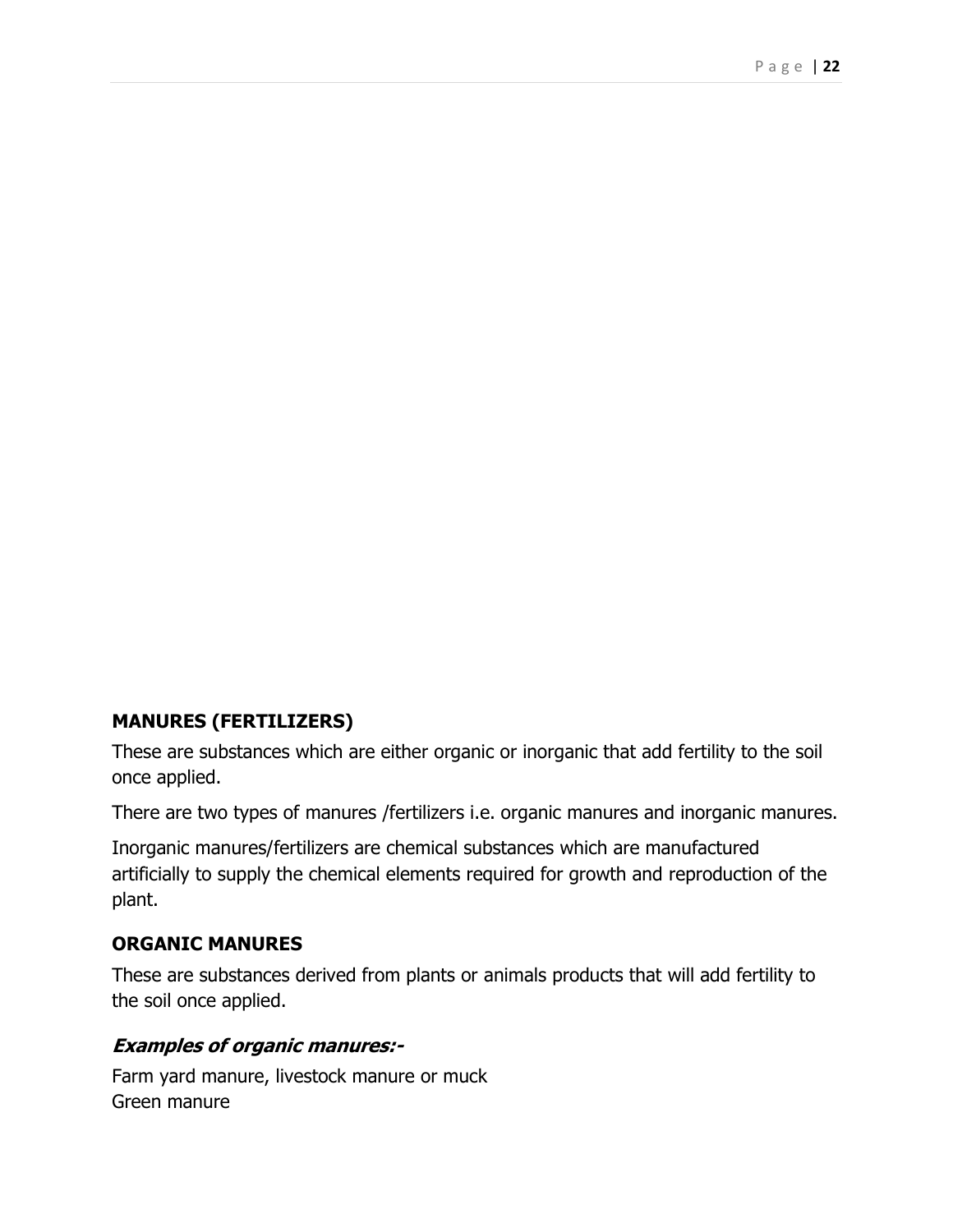Compost manure

### Importance of organic manures:

- They increase nitrogen content in soils after decomposition
- They increase the availability of plant nutrients like potassium, calcium, magnesium, and phosphorus.
- They increase the humus content in the soil after their decomposition.
- They improve the soil structure more especially in sandy soils.
- It increases the population of microbes in the soil by acting as food for such living organisms.
- Organic manures like muck can rise the soil PH
- They do not have residual effect on the soil.
- Deactivates organic pesticides
- Increases cation exchange capacity of the soil

### Characteristics of organic manures

- They are derived from plant and animal materials
- Contain much lower amounts of plant nutrients
- They improve soil structure
- They stimulate the rate of microbial activities
- They are more costly to apply per unit of per unit of plant food
- They are not leached easily due their low solubility in water
- Have no residual effects on crops and soil organisms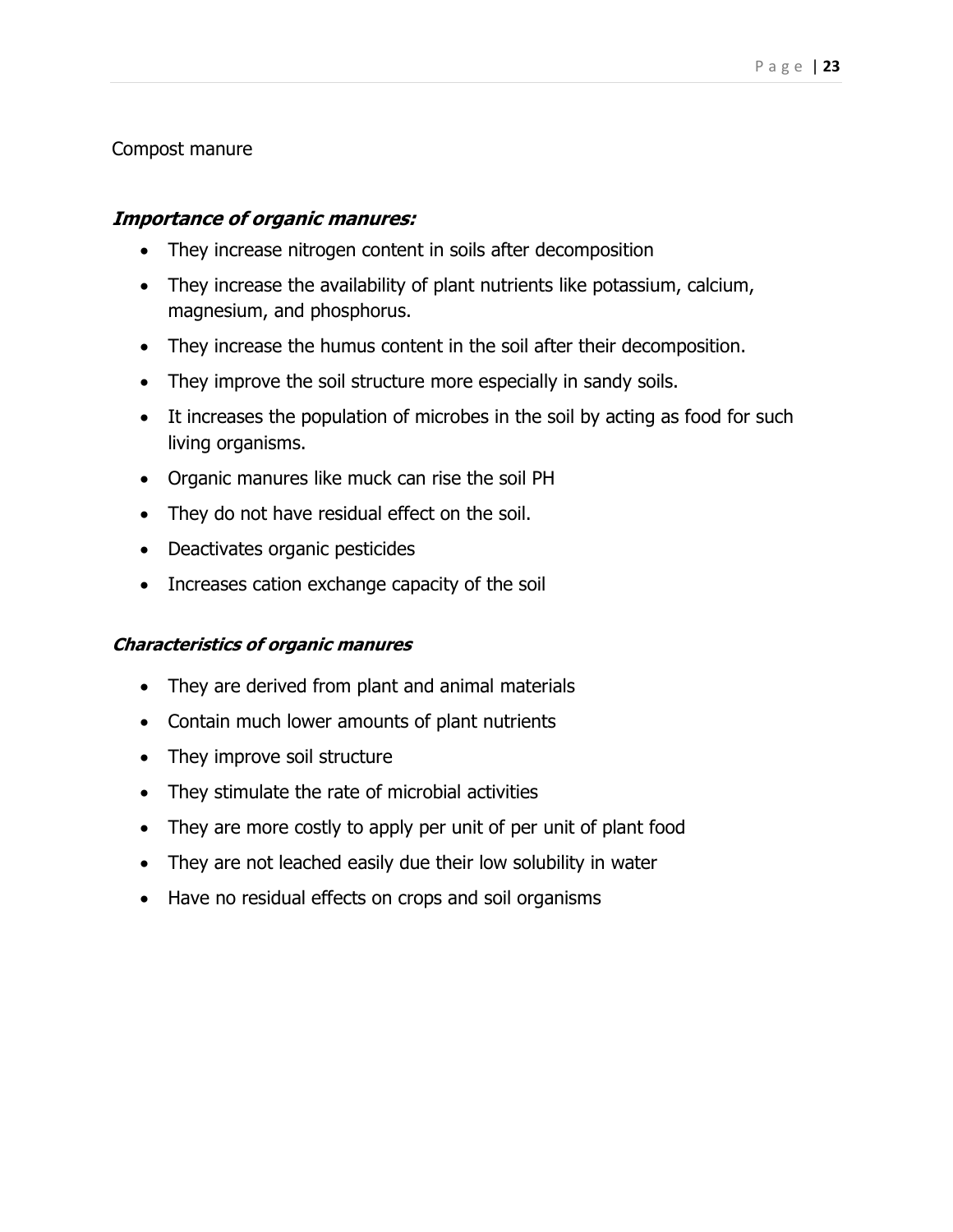## COMPOST MANURE:

This is a mixture of decomposed crop remains, vegetable matter, weeds and kitchen refuse.

### Advantages of compost manure:

It really releases nutrients for plant growth.

It promotes the conservation of soil moisture by lowering the rate of evaporation of water from the soil.

Fully mature compost manure is black therefore helps in absorbing the sun's heat.

It improves on soil structure more especially in sandy soils.

It promotes the activity of microbes in the soil by providing food for them.

It enhances the creation of neutral reaction in the soil.

## Limitations of compost (disadvantages)

If used immediately after making, it can heat up and burn crop roots.

It requires a lot of Labour to prepare it.

Big volumes of compost are needed to be applied in order to obtain the required nutrients.

There should be a good source of composting materials in order for a framer to make enough which is not always easy.

It requires large volumes of water during processing to keep the temperatures at optimum.

## METHODS OF COMPOSTING

There are two main methods i.e. Heap method and pit method.

## PIT METHOD

This is when composting is done in pits dug in the ground. It is mainly applied in areas with low rainfall.

## Procedure of making compost

Pits measuring up to 180cm in length, 120cm width and 60cm in depth varying according to the type of materials being used.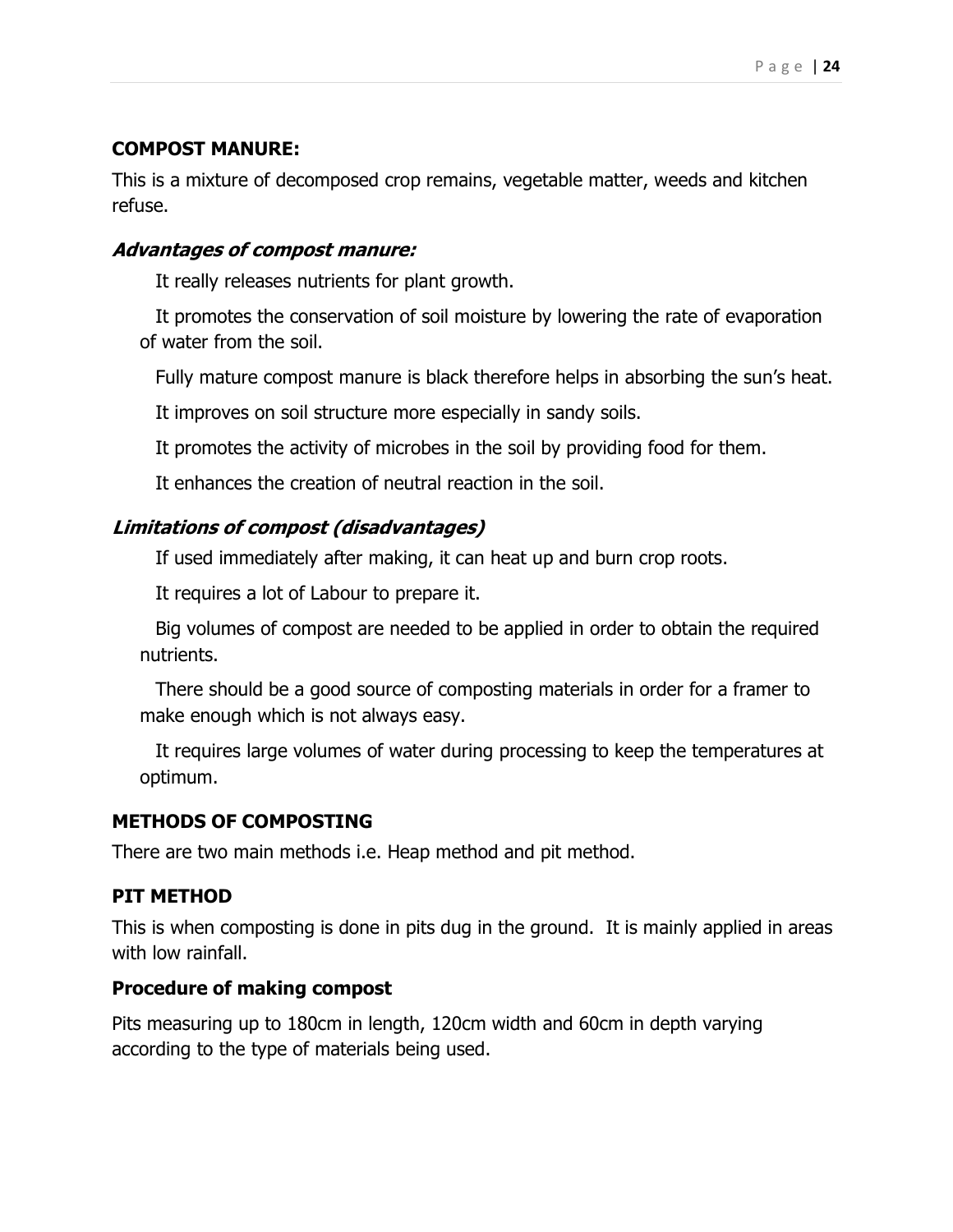Stones/ maize stalks are placed at the bottom of the pit to form a foundation and promote proper air circulation

Materials for composting should be chopped into small pieces

Composting materials should be arranged in the pit as follows; maize stalks/ elephant grass at the bottom 10 cm height, grass/ leaves/ weeds/ kitchen refuse 10cm height, manure( farm yard) 10cm height, wood ash 10cm height and top soil 10cm height in order.

Repeat the arrangement until the pit is full

Put plant leaves at the top of the pit to facilitate proper air circulation

Add about 0.5 kg of ammonium Sulphate at any 0.3m height to increase nitrogen content of the compost manure.

Place a stick long enough to reach to reach the bottom to monitor the temperatures

Sprinkle water to the pit when the temperatures are high to maintain it at optimum

Turning of the material in pits should be done every after 2 to 3 weeks to enhance complete decomposition as follows;



Materials in pit A are put in pit B and pit A filled with fresh materials

After 2 to 3 weeks materials in B is turned to pit C and replaced with that in pit A

Materials are changed every after 2 to 3 weeks in the order until there is complete decomposition

This type of sequence ensures continuous supply of manure to the garden

#### Heap/ stack method

This is done in areas with high rain fall

#### Procedure of making compost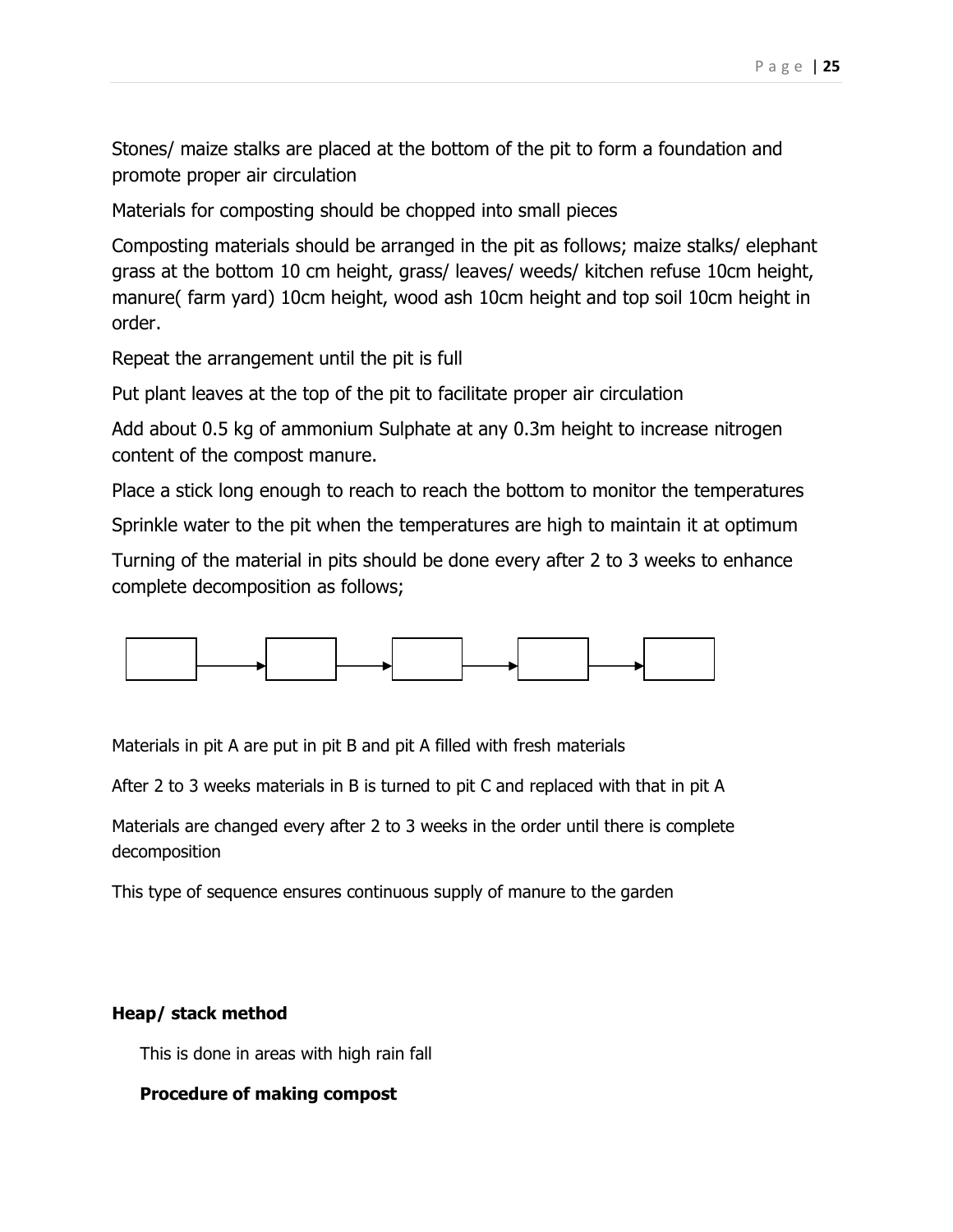Select a flat area with a good drainage

Make stacks/ heaps of about 1.5 to 2 m squared and 1 m away from each other.

Materials for composting should be chopped into small pieces

Composting materials should be arranged in the pit as follows; maize stalks/ elephant grass at the bottom 10 cm height, grass/ leaves/ weeds/ kitchen refuse 10cm height, manure( farm yard) 10cm height, wood ash 10cm height and top soil 10cm height in order.

Repeat the arrangement until the heap/ stack is full

Put plant leaves at the top of the heap/ stack to facilitate proper air circulation

Add about 0.5 kg of ammonium Sulphate at any 0.3m height to increase nitrogen content of the compost manure.

Place a stick long enough to reach to reach the bottom to monitor the temperatures

Sprinkle water to the heap/ stack when the temperatures are high to maintain it at optimum

Turning of the material in heaps should be done every after 2 to 3 weeks to enhance complete decomposition as follows;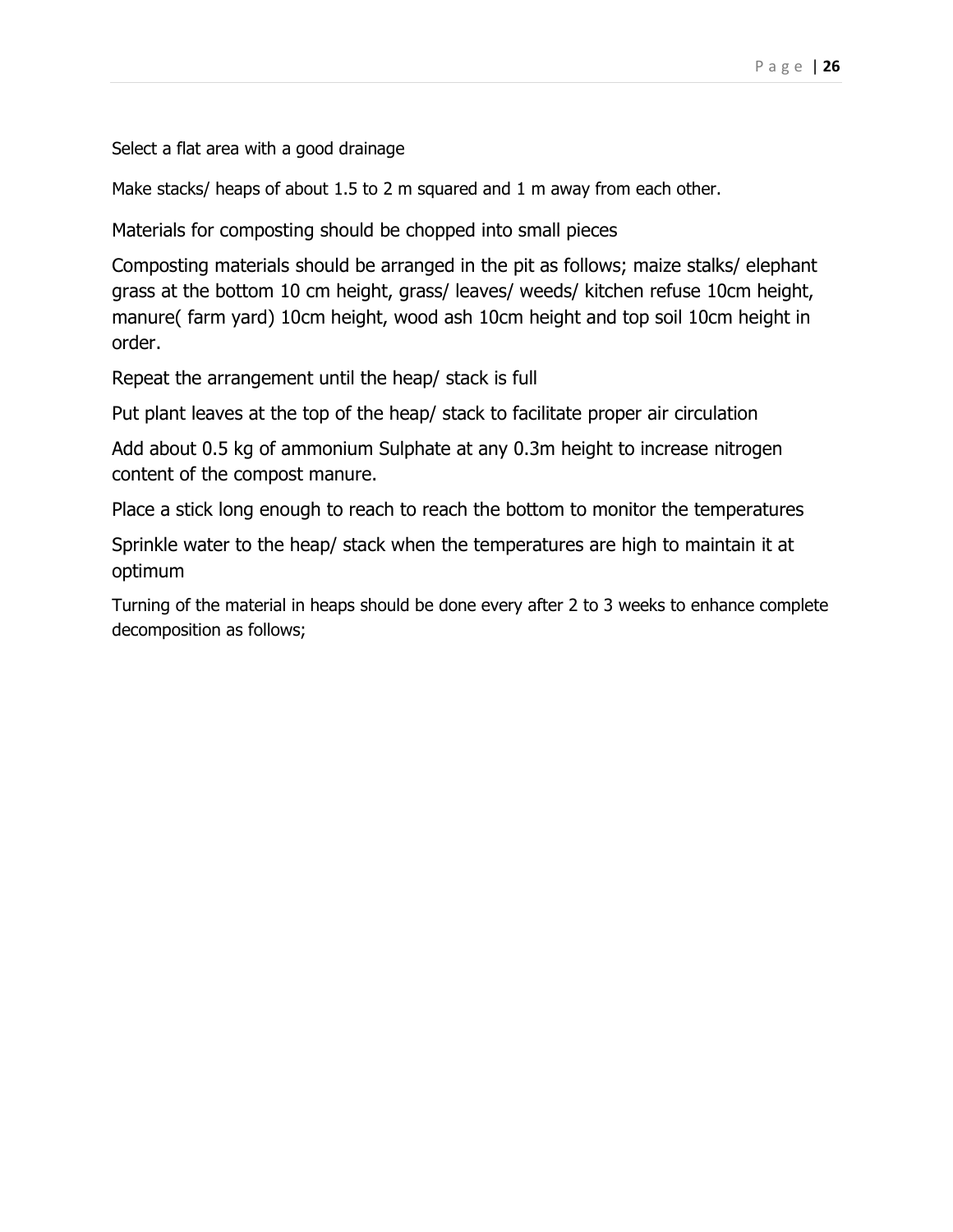

Turn compost material in stack 1 to an empty stack A and that in stack 2 on top of 1 in A after 3 weeks.

Turn compost material in stack 3 to an empty stack C and that in stack 4 on top of 3 in C after 3 weeks.

Empty stacks should be refilled with fresh composting material to ensure continuous supply of compost on the farm.

Turn material in stack A into stack B then followed by that from C after about 7 days

Leave the materials in stack B until decomposition is complete

### Precautions to take when preparing compost manure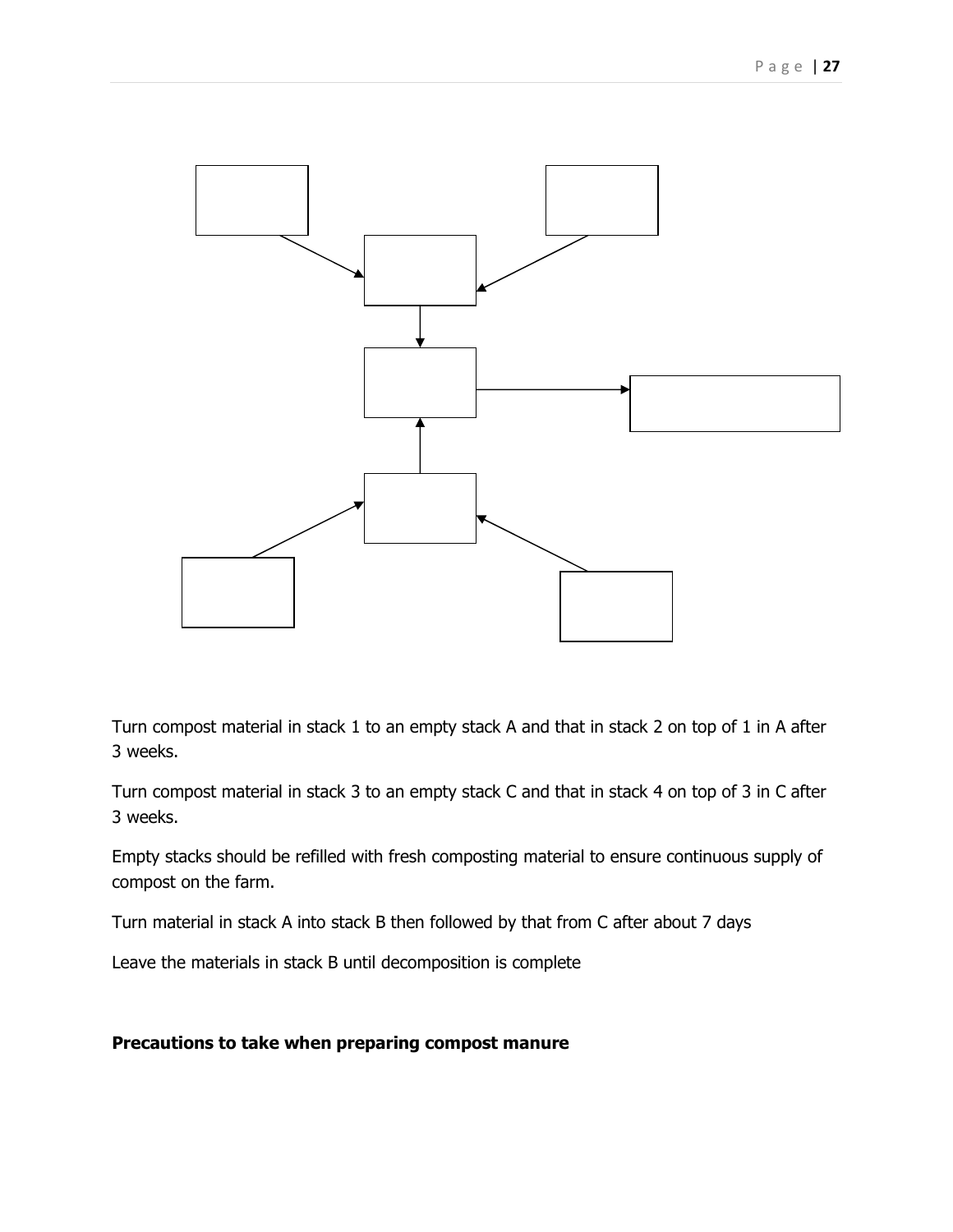Make stacks/ heaps that are neither too small nor too big to avoid incomplete decomposition Ensure free air supply to the compost container for proper decomposition Avoid putting sticks and plastics in compost materials since they reduce quality Sprinkle enough water to maintain temperature good for proper decomposition Occasionally turn the materials to ensure proper decomposition Add thin layers of farm yard manure to improve the quality of compost manure Do not trap flies in compost material during composting since it may lower quality Place compost pit or heaps in areas sheltered from sun's heat and wind.

### GREEN MANURE

This is the manure made by incorporating green and vigorously growing plants into the soil.

## Characteristics of a good green manure plant:-

- It should be able to grow very fast so as to meet the required purpose in time.
- It should have high nitrogen content.
- It should be leafy or highly vegetative.
- It should be able to rot rapidly and provide manure.
- It should be disease and pest free.
- It should be easy to plough into the soil.

#### Advantages of green manure:

- It supplies Organic matter to the soil which can improve soil structure.
- It adds nitrogen to the soil especially when legumes are used.
- It stimulates bio-chemical activities in the soil
- It assists in conserving and making available plant nutrients.
- It increases yields more especially in maize, by 20% -70%.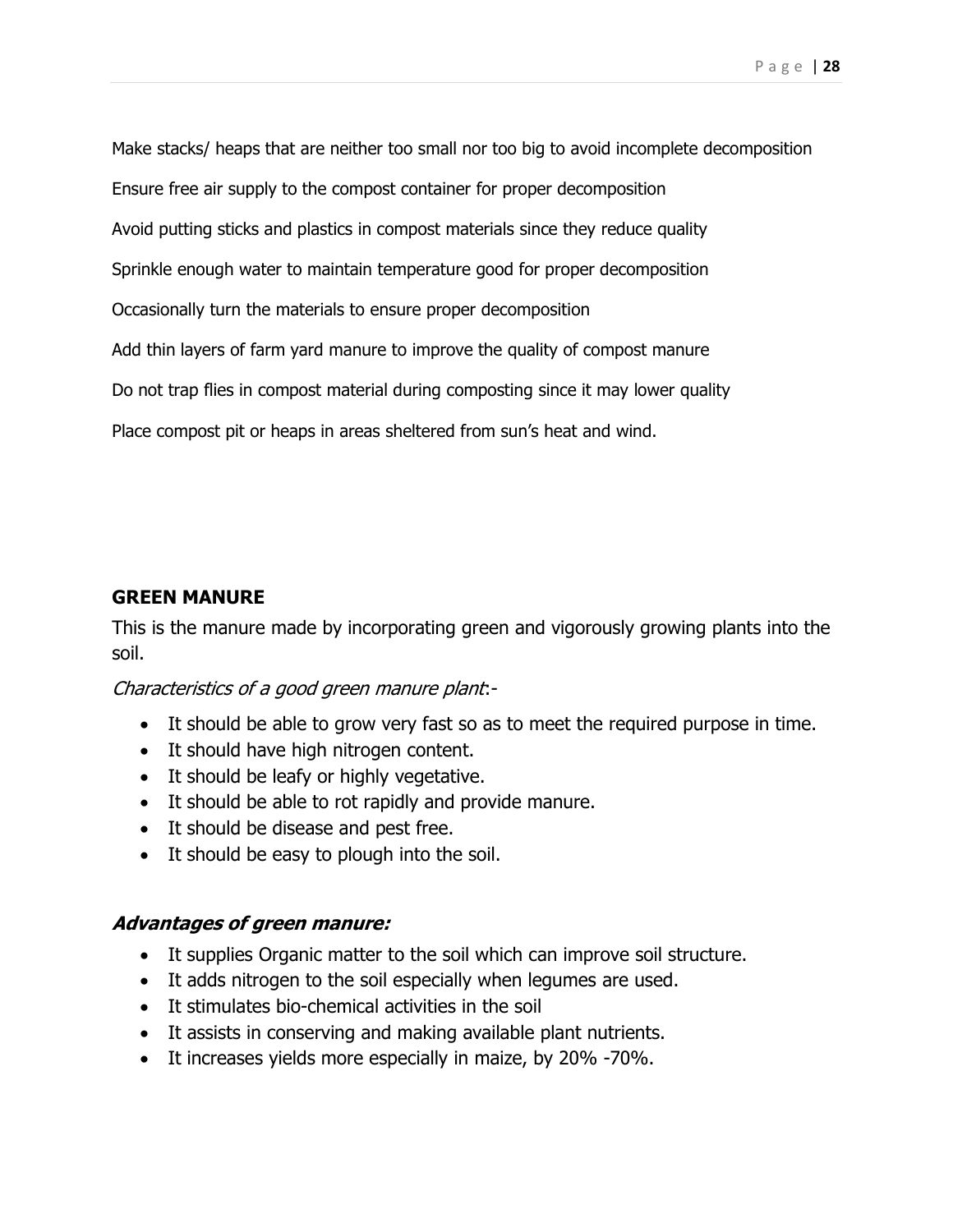## Limitations of using green manure:

- Potential crops for green manure are food crops therefore its difficult to convince farmers to practice it that way.
- Machinery is needed to incorporate the plant into the soil which may not be readily available.
- Old plants with high fiber content are very difficult to plough into the soil.
- If the crops are left to grow until they are hard and fibrous, they may not decompose easily.

# FARM YARD MANURE (MUCK, LIVESTOCK MANURE)

This is manure consisting of fermented dung and urine of animals mixed with rotten vegetable matter.

## Importance of farm yard manure:

It adds large quantities of organic matter to the soil.

It provides the soil with essential nutrients like NPK (Nitrogen, Phosphorus & Potassium).

It can be used to improve the quality of other organic manures such as compost.

## Preparation of farm yard manure

- Place dry litter in the animals' pen to act as bedding
- Turn the litter as animals defecate on urinate on it
- Select a flat place with a concrete floor out side the pen
- Remove the dirty litter from the pen and place it on the concrete floor
- Raise a shade over the litter collected from the pen to protect it from rain and sun shine
- Allow the contents to decompose completely while in the shade
- Coat the content with a thin layer of top soil to reduce loss of nitrogen
- After six weeks the manure is ready for use

N.B Farm yard manure should be prepared under cover to avoid losses of nitrogen and soluble mineral nutrients.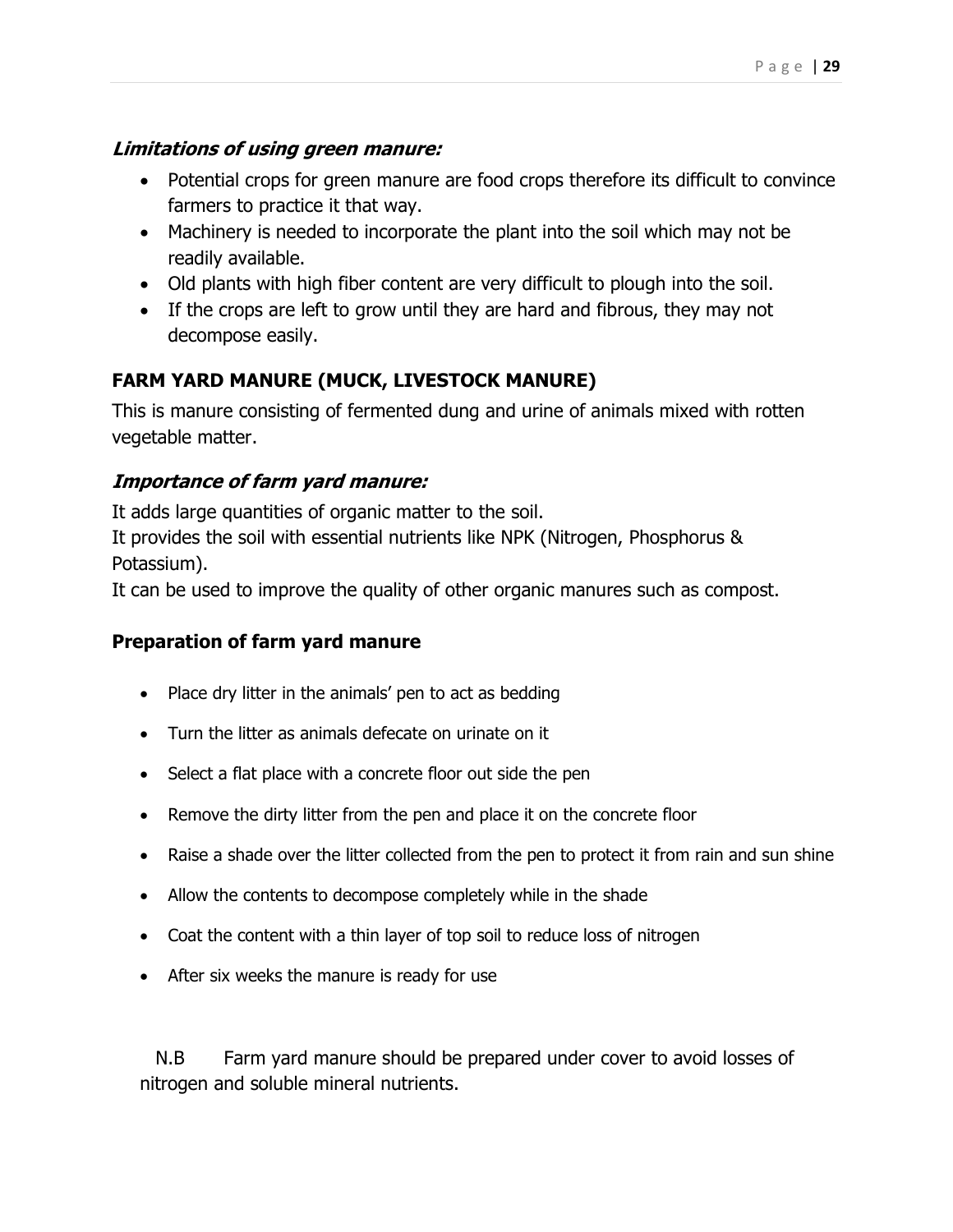## Factors affecting the quality of farm yard manure:-

- The type of animals that provides dung; Non ruminants and fattening animals produce dung rich in nutrients than that of lactating animals which extract a lot of phosphorous from the feeds.
- Type of food the animal eats; Feeds that are rich proteins and minerals tend to produce better quality dung for manure.
- The type of beddings (litter) used by the animals; Cereal straw has a higher capacity of absorbing moisture therefore can make a better raw-material for manure.
- Method of storage: Manure heaps should be sheltered from direct sunshine and rain since rain leaches away nutrients.
- Length of time given for complete decomposition; The more time given for complete decomposition, the higher the quality of the manure.

## INORGANIC MANURES

These are chemical substances which are manufactured artificially to supply the chemical elements required for growth and reproductive ness of plants.

## TYPES OF INORGANIC MANURES

There are two main types of inorganic fertilizers

Straight fertilizers

ii. Mixed /Compound fertilizers.

### STRAIGHT FERTILIZERS

These supply only one of the primary macro nutrients (nitrogen, phosphorus and potassium) e.g urea, single super phosphate, double super phosphate, Sulphate of ammonia, calcium-ammonium nitrate and ammonium nitrate.

## MIXED/ COMPOUND FERTILIZERS

These contain atleast two of the primary macro-nutrients (elements) of Nitrogen, Phosphorous and Potassium (NPK). Examples of such fertilizers are N.P.K., Diammonium phosphate, ammonium hydrogen phosphate etc.

## Advantages of Compound Fertilizers

The mixture is usually dried into fine and well-mixed granules which can be applied by hand and through fertilizer drill.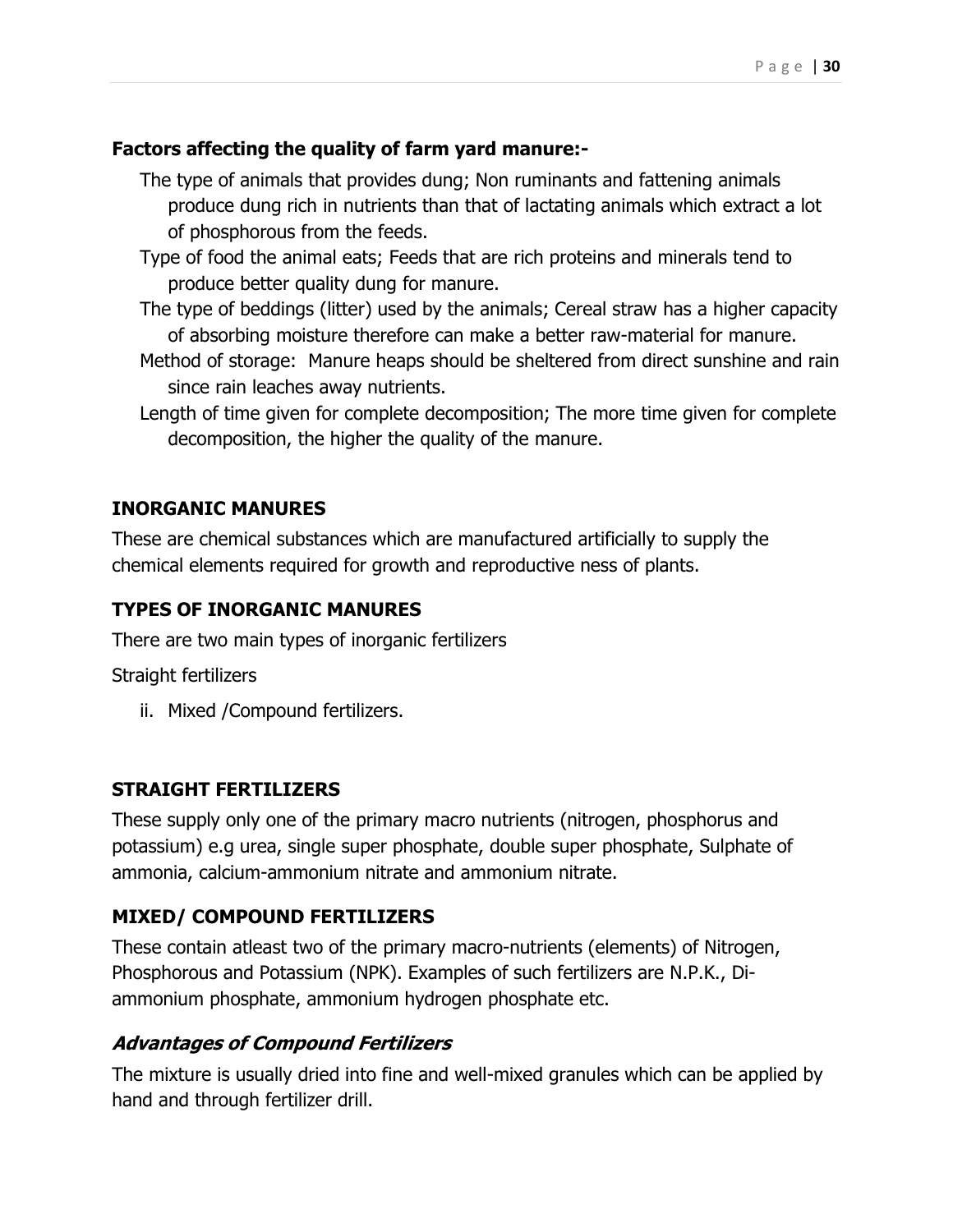The mixture is stable and does not cake up to form lamps

They contain all the major plant nutrients in right proportions.

They save the farmer's Labour of mixing fertilizers during application.

## Disadvantages (Limitations)

They are slightly more expensive than straight manures.

They may be unsuitable for most of the soils which lack only one nutrient.

# FACTORS INFLUENCING (DETERMINING) THE USE OF MANURES BY FARMERS:

Soil analysis: This is important because it expresses the need and type of fertilizers The types of fertilizers available; Different crops require specific nutrients and therefore the fertilizers available in shops should meet the above.

Price of a fertilizer, increases use of fertilizers by farmers is determined by the prices and the expected profits after use.

Management; The farmer's follow-up of the right application method and period of application affects the results achieved after use.

Knowledge and skills of the farmer; Farmers more informed about fertilizers can use more of it

Crop value; growing low value crops may not encourage the use of fertilizers since the cost may be higher than the yield expected

# FACTORS AFFECTING CROP RESPONSE TO FERTILIZERS

- Nature of fertilizers; Highly soluble fertilizers can be easily absorbed and used by crops
- Soil factors; Some soils have a higher ability of supplying nutrients than others and it varies from place to place and time to time
- Climate; Places with low rainfall have reduced leaching hence most of the fertilizers applied will be used by crops
- The rate of application; Some fertilizers once applied in excess will become toxic and hence not used by the crops or cause death to the crops
- Crop factor; Some crop will fail to respond to a particular fertilizer hence making it useless crops will need a higher quantity of the fertilizers to respond.
- Crop age ; Mature crops may have low fertilizer requirement than the young vigorously growing crops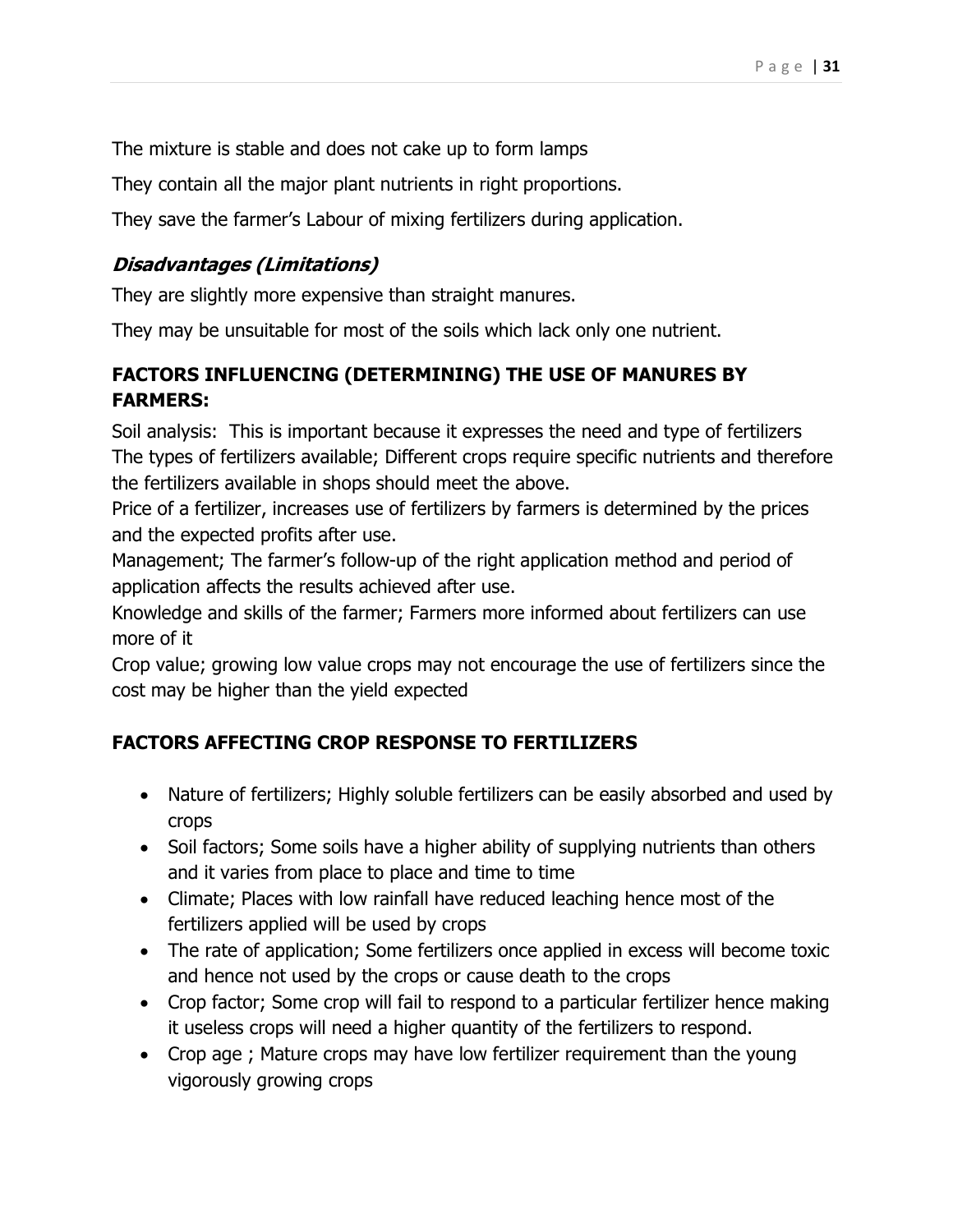• Presence of pests and diseases; Crops attacked by such shoe a low response to, fertilizers due to a compromised crop physiology

Weed population; A high population of weed in the garden will use a lot of nutrients leaving little for the crop hence low crop response

Soil structure; Poor structure prevents proper root development hence a reduced nutrient absorptive power for crop roots.

# APPLICATION OF FERTILIZERS TO THE SOIL:

# The methods for supplying fertilizers efficiently are:-

- **Broadcasting** before planting: Here the fertilizer is spread uniformly over the field and it gives positive results for seeds which are broadcasted.
- **Row or band placement**; In this method, the fertilizers are placed in localized areas along the rows at calculated distance for maximum absorption by plants.
- **Top dressing;** The fertilizers more especially nitrogenous is applied as a second dose by broadcasting on the soil surface close to the plants when the crop is 3-4 weeks old.
- **Drill placement**; The fertilizers is applied by a drill along with the seed during planting. The method gives good results with wheat, maize and other cereals.
- **Band placement;** The fertilizer is placed on one side or both sides of the row about 5cm below the seed and 4cm from the plant. The method is useful for crops which are sensitive to direct contact with fertilizers like cotton and tomatoes,
	- **Application by plough**: The fertilizers are placed in a continuous band at the bottom of the plough furrows. Each band is covered as the succeeding furrows are turned over.
- Applying liquid fertilizers by irrigation or spraying: The application of fertilizers in solution can be used on high value crops and the fertilizer has to be soluble in water.

# SOIL AND WATER CONSERVATION

This is the science and art of looking after the land in such a way that soil is retained in one place and not carried away by erosive agents.

# Aims of soil and water conservation:

To reduce soil losses by taking measures against agents that cause soil erosion.

To maintain soil fertility that can be lost through erosion.

To retain water essential for crop growth.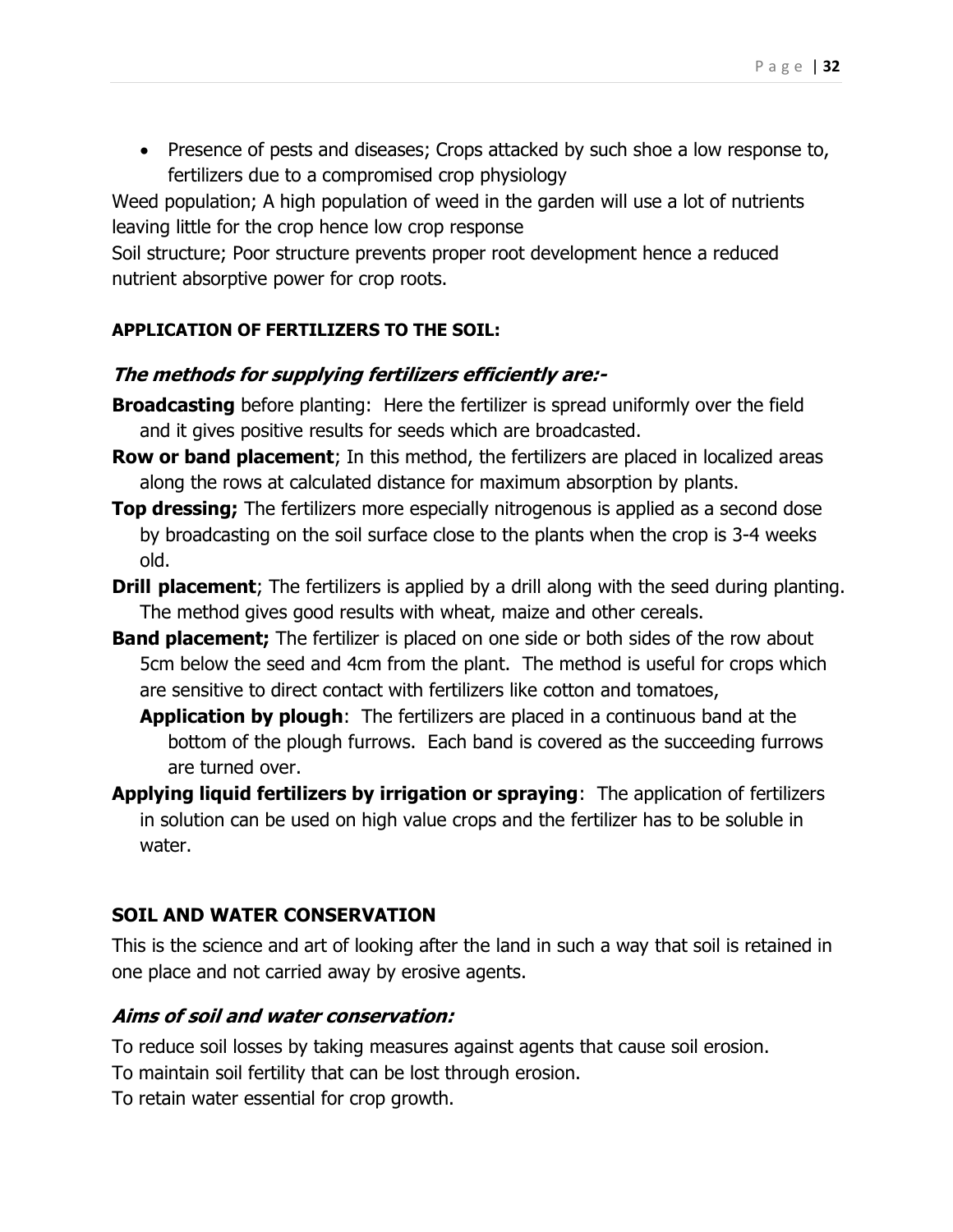To maintain the physical properties of soil that is ideal for crop production.

### SOIL EROSION

This is the removal /washing away of top soil by wind and running water.

### Factors predisposing soil to erosion:-

- Overgrazing: Keeping a high number of grazing animals on a limited amount of pasture removes vegetation cover exposing land to erosion.
- Burning of vegetation: this removes the vegetation from the soil exposing it to erosive agents like water and wind.
- Over cultivation: This reduces the organic matter in the soil and also destroys soil structure making the soil more prone to erosion by running water and wind.
- Improper farming methods: Like ploughing along the slope, planting annual crops on steep slopes encourages soil erosion.
- Man's activities: The major activities here are those involved in construction which can lead to the clearing of vegetation.

### Effects of Soil Erosion in Agriculture:

It reduces the quality of soil by washing away soil nutrients and increasing acidity.

- There is a reduction of land area available for production more especially where gully erosion occurs.
- Erosion increases the costs of production since the farmer will spend money trying to control it.
- It destabilizes soil profiles by transferring soil from one place to another.
- Erosion leaves the soil surface bare and hard which makes the soil more difficult to work.
- Soil productivity is reduced more especially when less productive soil is deposited over the productive soil.

Gully erosion in particular makes mechanization on the affected field very difficult. Erosion can lead to water pollution more especially where fertilizers from land are

washed into water bodies to cause pollution of the water.

Erosion leads to the sedimentation of dams, rivers, and lakes. Leads to spread of weed seeds.

It may lead to the spread of pests and diseases in gardens

It alters soil structure and texture that affects crop growth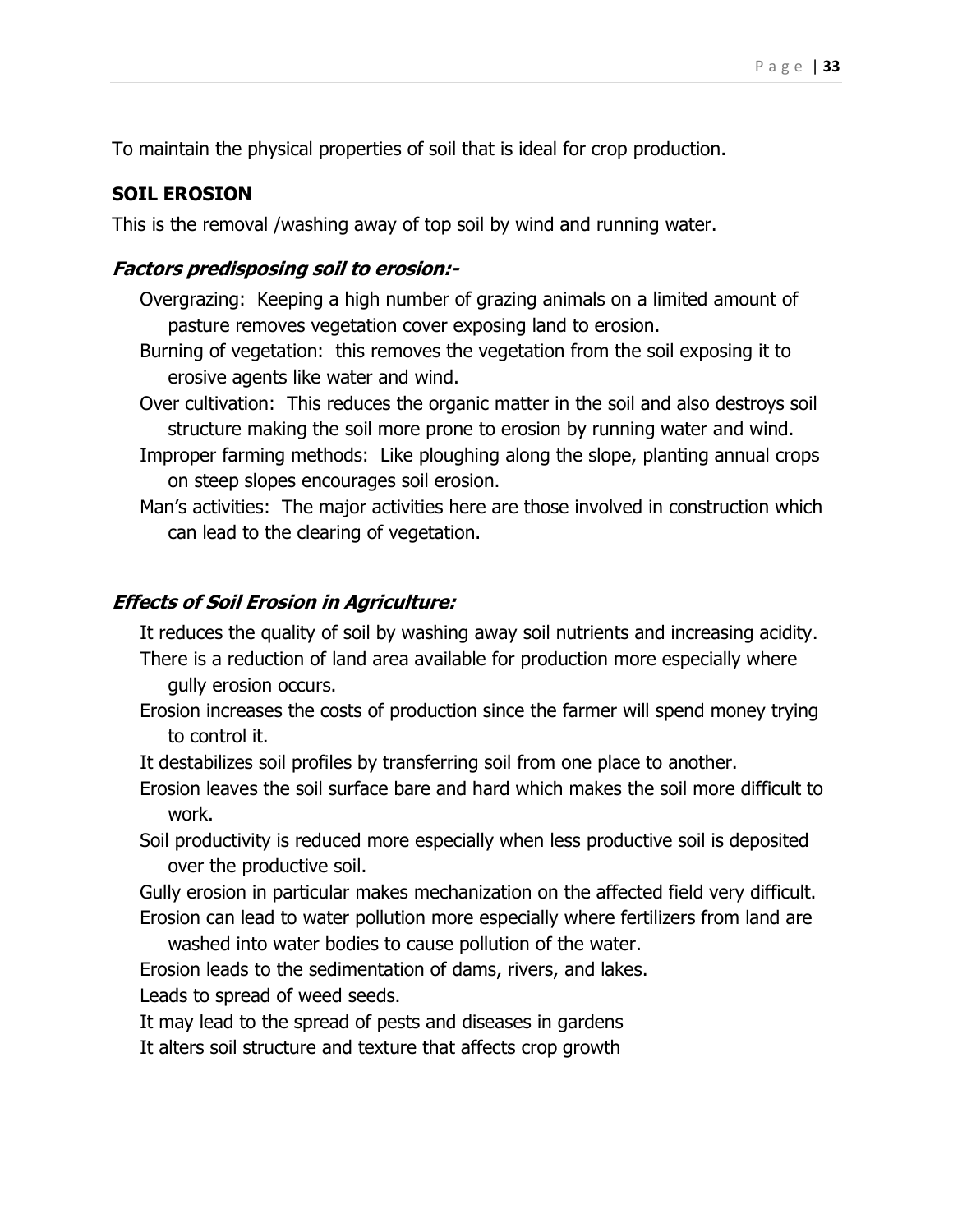### TYPES OF EROSION:

Geological Erosion: This takes place under natural conditions before man's disturbance of soil and vegetation.

Accelerated Erosion: This is the deterioration and loss of soil as a result of human or animal activities which losses soil directly or indirectly.

Splash / rain drop erosion; this as a result of the impact of rain drops on the soil surface. The seriousness of this erosion depends on rain drop size, vegetative cover, soil structure and land gradient.

**Sheet erosion**; this is a uniform removal of layers of soil from sloping land as a result of sheet flow. It is the most serious erosion since it removes the most productive layer of soil. It gives way to rill erosion.

**Rill erosion**; soil is removed leading to the formation of small and clearly cut channels. Rills are small and can be removed by normal ploughing or harrowing

Gully erosion; this is where U and V shaped large channels are formed that can carry a lot of water and soil. Gullies cannot be removed by normal cultivation methods due to their size.

**Wind erosion**; this is where wind carries soil as it blows over the bare soil surface with no vegetation. It is more serious in places with limited vegetation and loose soil structure

### Factors influencing soil erosion:

- Rainfall intensity: Rain received in small amounts over a long period of time caused less erosion than that received in large amounts for a short time.
- Topography: the steeper the slope, the faster the speed of water flowing over it and the greater the soil eroded. A longer slope has more water flowing over it and therefore a greater chance of erosion taking place.

Vegetation:

The density of vegetation cover affects the rate of erosion. Dense vegetation reduces soil erosion by slowing down the speed of rain water and the impact of rain drops on the soil surface.

The plant roots can bind soil particles reducing the chances of erosion

Decomposed plants add organic matter to the soil which improves the water holding capacity and soil structure that can resist erosion

Trees can act as wind brakes hence reducing the effect of wind erosion.

Vegetation increases water infiltration which reduces surface run off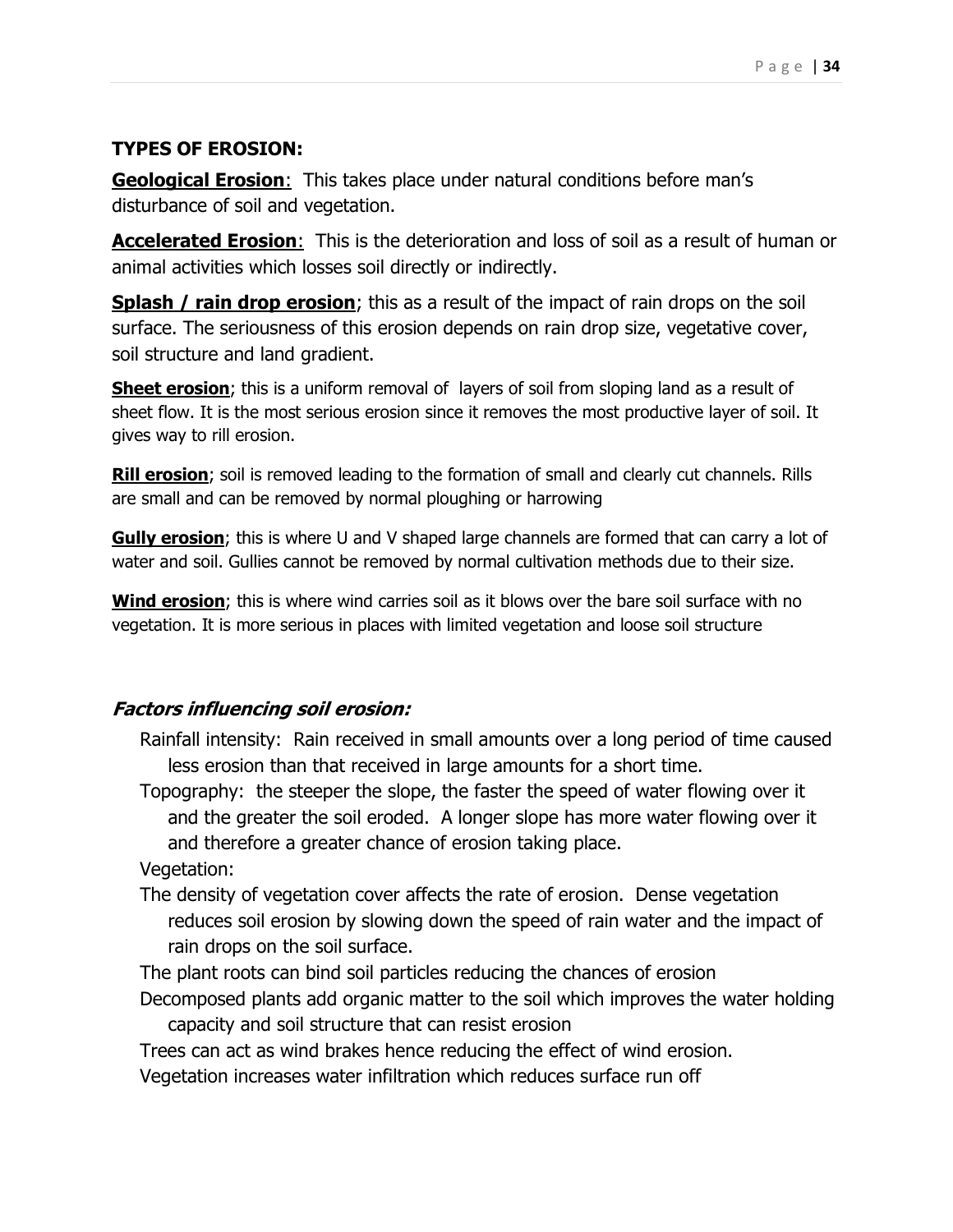- Farming practices: Continuous cultivation of land leads to the break done of the soil structure making the soil more susptible to erosion.
- Ploughing down the slope will increase soil erosion since the speed up the speed of water.
- Man's activities. Disturbance of soil structure and other properties by man may increase rate of erosion

### METHODS OF SOIL AND WATER CONSERVATION

**Minimum tillage:** this safe guard against disturbance of soil physical properties thus reducing the chances of erosion and moisture loss.

Importance of minimum tillage on soil conservation

Preservers soil structure hence making soil resistant to erosion and water loss. Reduces loss of water by evaporation.

Conserves organic matter in the soil by reducing oxidation.

**Mulching:** This reduces the impact of rain drops on the soil surface to cause splash erosion and also controls loss of soil moisture **Mulch** is any material used to cover the soil surface to prevent excess loss of water by evaporation, control of soil erosion and suppressing weeds.

### Materials used as mulch include:-

Straws, dry leaves, trash, stalks, coffee husks, dry grass, sisal waste and polythene.

### Advantages of Mulching:

- Reduces soil erosion by checking the speed of water and battering effect of rain drops on the soil surface.
- It conserves soil moisture by reducing evaporation of water from the soil surface.
- It increases water infiltration (down ward entry of water into the soil) by reducing surface runoff.
- Organic mulches decompose and add organic matter to the soil hence improving soil fertility and water holding capacity.
- Mulches moderate soil temperatures hence allowing soil microbes to stay in the soil and carry out decomposition so as to improve soil fertility
- Controls weeds by cutting off light supply to them at seedling stage.
- It improves on soil structure when the organic mulches decompose to provide organic matter.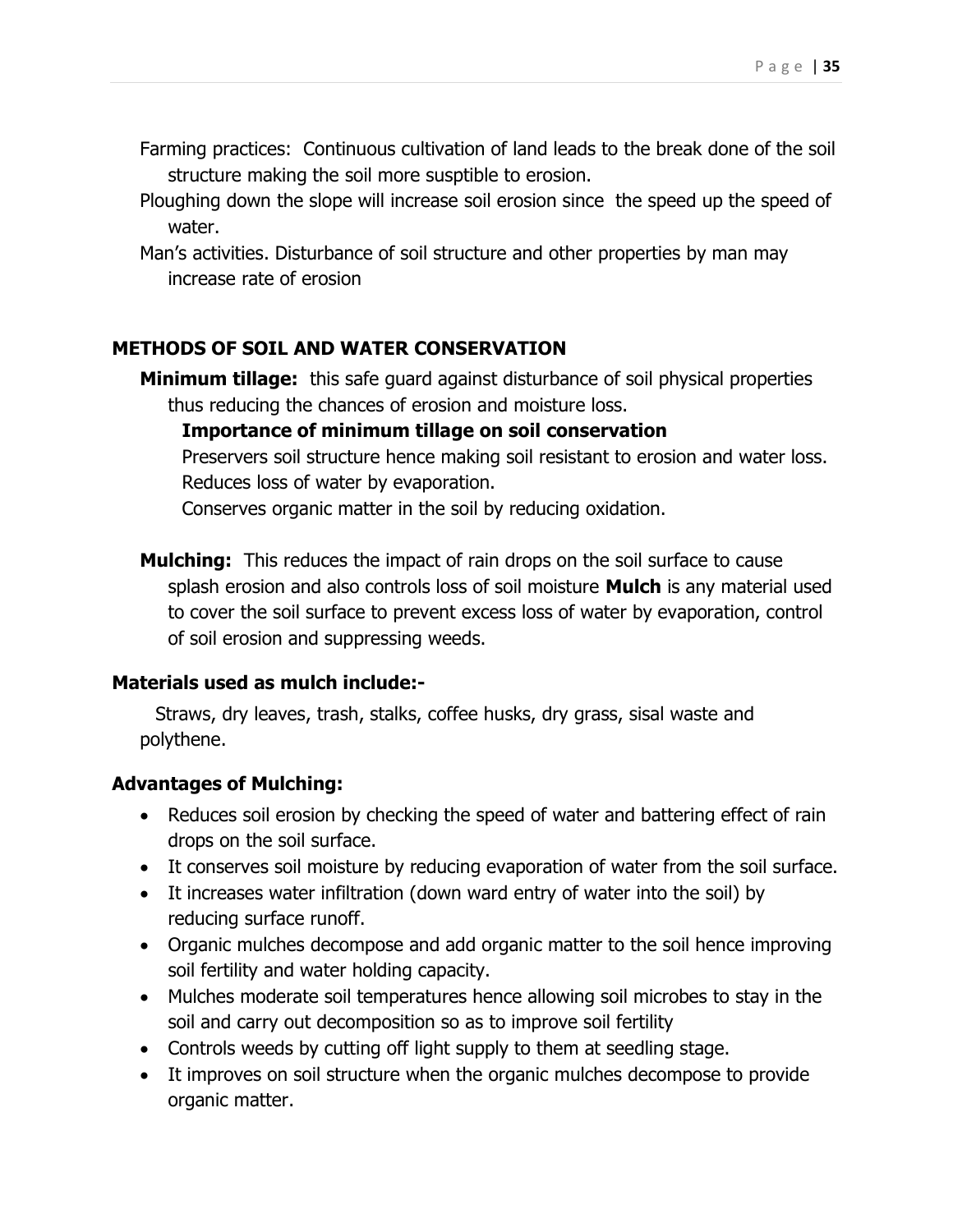It increases yields in certain crops by providing manure and a weed free environment. Mulches can control certain pests like the banana weevils (*Cosmopolites sordidus*) which are trapped in the mulch.

### Disadvantages:

- Mulches more especially the organic ones can be it when dry and destroy the crops in the garden.
- They can act as breeding grounds for pests like termites.

Some mulches cause deficiency into the soil.

- Mulching materials are quite expensive for the farmers to purchase, transport, and lay in the garden.
- The vegetable material may be a source of weeds more especially when it is not completely dry.

**Crop rotation:** This is the system of growing different crops on the same piece of land in a sequence or definite order so as to preserve and maintain soil fertility.

- **Deep ploughing:** This increases water infiltration hence reducing water runoff over the surface of the soil.
- **Manuring:** Manures improve the soil structure thereby allowing water infiltration and binding of the soil particles together.
- **Afforestation:** Trees planted reduce soil erosion by wind and water since they increase water infiltration into the soil and bind soil particles together.
- **Wind breaks:** These are lines of trees planted perpendicular to the direction of the prevailing winds. They reduce the speed of the wind hence controlling erosion by wind.
- **Planting cover crops:** These are crops planted to reduce the rate of water runoff from the soil surface and holds the soil particles.

### X-teristics of a good cover crop:

- It should be easy to establish and multiply
- It should grow rapidly and vigorously to suppress weeds
- It should not act as a competitor to the main crop.
- It should not demand too much Labour to control its growth.
- It should be tolerant to pruning and slashing
- It should strive well on a fertile soil
- It should be resistant to pests and diseases.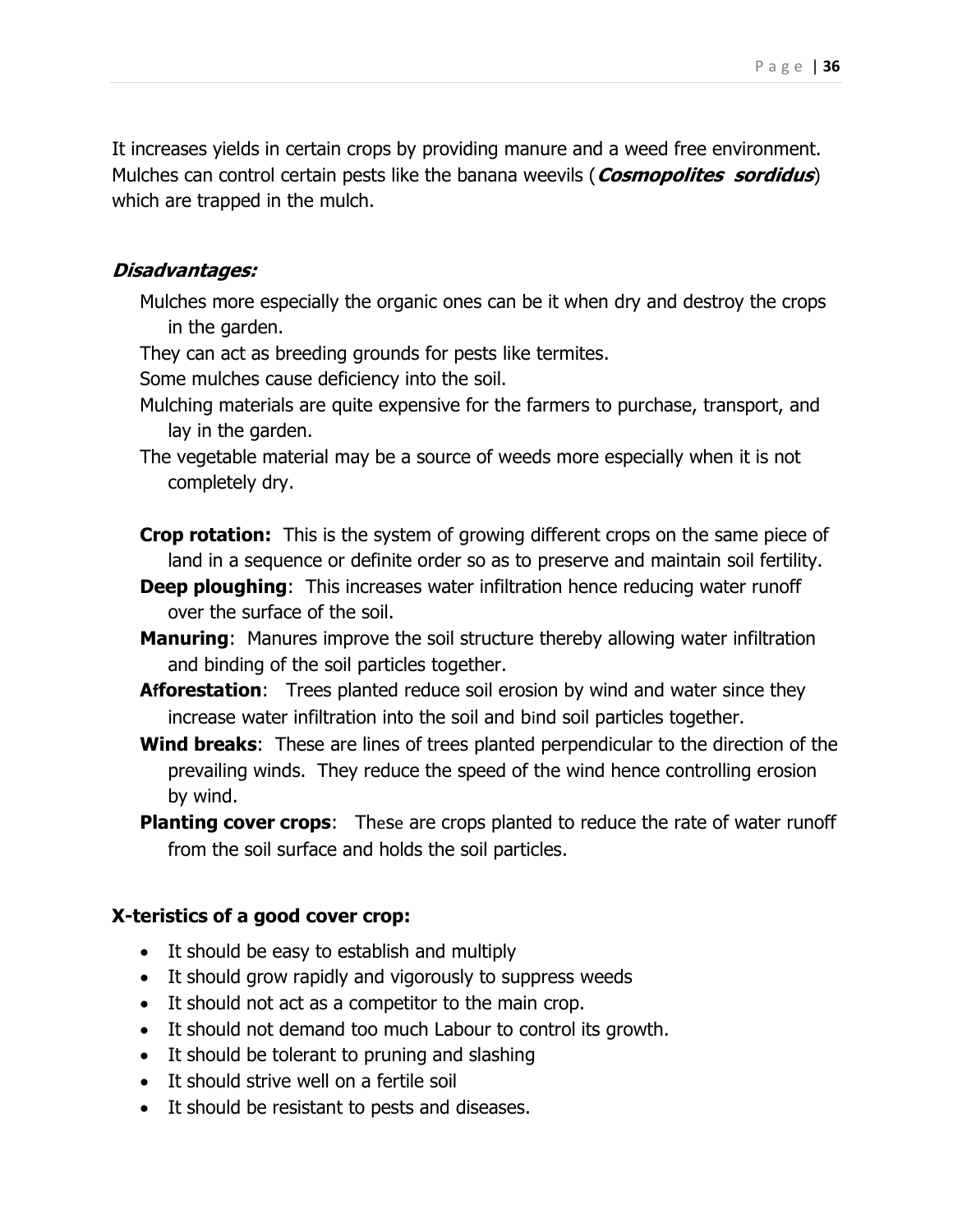- It should have good forage which spreads over the soil
- It should be able to withstand sunlight during the early stages of growth.
- It should be able to tolerate shading by the main crop.
- It should be drought resistant so as to be able to survive long drought.
- It should not produce any substance that has toxic effect to the main crop.
- It should be easy to be removed when necessary and incorporated into the soil.

**Strip cropping:** Here crops and pastures are planted along the contours in alternate strips to reduce soil erosion by slowing down the speed of running water.

**Intercropping:** When cereals are intercropped with legumes having broad leaves, soil erosion, can be reduced by the broad leaved plant.

**Terracing:** This is done in places with steep slopes where terrace are constructed to reduce the slope. The terraces can be of various forms like broad based terraces, narrow terraces and bench terraces. These reduce the speed of running water down the slope and encourage water infiltration.

**Contour ploughing:** This involves ploughing across the hill along the contours to reduce the extent of water run off over the surface of the soil.

## LAND RECLAIMATION

This is the practice of regaining or bringing back waste land to use so for cropping, rearing animals or settlement. Such land could be under swamps, rivers, forests, deserts of infested with pests like tsetse flies.

### Methods of Reclaiming land:

These include the following:-

Deforestation, irrigation, terracing, draining swampy areas, afforestration, application of fertilizers, land clearing, pest control, leveling and stumping.

**Deforestation:** Here forests are cleared using bulldozers, motorized saws, axes or panga to release land for agriculture. However this practice has other negative effects on the environment.

**Draining swampy areas:** Land drainage is a method of rehabilitating land by removing excess water from an area which is water logged.

### Advantages of draining land: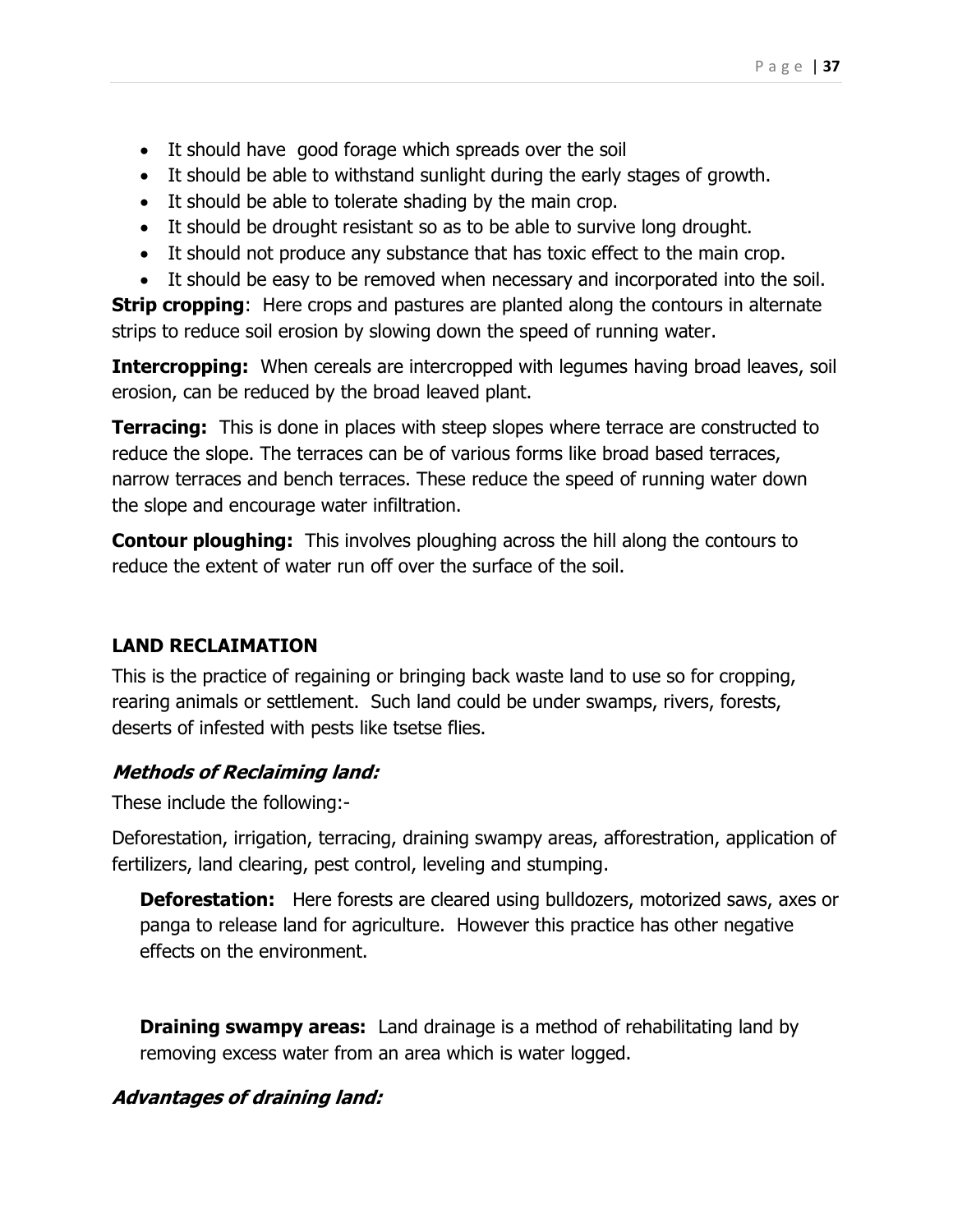- Drainages provide a good environment which encourages optimum root growth by improving aeration.
- Drainage raises soil temperatures since a wet soil is usually cold. This improves the growth of plants since they need warmth around the roots.
- Drainage allows tractors and other machines to move easily over the soil.
- It is important in controlling parasites like the liver flukes
- Drainage improves on the soil structure of a particular place.
- It creates a water table which does not fluctuate much good for citrus fruits.
- It improves root penetration into the soil hence proper growth of the plant.
- Crop losses during harvest which are due to wet conditions are minimized by draining land.

# METHODS OF DRAINING LAND

The methods that can be used include:

**Surface drainage:** This is the removal of water from the surface of the soil by means of open ditches. Open ditches are used to remove excess (surface) water from low laying areas:-

# Advantages of surface drainage

It is easy to notice the blockages and therefore corrected easily. Open ditches are cheap to construct There are less chances of leaching in this method Does not dry out the soil completely hence preserving soil moisture

# Disadvantages

They are more prone to gully erosion which may be destructive. The ditches occupy good land which could have been used for crop growing. They interfere with mechanical tillage operation and livestock improvement. They are expensive to maintain Leveling should be done before water can flow into the drains which may be difficult to achieve

# SUB-SURFACE (UNDER GROUND) DRAINAGE / TILE METHOD

This is where water is drained away from water logged areas through tiles or drain pipes laid under ground:-

Advantages of tile method (sub-surface drainage)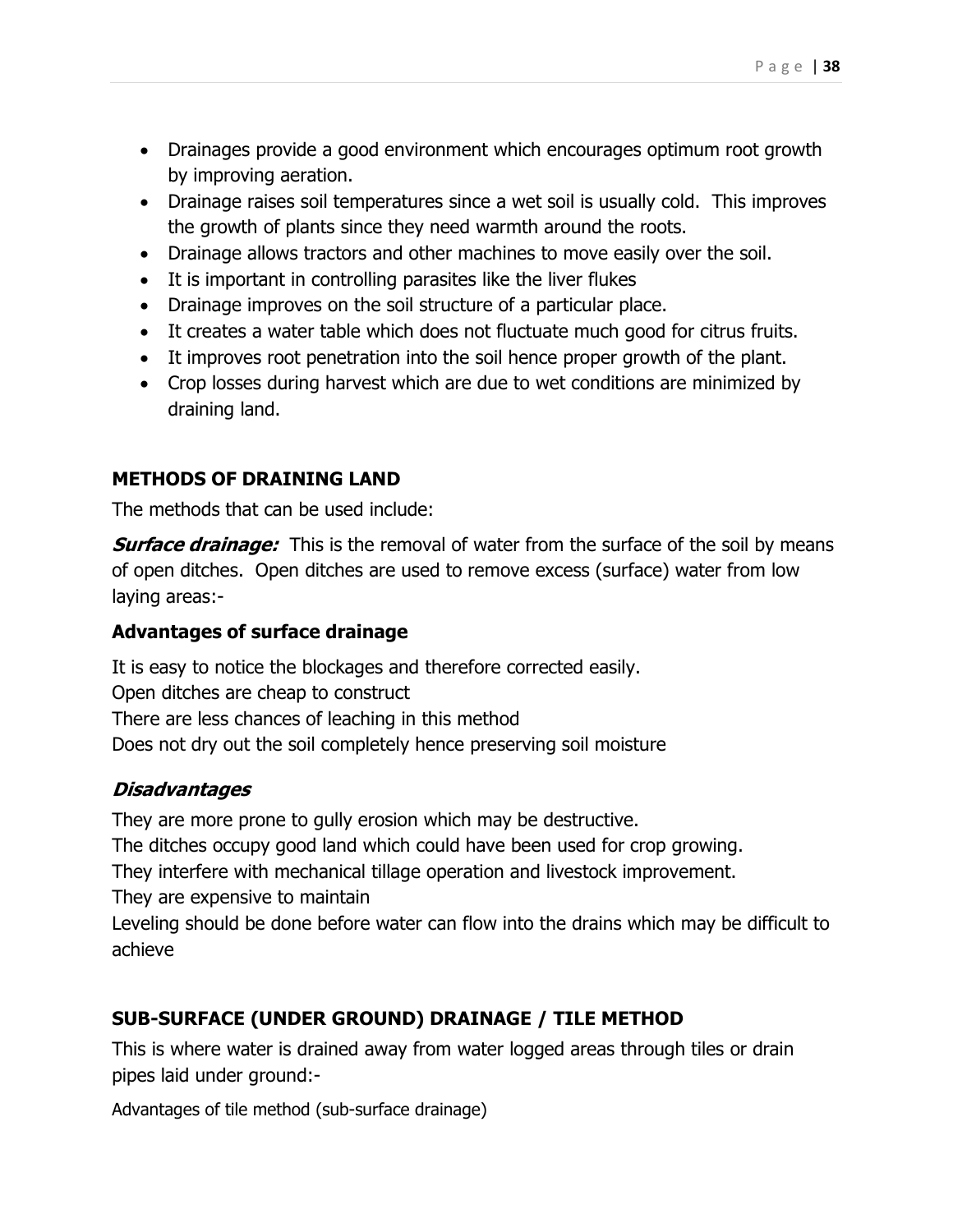It leaves the field free of surface obstruction It does not encourage gully erosion as observed in surface drainage. There is no need to level land to facilitate drainage.

### Disadvantages of the tile method:

May lead to excessive leaching in areas with heavy rainfall They dry out the land excessively at times and yet be in adequate during wet weather. They are expensive and require skilled Labour to install. They are easily blocked by roots of many perennial crops

### Sub-soiling drainage.

This is the removal of surface water logging caused by the build up of an impervious layer using a heavy cultivation with one or more times that can penetrate up to 90cm deep. The operation cracks and loosens sub soil especially under fairly dry conditions.

### Use of deep rooted plants

Plants like eucalyptuses which have deep rooted that can penetrate impervious sub soil can be used in draining land.

### Terracing:

This conserves water and soil making the field easy to work with machinery. It is mainly done in hilly places.

### Afforestration:

This is practice of planting trees in places where they died out or where they have never existed before. Trees are planted in areas such as hilltops or on slopes of mountains and hills, where no crops can grow.

### Leveling:

This is done in places with anti-hills which hinder mechanization. The place is leveled to allow machinery use and crop production.

### Land clearing:

This is carried out in order to meet the following objectives:

To increase land for crop and animal production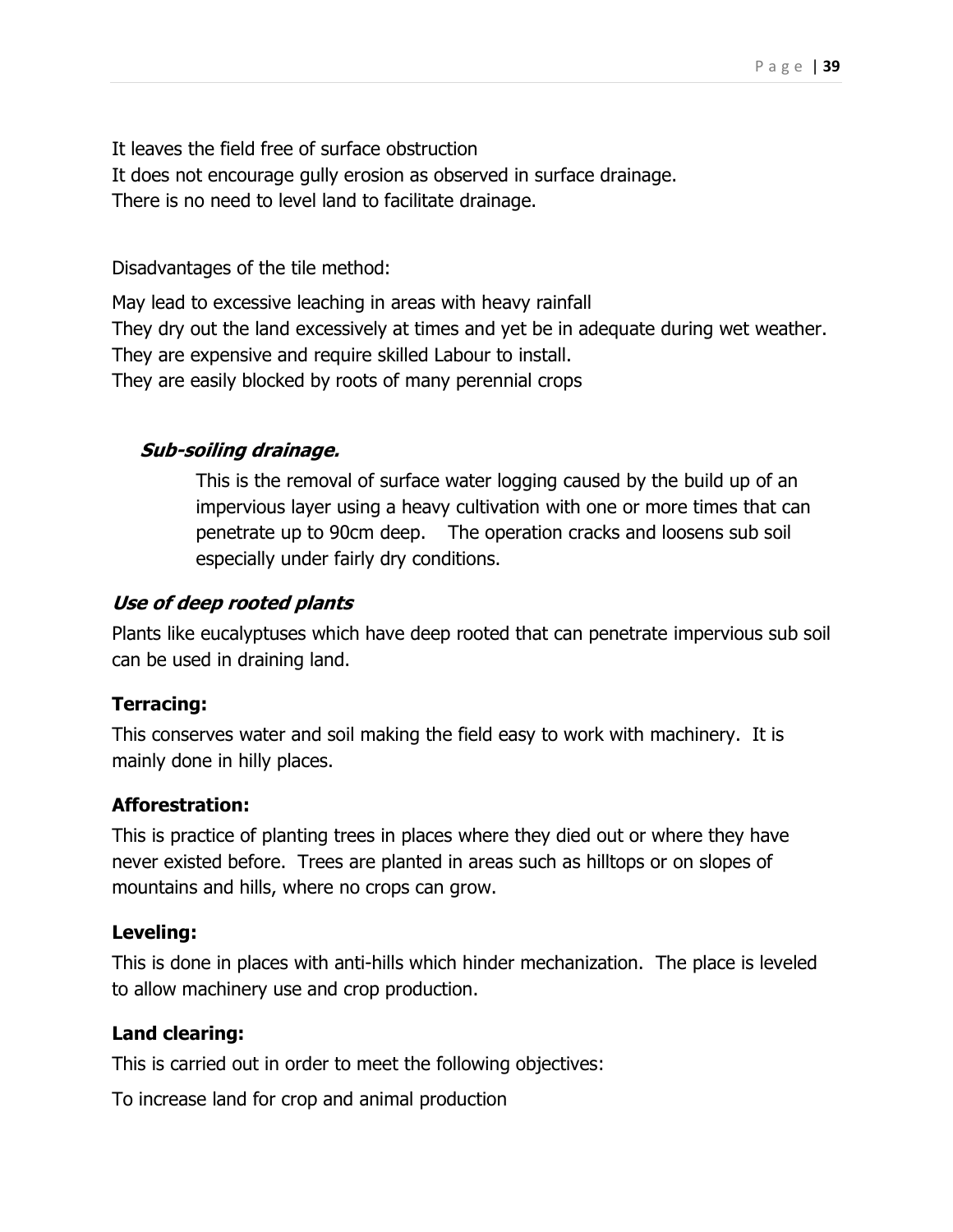To make mechanization possible To discourage pests.

It can be done using hand method, mechanical method, chemical method, bush burning or use of explosives.

## Fertilizers application:

This is done in order to reclaim poor soil more especially for crops production. Inorganic fertilizers can be added to improve the fertility of such an area.

### Pest control:

Since pests are a problem since they are vectors of important diseases like sleeping sickness in humans and nagana in cattle for tsetse flies. Places with such pests should be sprayed to allow human settlement and agricultural production.

### Stumping:

This is the removal of tree stumps from an area. It eases mechanization and provides more area for agricultural production.

### Irrigation:

This is the process of applying water artificially to the soil in areas where there is no rain or where rain is inadequate or unreliable.

# TYPES OF IRRIGATION

### 1. Surface irrigation

This is the application of water over the surface of land. It may include the following methods:

| Flood irrigation  | furrow irrigation |
|-------------------|-------------------|
| Border irrigation | basin irrigation  |

### a. Flood irrigation:

In this method, water is applied by flooding flat areas. It is the most suitable areas in places with abundant and cheap water.

## Advantages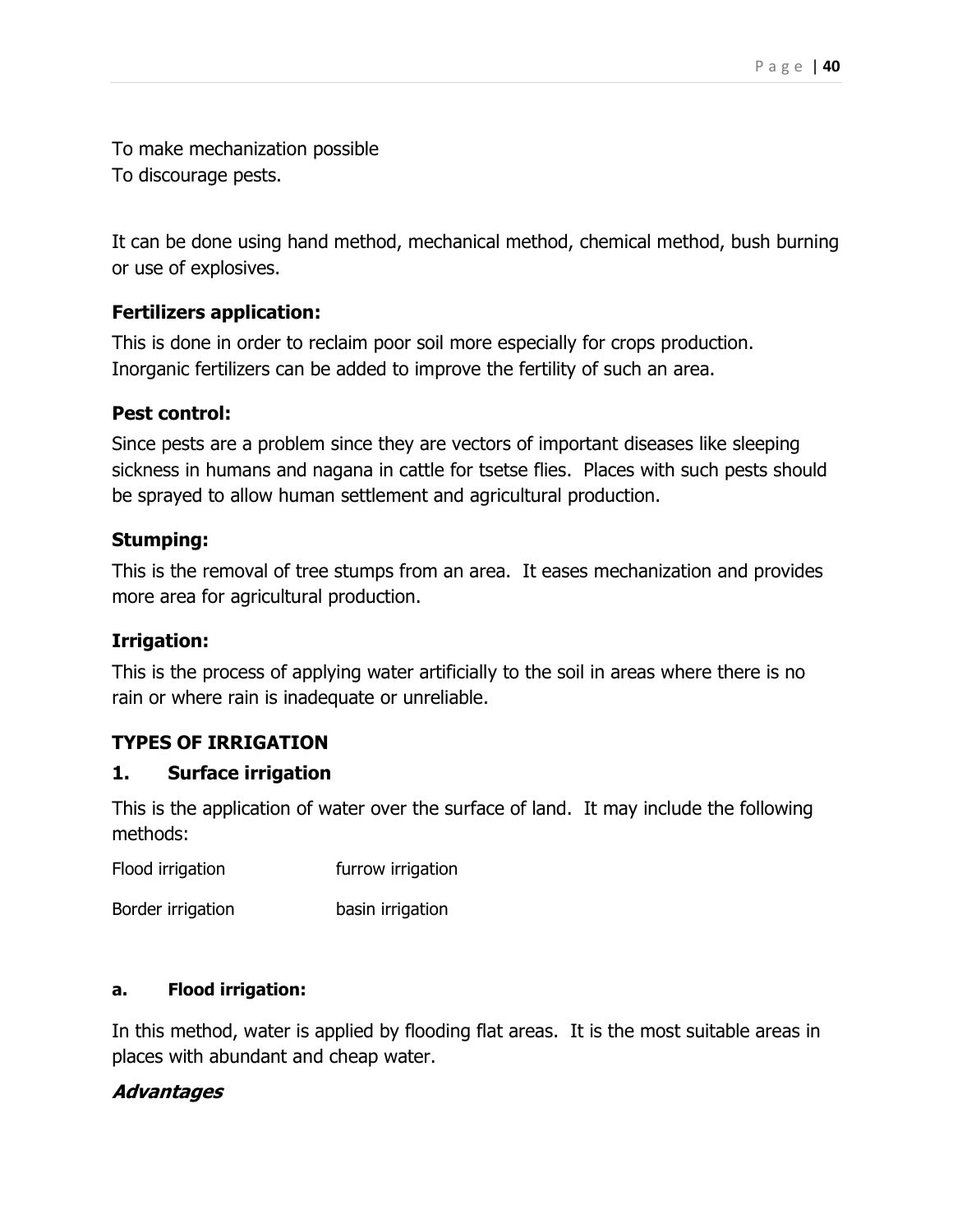Flooding can kill crop pests and diseases It does not need the leveling of land. Good for areas with abundant water supply

### Disadvantages:

If the water flows fast, it may not infiltrate the soil. Water logging and leaching of nutrients may occur Surface runoff may cause soil erosion. Little control of water supplied leads to wastage. Excess water causes leaching

### b. Furrow irrigation

Here water is supplied to rigid land from a main source through supply canals. The excess water collected from the bottom of the field in drains which lead to a water way.

N.B. Crops are normally grown on ridges which must be carefully panned.

### Advantages

Water infiltrates uniformly

This method is suitable for row crops such as cereals since furrows can be made in a row form

Can use poor quality water since there are no pipes to be blocked

### **Disadvantages**

There is a danger of salt accumulation in the furrow more especially if the water contains salts.

It may encourage soil erosion

Excess water may cause leaching

Movement in the garden by machines is impeded

May require grading of land which increases costs of production

Sometimes enough water does not reach the end of the furrows.

### c. Border irrigation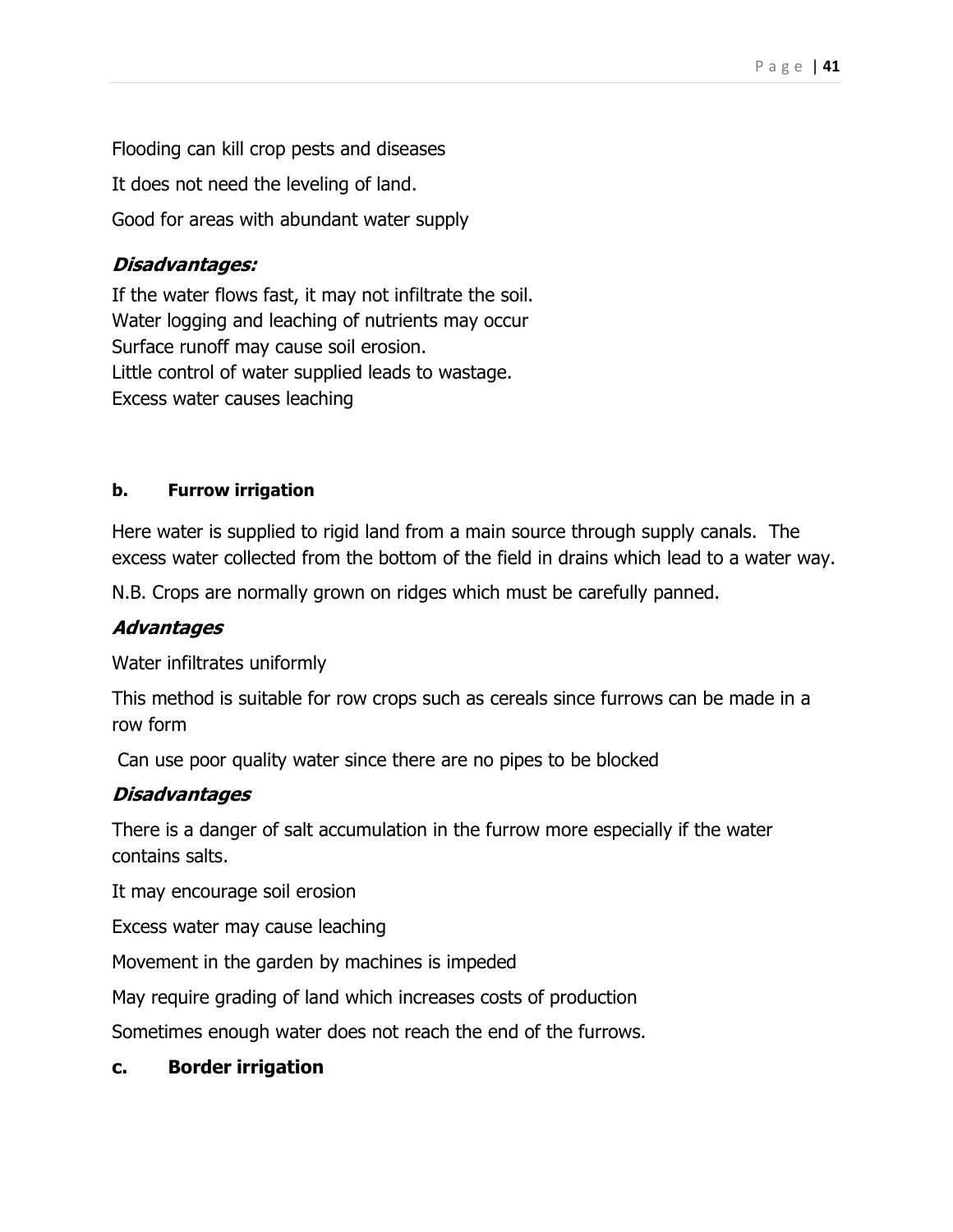In this method water from the supply canal is applied to the top end of strips of land which are divided by low earth bunds. Due to even grading of the land, the water flows in a regular uniform sheet down each strip wetting the soil as it advances.

# d.Basin irrigation

This is a system used on leveled land to irrigate orchards mainly. A basin is made either for each tree or group of trees depending on the soil conditions and surface slope.

The advantages of this system are that the Labour cost is low and it uses less water.

# 2. Over head / sprinkler irrigation:

This involves supplying water just like natural rain. The system consists of a pumping unit which supplies water under pressure and it is sprinkled to the crops and soil.

# Advantages

- Water delivery can be matched with crop requirements.
- Movement in the garden by machine is not affected.
- It does not require the leveling of land hence reduce the costs involved in that.
- It does not encourage soil erosion as observed in the surface methods of irrigation
- Agricultural chemicals such as fertilizers pesticides and herbicides can be applied uniformly with the irrigation water.
- Adapts to dry topography.
- The system does not require special skills to operate it as seen in drip irrigation.
- Can be integrated with several agronomic practices in the garden.
- It is an idea method in sandy soils and hilly areas
- Low maintenance costs.
- There is adequate infiltration of water into the soil which is important in crop nutrients absorption.
- Sometimes the high pressures of water from the irrigation system can kill pests.

# Disadvantages:

- The water droplets may have a hardening effect on the soil which hinders further water infiltration.
- The system requires a high initial capital to install which may not afforded by the peasants.
- Water does not tend to infiltrate very far into the soil more especially when pumped in small amounts.
- There is a risk of salt accumulation around the root zone areas.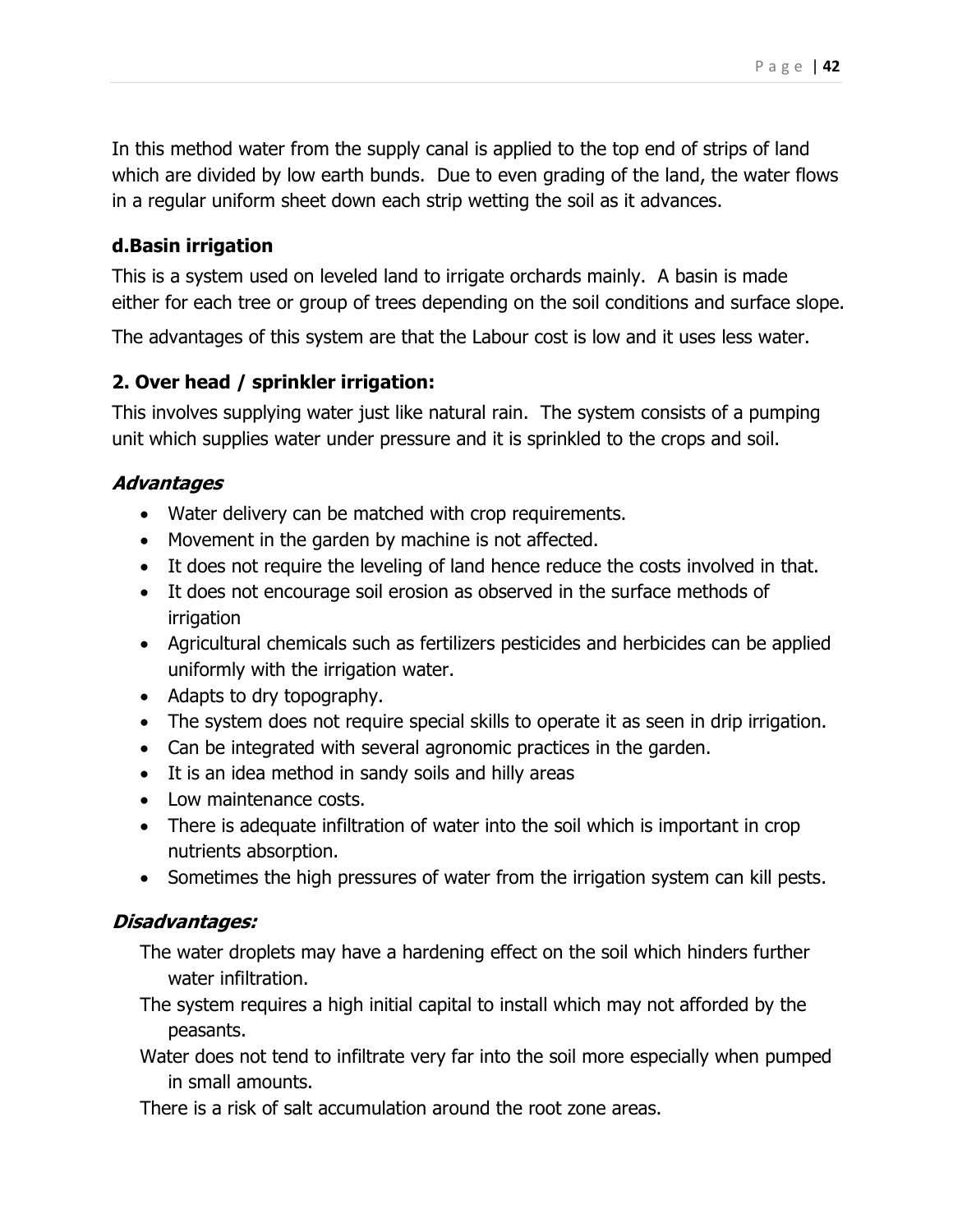If the weather is windy, the application of water becomes uneven.

The system has been known as one way in which pathogens are spread in gardens (pathogens are diseases causing organisms)

# 3. Drip / Trickle Irrigation

This is relatively new method of irrigating crops and is mainly used in the USA, Australia and Israel. Water is supplied through plastic pipes to each row of crop plants and a small nozzle allows water to trickle out and provides moisture around the plant roots.

# Advantages

- Water is delivered near the root area so that the crops can get a good supply of water.
- There is less chances of water evaporation and accumulation of salts as in overhead and surface irrigation.
- The area between the rows is not invaded by weeds since there is no water supplied there.
- It is a very economical way of using water since it involves less wastage.
- Fertilizers can be mixed in the water and supplied to the crops.
- Low pressure is required to pump the water through the system hence saving energy intake.

# Disadvantages

- It requires a high initial capital to purchase and install the requirement in this type of irrigation.
- The system requires good quality water which can not block the pipes.
- It is unsuitable for steep and uneven areas

# FACTORS THAT DETERMINE THE TYPE OF IRRIGATION TO BE USED IN AN AREA:

## 1. The source of power

Abundant power supply in an area can encourage some body to use overhead irrigation since there is power to pump the water.

# 2. Type of soil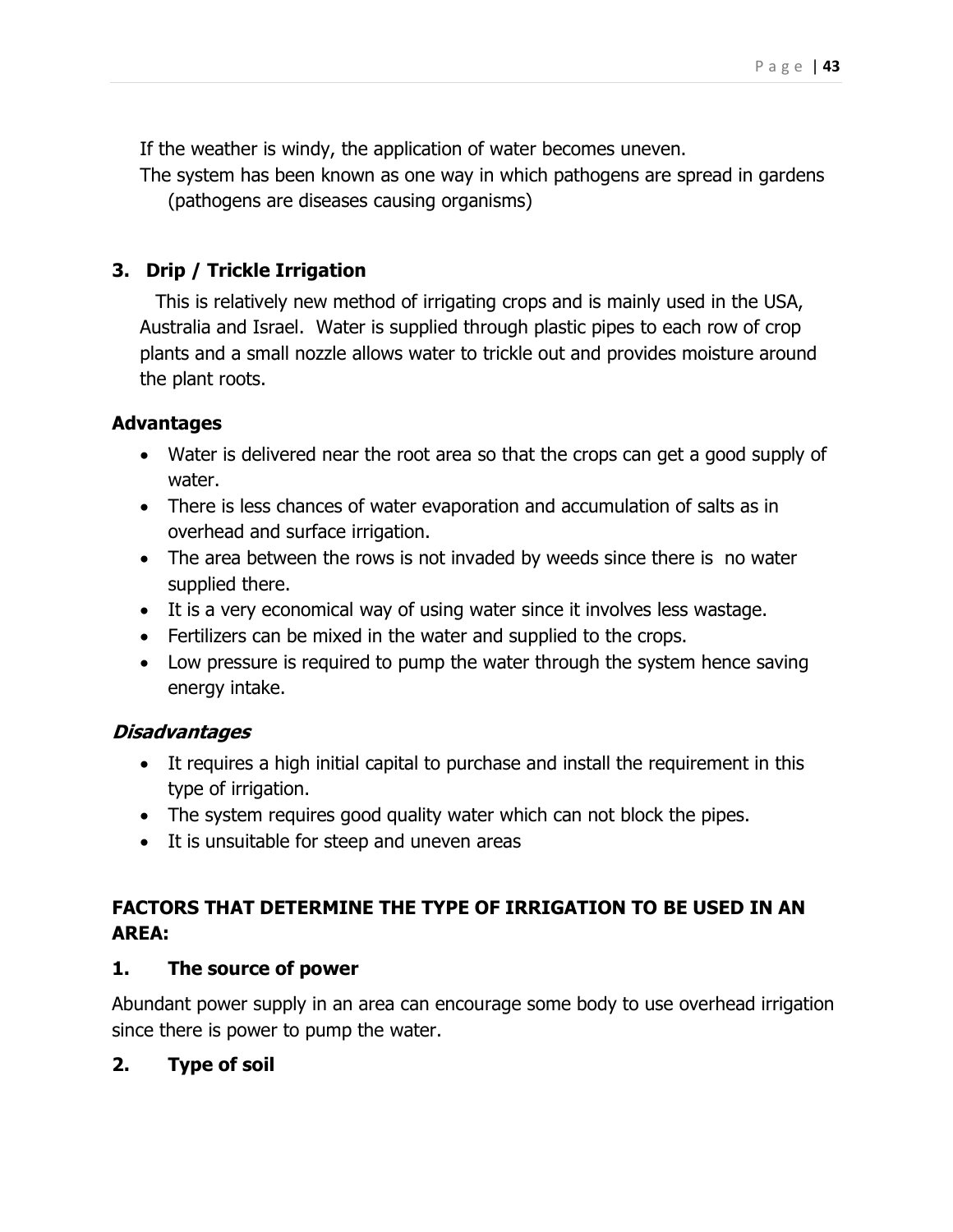Loose sandy soils are not good for the surface methods of irrigation since they are more prone to erosion. But over head irrigation can be good in such places.

## 3. Topography

An area with hills and valleys can only allow overhead irrigation which doesn't involve the leveling of land.

## 4. Type of crops grown.

The growing of high value crops can allow the use of costly irrigation methods like drip and sprinkler irrigation methods since a farmer will be able to cover the costs.

## 5. Methods of planting crops

Crops planted in row can allow the use of drip irrigation method and most of the surface methods which can't be used in broadcasted crops.

## 6. Availability of water.

Places with limited water supply can efficiently apply drip irrigation method since it is more economical in the use of water.

# 7. Capital

The availability of enough capital will allow a farmer select any type of irrigation methods since he can afford all the costs involved.

## 8. Knowledge and skills

Some methods of irrigation like drip require special skills and knowledge which must be readily available during installation and maintaining

## 9. Climatical records:

These will show the natural water available to the crop in order to determine artificial application needed in a particular period.

# CROP PRODUCTION

# FACTORS THAT DETERMINE / AFFECT CROPS GROWN IN AN AREA.

## The factors are divided into two broad group's i.e.

Abiotic factors **abiotic factors**.

# ABIOTIC FACTORS

These are factors that are a result of non living part of the environment e.g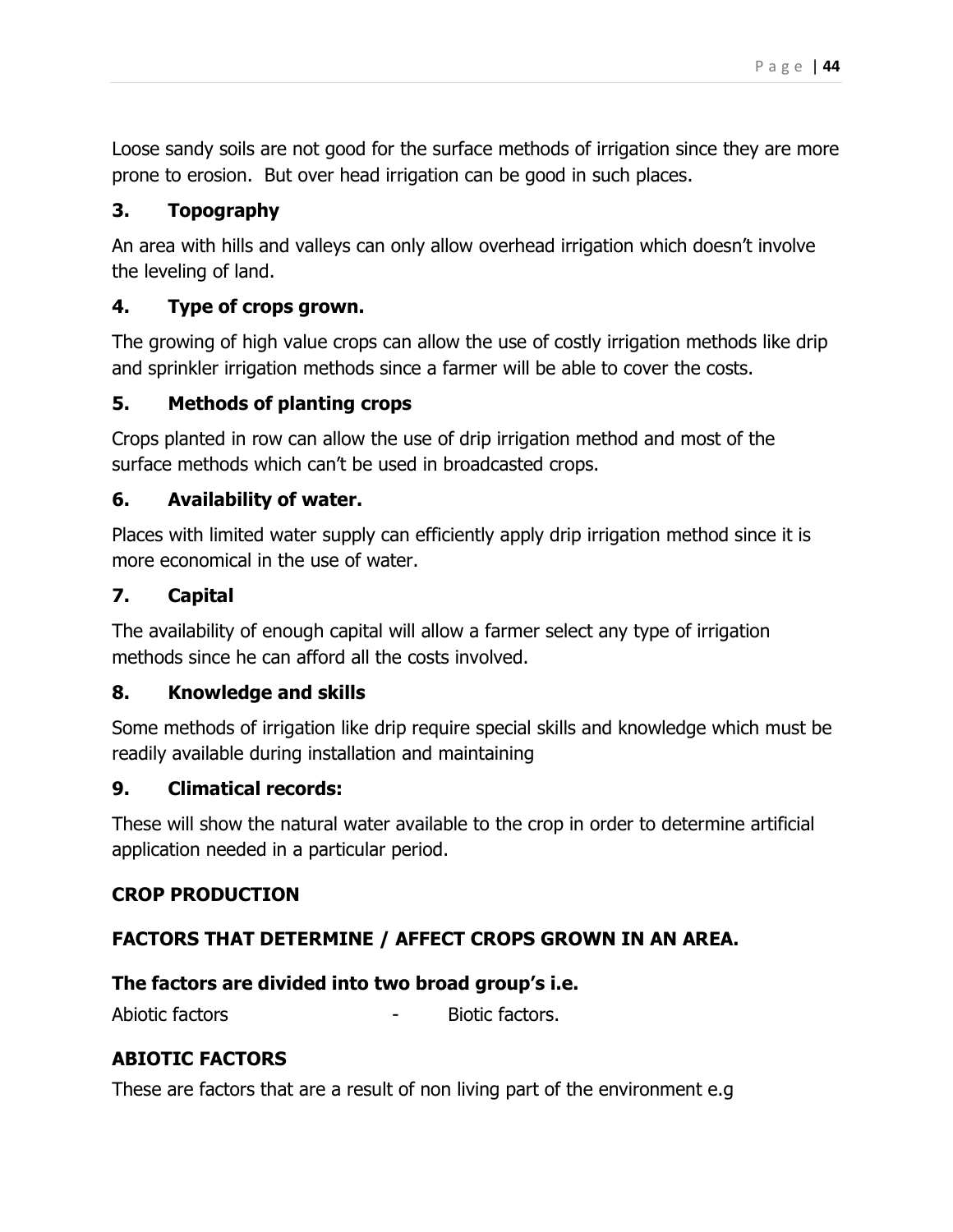| Soil fertility | Soil density                  |
|----------------|-------------------------------|
| Soil texture   | Quality and quantity of light |
| Humidity       | temperature                   |

Rainfall wind

Day length

## 1. Soil PH

Different crops require different specific pH for their proper growth e.g. tea require acidic soil, tobacco may require slightly acidic soil.

## 2. Soil fertility

Crops are nutrients which must be readily available for their proper growth.

## 3. Soil drainage.

Some crops like rice are able to thrive in poorly drain soil while others like maize cannot withstand poor drainage.

### 4. Soil structure

This affects the movement of air, transfer of heat and root development.

### 5. Soil texture

This can also affect the number of physical properties of soil which are very crucial to crop growth.

### 6. Temperature

Some plants like the cereals and grases can live in area with high temperature. Since they are the mechanism of closing their stomata durig the day.

## Availability of water.

Water is used as a raw material for photosynthesis. Absence of water in a particular area can limit the growth of a particular crops more especially these that are not drought resistant in bananas.

## Topography

This determines the number of factors like temp, humidity rainfall which all affects crop growth.

## Pest and diseases.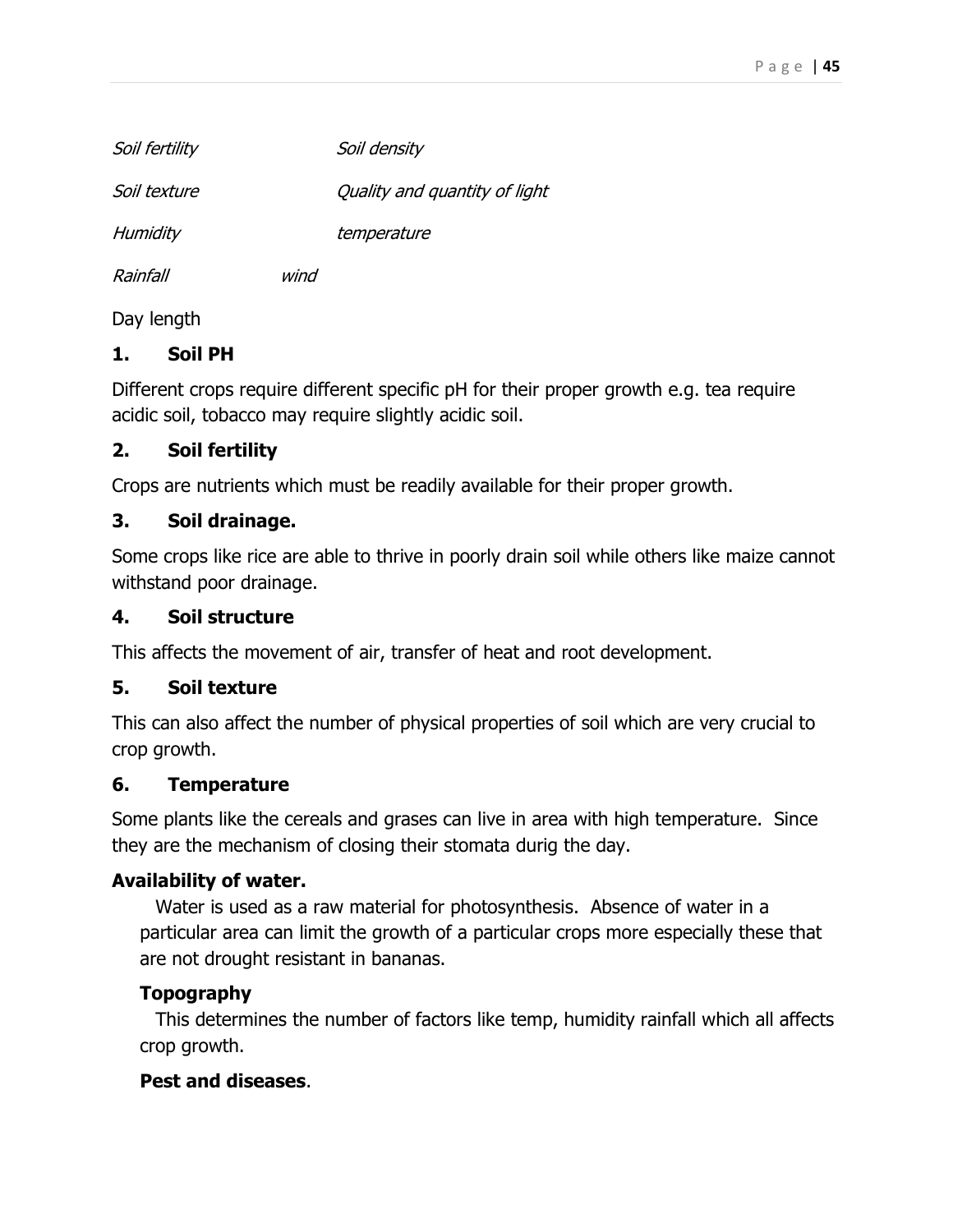Crops in some areas have been eliminated due to the presence pest and diseases. e.g. Tomato growing in most areas of Uganda is limited by bacterial wilt.

#### Wind.

At high attitudes strong winds are experienced which will affect the growth of crops.

### Social factors

Some communities are growing certain crops since historically they have acted as food crop e.g. millet among the Itesot of Uganda.

### Economic reasons

Some crops are cash crops therefore they must be grown to provide farms with income e.g coffee, tea, cocoa.

#### Government policy.

The government has been restricting the growth of certain crops for health reasons and security e.g. Opium / Marijuana.

#### CLASSIFICATION OF CROPS;

Crops are classified into two main groups

Annual crops

Perennial crops

#### ANNUAL CROPS

These are crops which complete their life cycle within one year e.g.

Cereal (millet, Sorghum, Rice, Wheat, Barley, Maize, Oats, and Rye) Legumes (Beans, Soybeans, Cowpeas, Pigeon peg, G-nuts) Root Crops (Cassava, Sweet potatoes, Irish potatoes, Yams, ) Vegetables (cabbages, tomatoes, onions, egg plants, amaranthus spp, carrots, dodo, spinach, pumpkins, cucumber, water, melon, garlic, pepper.) Oil crops ( Simsim, sunflower, cotton) Fiber crops ((cotton) Drug crops ( Pyrethrum)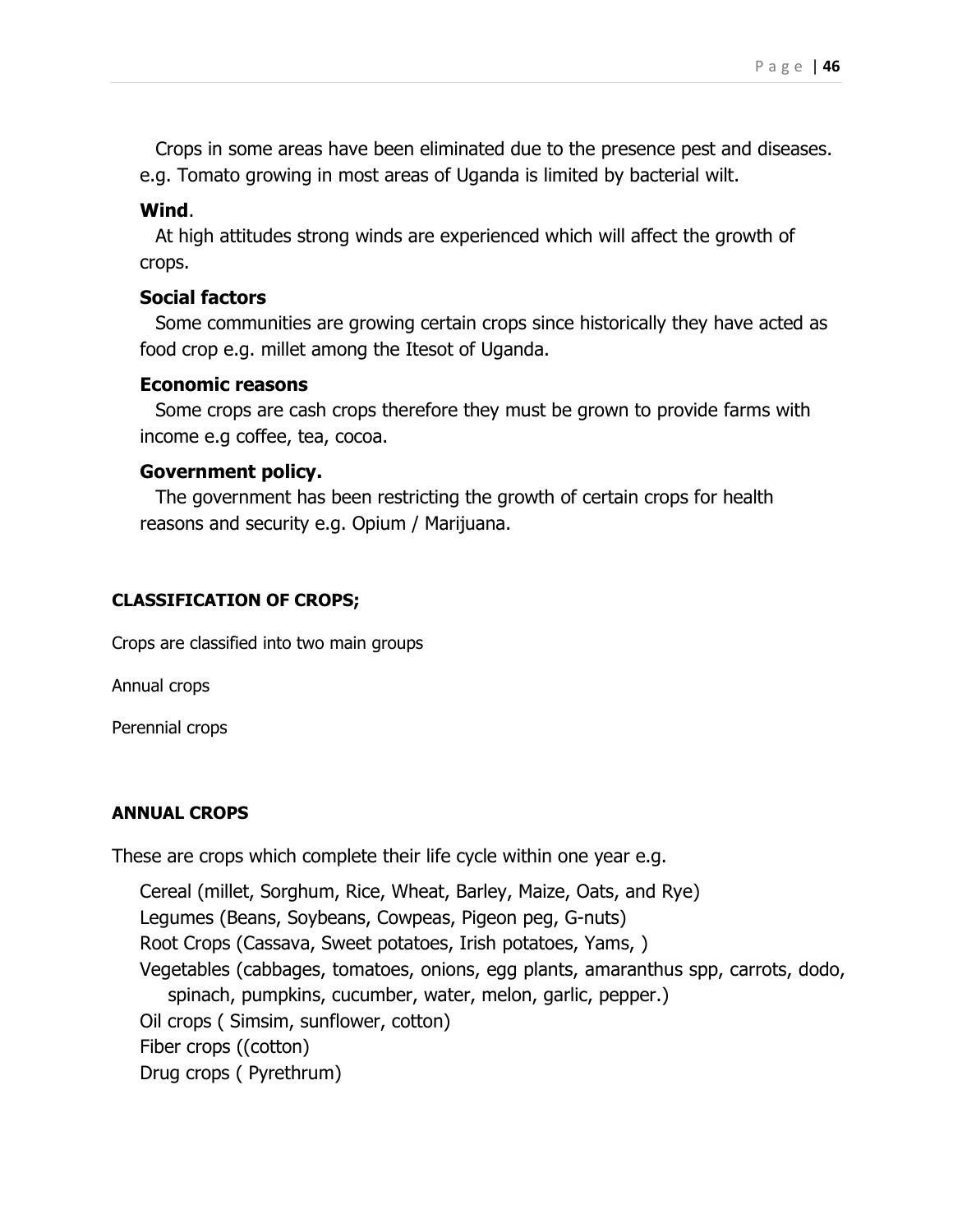### PERRENIAL CROPS

Beverages; coffee, tea, and cocoa

Fruits; pawpaw, guava, avocado, jack fruit, passion fruit, pineapples, bananas,e.t.c

Citrus; oranges, lemons, tangerines, e.t.c.

Sugar crops; sugar cane and sugar beet

Spices; vanilla, ginger, clover, e.t.c.

### CEREALS

These are commonly known as grain crops and they have a high content of carbohydrates. They are the most common food crops used all over the world.

## REASONS WHY CEREALS ARE THE MOST FOOD USED IN THE WORLD.

- They are easy to prepare as food for example rice and posho.
- They are adapted to a very wide range of soil and the environmental condition.
- They have fewer pest and disease as compared to other crops.
- Cereals contain a high amount of carbohydrates and vitamin which are highly needed in our diet.
- Because they contain low moisture content they are easy to store and used when needed.
- Cereals have a short life cycle as compared to the crops and other perennials.
- Cereals can be used as food for both man and animals.
- Because they are less bulky hence it is easier to transport cereals from one place to another.
- Management practices like plant, weeding, can be easily done by machines reducing Labour requirements during production.
- They do not require special seed bed before being planted.

### MAIZE - ZEA MAYS

### Plant characteristics

Maize is an annual cereal crop which can grow up to a height of 4- 6 metres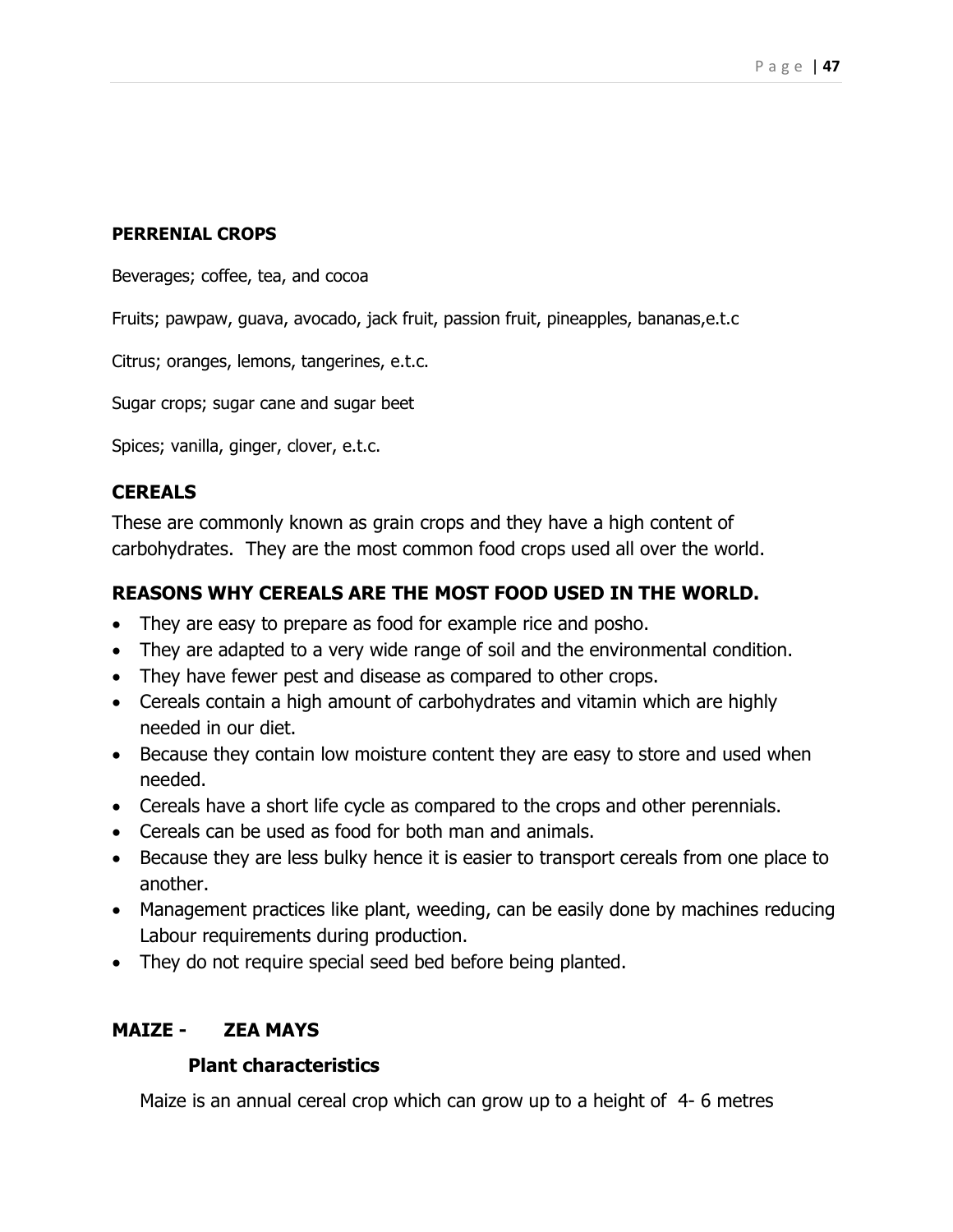- A mature and a growing maize has a prop root radiating from the main stem outward into the soil providing support. The depth of the root depends on number of factors e.g. soil, rainfall etc.
- The tassel i.e. male maize inflorescence emerges at the top of the plant and shed its pollen over a period of about one week.
- The silk i.e. female inflorescence emerges from the ear outwards towards the end of pollen shedding and remains conceptive for a period of about three weeks.
- In good condition maize leaves are green with parallel vein and long i.e more than 0.5m.
- At an early stage of growth it can be plough down as green manure to provide nutrient into the soil.
- Young maize can be used for making hay for feeding livestock however it can bring digestive problem if the maize is a mature one due to fibrous content.
- Maize flour contain a lot of carbohydrates when eaten it can be metabolized to provide energy to support the organism.

## Growth requirements

Maize requires a well drained soil with a good supply at nutrient

It can not tolerate a slightest degree at water logging.

- It requires enough rainfall which is equally well distributed but however, during harvesting it should be as compared to during silking where enough water is needed.
- Maize thrives very well between temperatures of  $20 25^{\circ}$  C. High temperature during the day is accompanied by high rate of transpiration and low temperature at night is accompanied by a high rate of respiration thus limiting yield.

### Seed bed preparation

Seed bed preparation is done by hand roughly this in turn advantageous because weeds are killed, encourage water infiltration and resist soil erosion than in fine seed bed.

Secondary cultivation may not be necessary since the crop has big seeds.

## Planting and spacing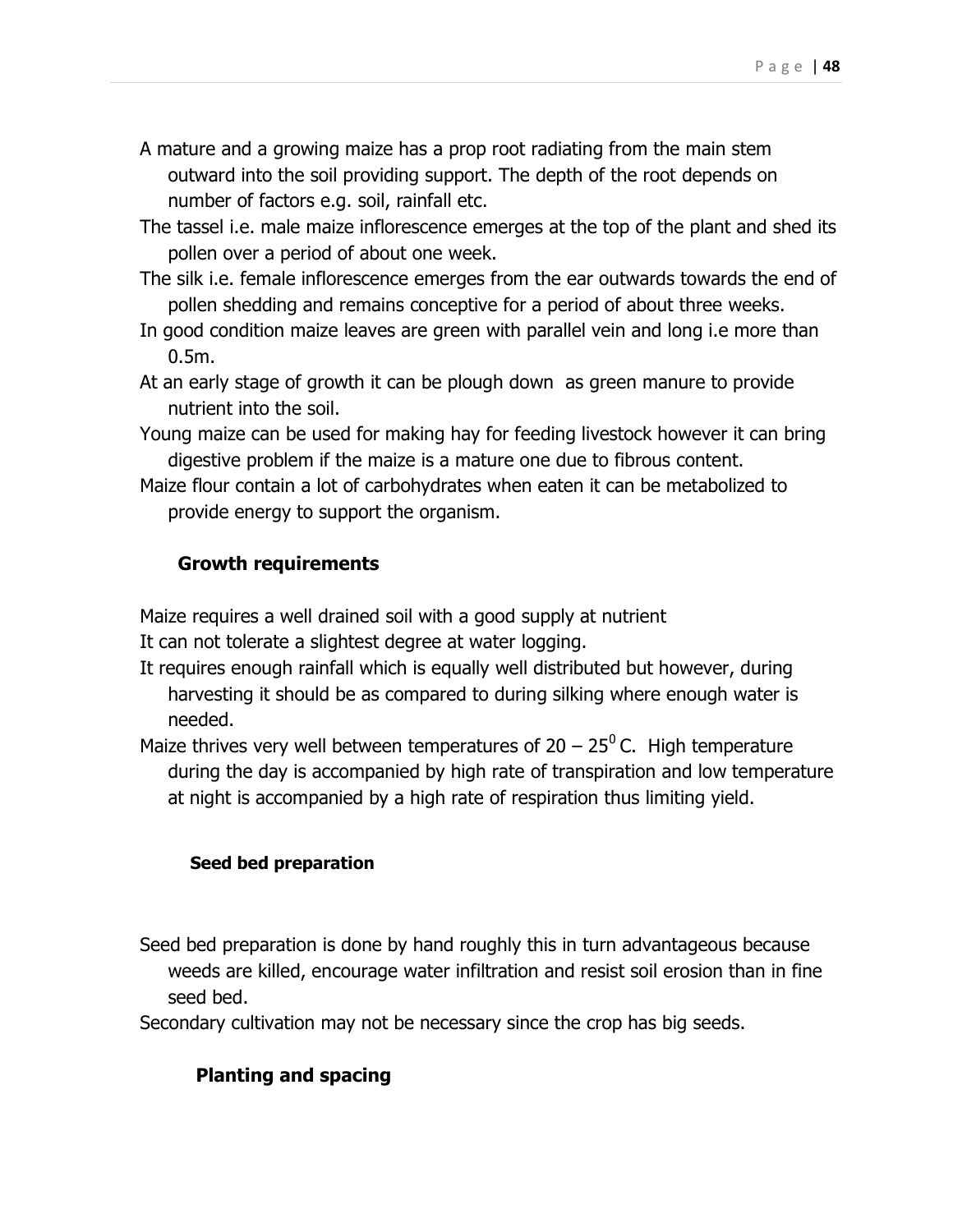- It should be planted at the beginning of the rain because early planted maize benefit from nitrogen flush that occur when a dry soil are wetted and suffers less from fungal diseases
- Planting is done mechanically by planter or by hand. Two seeds are planted in one hole made at 5cm deep in moist soil but in dry soil should be placed 10cm deep to prevent it germinating as a result of only a slight shower.
- Spacing should ensure low population Atleast 90 cm X 30 cm between each plant. This is to reduce competition for basic growth requirement. However spacing can be determined by other factors like soil fertility, soil moisture, variety, e.t.c.
- In properly spaced maize in area of reliable rainfall weed free condition need only to be maintained until the crop is 45cm high. After this height the crop suppresses weeds by itself.

## Weeding and fertilizer application

Maize is weeded when its between 10 - 15cm and before it starts silking selective herbicides can be used to control weeds like atrazine herbicide Nitrogen fertilizers should be applied as top dressing when maize is at about 45 cm high.

Phosphates should be incorporated into the soil at the time of sowing.

Farm yard manure can be applied to the soil to increase its fertility owing to maize growth and development.

### Pest and disease control

- Pests that affect maize include stalk borer and army warm which its larvae may eat all the leaves until only remain midrib.
- Few diseases like white leaf blight, maize streak caused by virus and rust caused by fungus attack the crop.

### Harvesting and yields

Harvesting maize is done mechanically by combine harvester and manually by hand. Maize grain is physiologically mature at a moisture content of about 35%. when left in the field to dry it is reduced to 19 – 20% after the husks has been removed. Maize is dried and stored in the crib i.e. a store with wall of wire netting.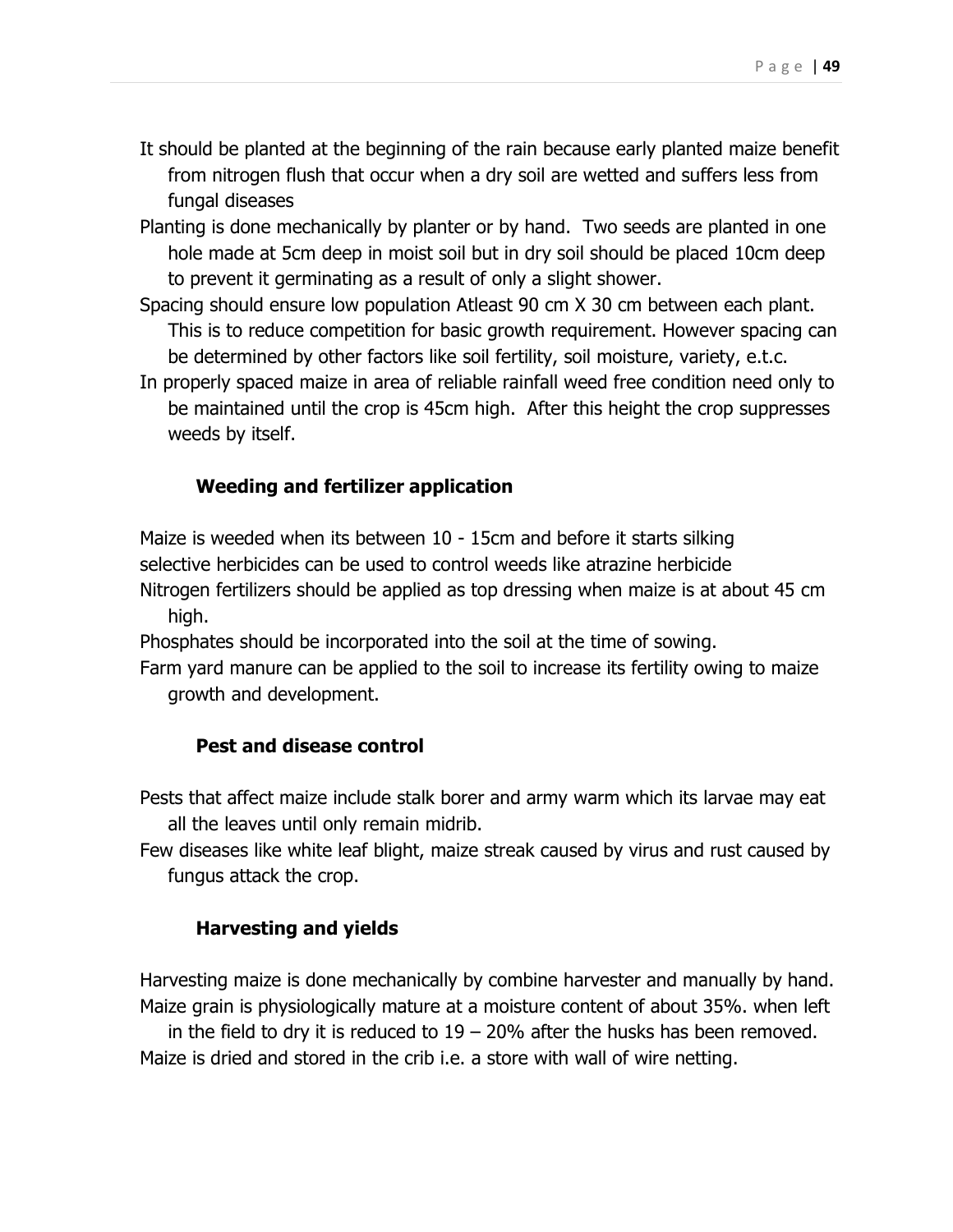## Question.

Describe the agronomic practices carried out in the growing of rice from planting to harvesting.

Plant characteristics. Ecological requirement of the crop (soil, rainfall, humidity, temp) **Importance** Seed bed preparation Planting Weeding (thinning, pruning) Fertilizers application **Harvesting** Yield Storage.

# VEGETABLES

- They are sources of income when a farmer decides to sell.
- They are very good source of vitamin like vitamin A and C.
- They act as appetizers for food e.g. onions and tomatoes.
- They are a good source of minerals e.g. Iron, magnesium.
- They heap in controlling digestive problem like constipation
- They can be used as animal feeds like cabbages to rabbits.
- Vegetables growing provide employment for people working as attendants in vegetable gardens.
- Vegetables are a good source of manure since they rot fast.
- Leguminous vegetables fix nitrogen into the soil e.g. beans
- They can act as cover crops hence controlling soil erosion.
- Some vegetables have medical value e.g malakwang, red amaranthus.

# CLASSIFICATION OF VEGETABLES

Vegetables can be classified into two ways. i.e. according to the part eaten and family

# ACCORDING TO PART EATEN.

Leaf vegetables **Cabbages** Amaranthus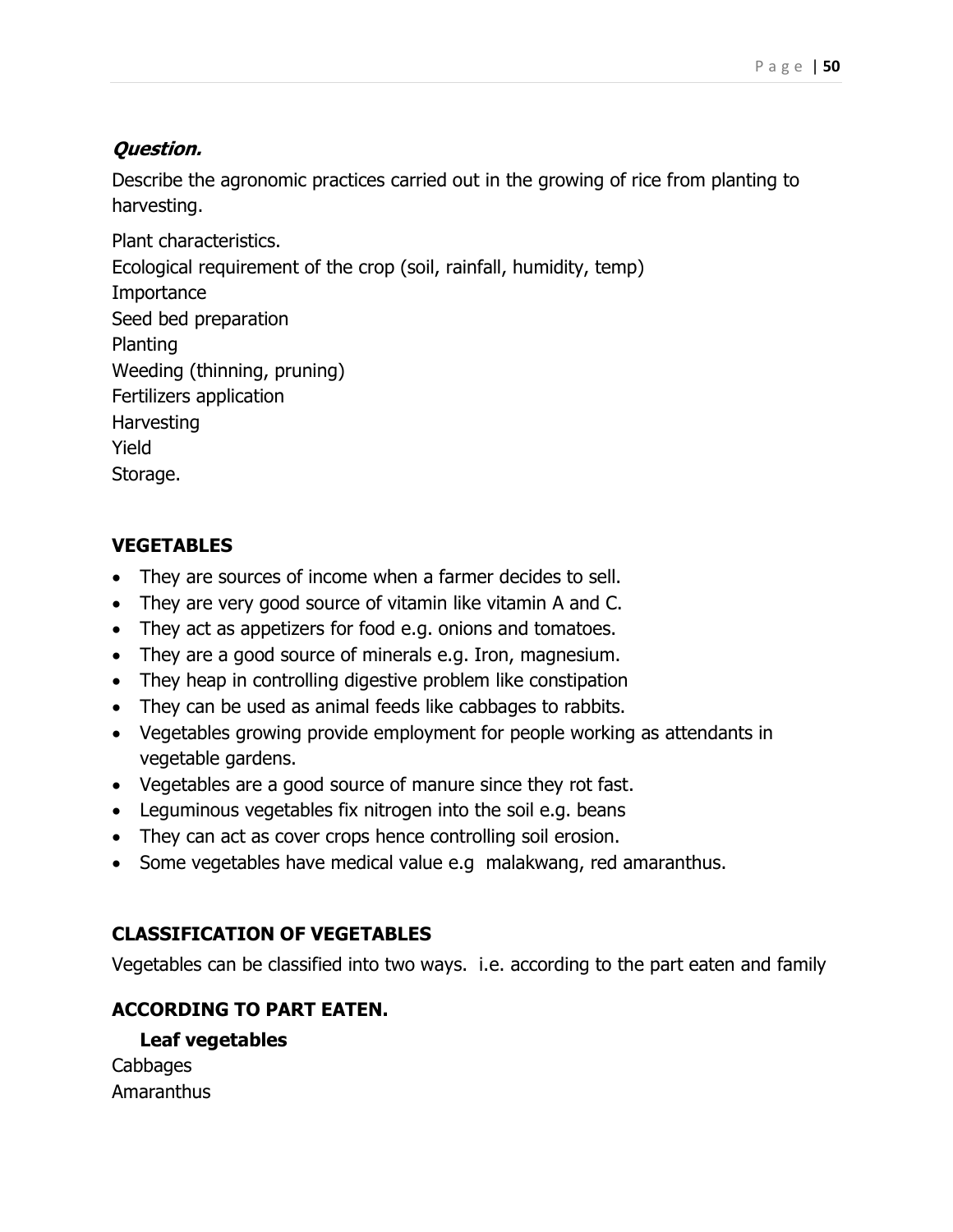Spinach.

## Fruit vegetable

Egg plant Tomatoes Water melon Cucumber Pumpkin. Okra

## Seed vegetables

Cowpeas G-nuts Beans Garden pea Field pea

## Root vegetables

**Onions** Sugar beet **Garlic Carrots** Irish potato Turnip Radish

## Flower vegetables

**Cauliflower** 

# Family classification

Here vegetables are grouped into six families:-

## 1. Leguminosae (pulse)

This include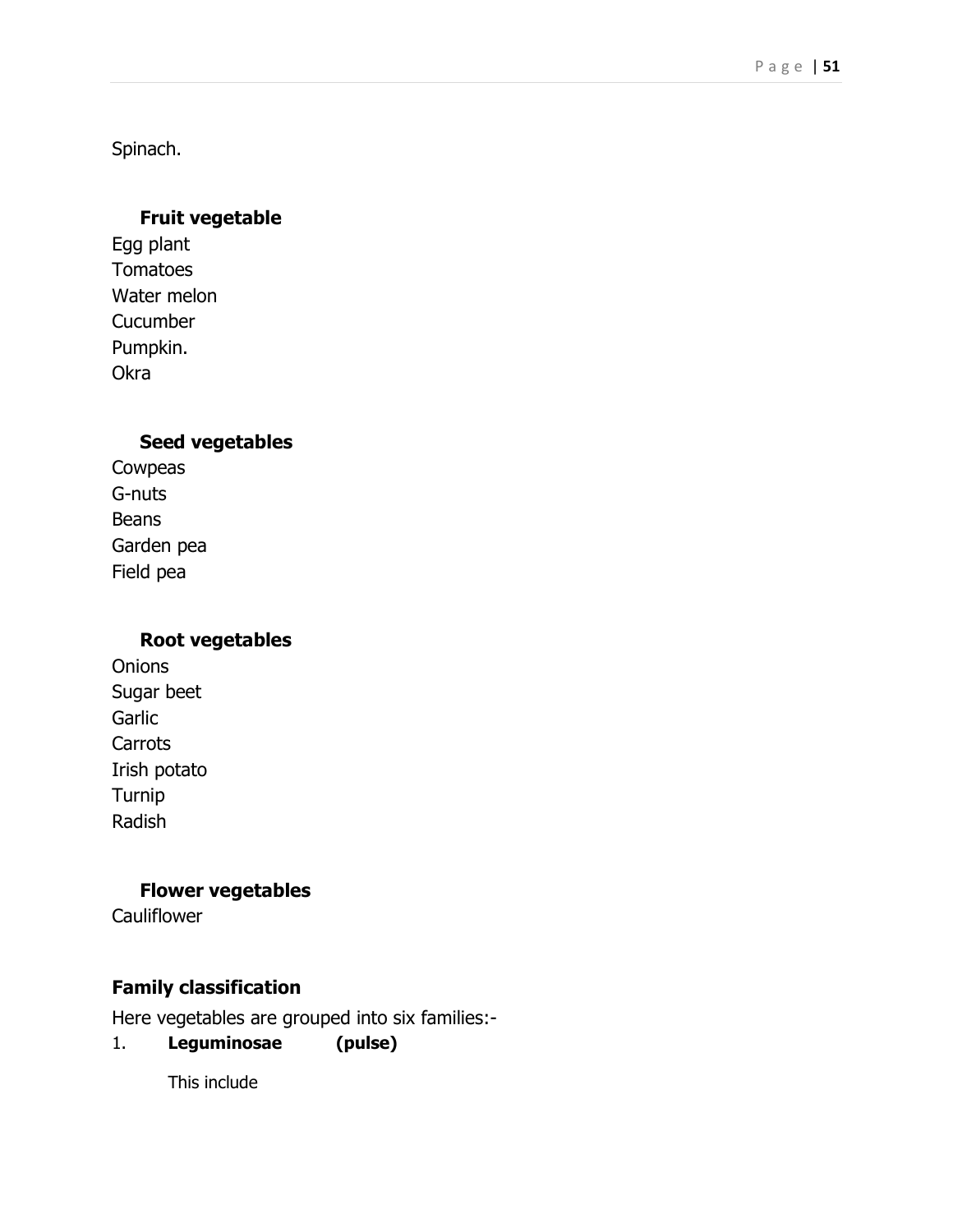Beans Pigeon pea G-nuts Garden peas Cowpeas

## 2. Solanaceae (Tomato family)

This include

Irish potatoes Egg plant Tomatoes Sweet pepper

### 3. Brassicaceae (cabbage family)

It includes

Cabbage **Cauliflower** Radish Turnip Kale

### 4 Cucurbitae (gourd family) **Includes**

Pumpkins Water melon Cucumber Gourds.

#### 5. Alliaceae

This includes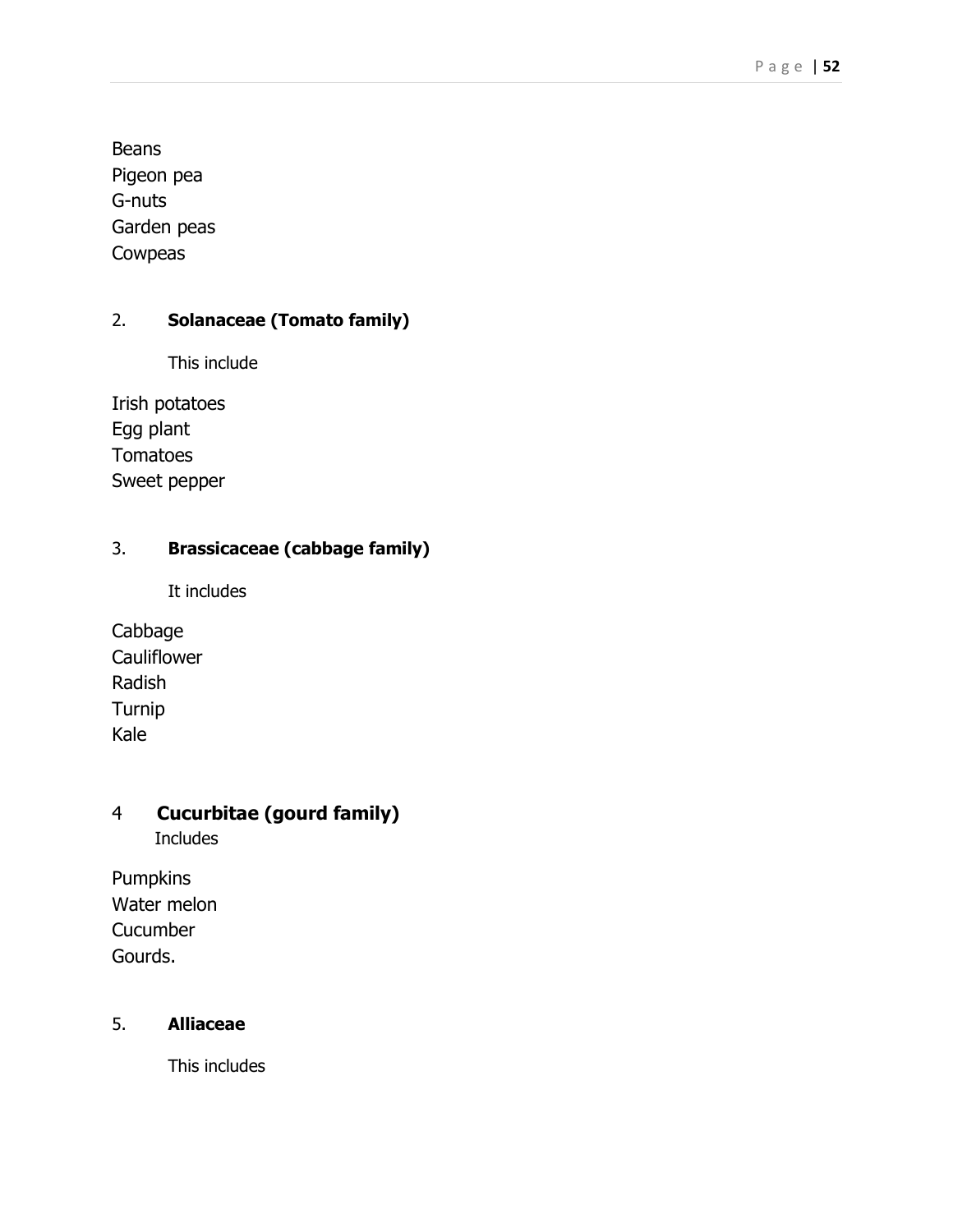**Onions** Leek Garlic

#### 6. Apiaceae

**Carrots** 

Parsely **Celety Carriander** Parsely.

### 7. Amaranthanceae

Amaranthus hybridus A. dubius A. caudatus

## PROCEDURE FOLLOWED IN GROWING VEGETABLES

### 1. Choosing the site.

The site to be considered for growing vegetable should measure up to the following:-

- The soil should be deep and fertile. Incase at low fertility fertilizers should be applied.
- Availability of water, the site should have enough water supply hence the site should be close to a water source.
- Distance from home. The site shouldn't be far from home for security reasons and easy management.
- The area should be free from frost and the farmer to effect this should avoid valley bottom.
- The place shouldn't be having shade since some vegetable like tomato and egg plant do not thrive well in shade.
- Gentle slope or flat land and require for fair drainage.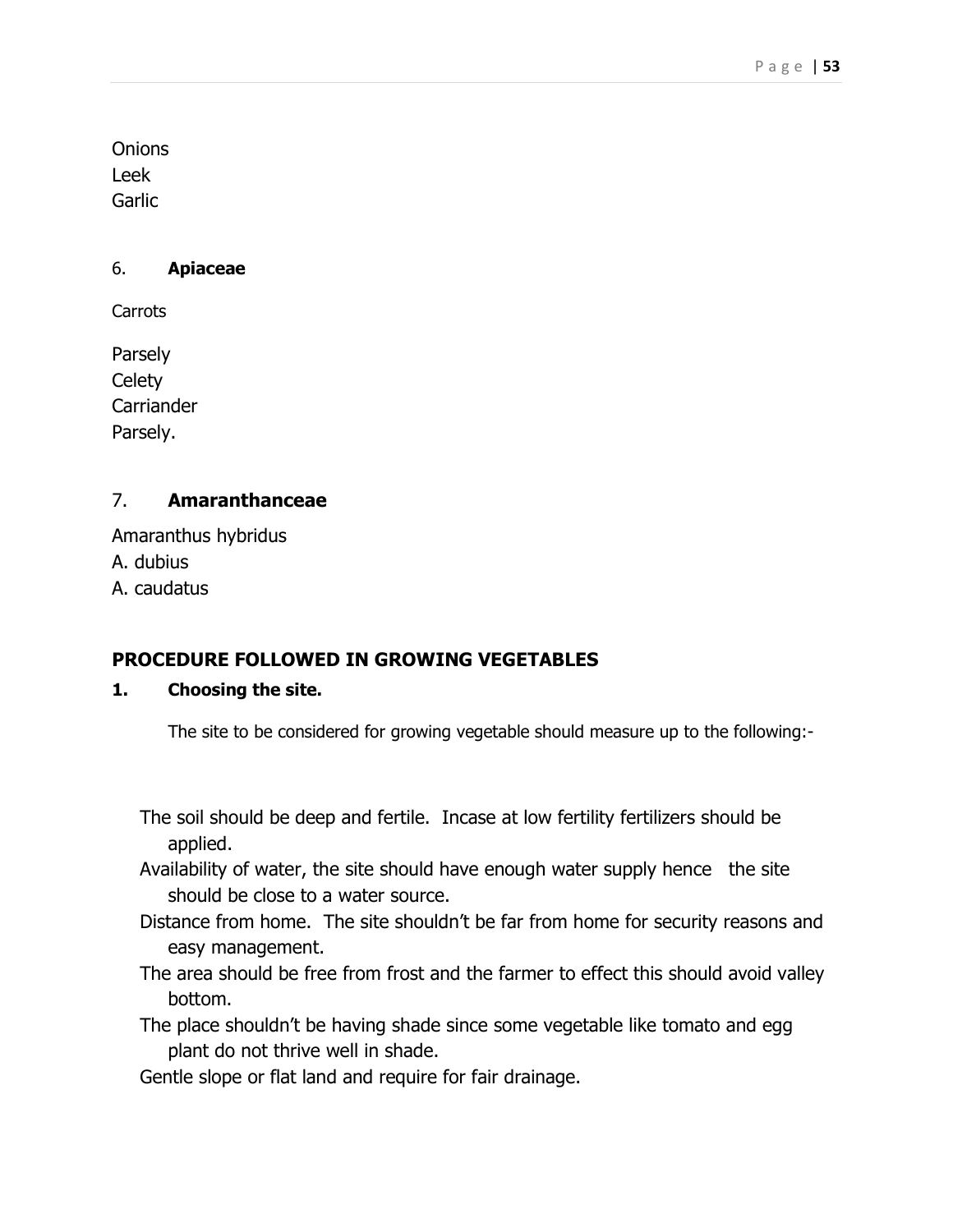### 2. Preparing a nursery bed.

A nursery bed is an area where seedlings are grown before they are transferred to the actual vegetable field / garden. The seeds can be planted in a seed bed, seed boxes or soil blocks.

## Treatment of planting materials

Seed dressing –coating seeds with pesticides e.g. copper Sulphate.

Chitting or encouraging sprouting e.g. in potato seeds.

Inoculation, usually done legumes where seeds are coated with right bacterial for nodule formation.

Hot water treatment against viral diseases e.g in sugarcane and cassava.

## Importance of a nursery bed.

When propagating seeds which are too small to be planted directly into the soil. The crop seedlings are delicate and need great care

Bulking up of planting materials is necessary like in sugarcane

Helps in selecting healthy and strong seedlings.

When cuttings to propagate the crop need special treatment e.g tea.

## Procedure of making a nursery bed

Remove all grasses, roots and tree stumps on the area.

The place should be cultivated deeply to encourage proper root development. All large soil pieces should be broken down to encourage a fine bed.

Incorporate manure containing phosphorous into the soil to improve fertility

Leave the area to settle for Atleast  $3 - 4$  weeks before planting seeds

Measure off the seed bed to a width of 1 metre and any length that you feel.

Erect a shade on the prepared place to control light and water delivered to the seedlings.

Make ridges across the bed where the seeds are to be planted.

Place the seeds in the ridges and cover it with a thin layer of mulch to facilitate germination.

Place a thin layer of mulch over the seeds to conserve soil moisture and control weeds.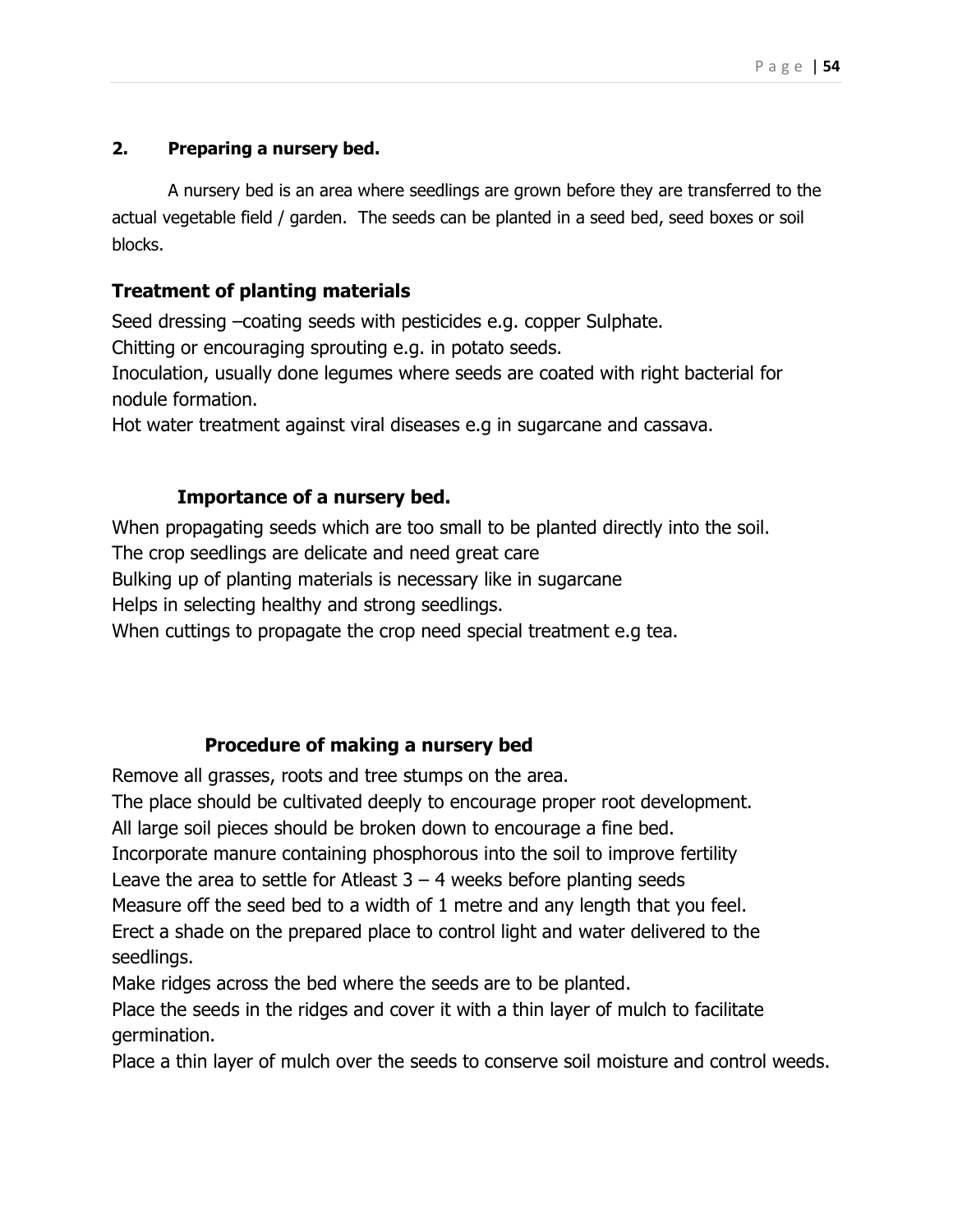As soon as the seeds germinate the mulch should be removed since it may interfere with germination.

The seeds should be watered twice each day in the morning and evening.

After germination excess seedlings can be removed a practice called pricking out.

At a later stage before transplanting seedlings are exposed to environmental conditions referred to as hardening off

Transplanting should be done in the evening hour or morning to reduce the rate of water loss from the seedlings by transpiration.

## 3. Preparation of a seed bed.

A seed bed is a well prepared piece of land ready to receive planting materials.

The land should be cleared of large bush, all trees and grasses

All tree roots and stump should be removed in advance.

The whole place should be deeply cultivated and big pieces of soil broken.

The whole place should be measured to establish the size in accordance to the number of seedlings to be planted.

The place should be leveled before planting seedlings.

The whole vegetable should be along the contour of land to reduce erosion.

# Nursery bed management

- Seedlings must be watered Atleast twice a day i.e in the morning and evening.
- Apply fertilizers to the seedlings to improve growth.
- Apply pesticides to control pests on the seedlings
- Spray fungicides on the seedlings to control fungal infections like dumping off
- Provide a good shade over the nursery bed to control damage to seedling due to harsh environmental conditions
- Remove diseased and excess seedlings from the nursery bed i.e prick out to reduce disease spread and allow proper seedling growth.
- Weed the bed to reduce competition for nutrients and control disease spread

# 4. Transplanting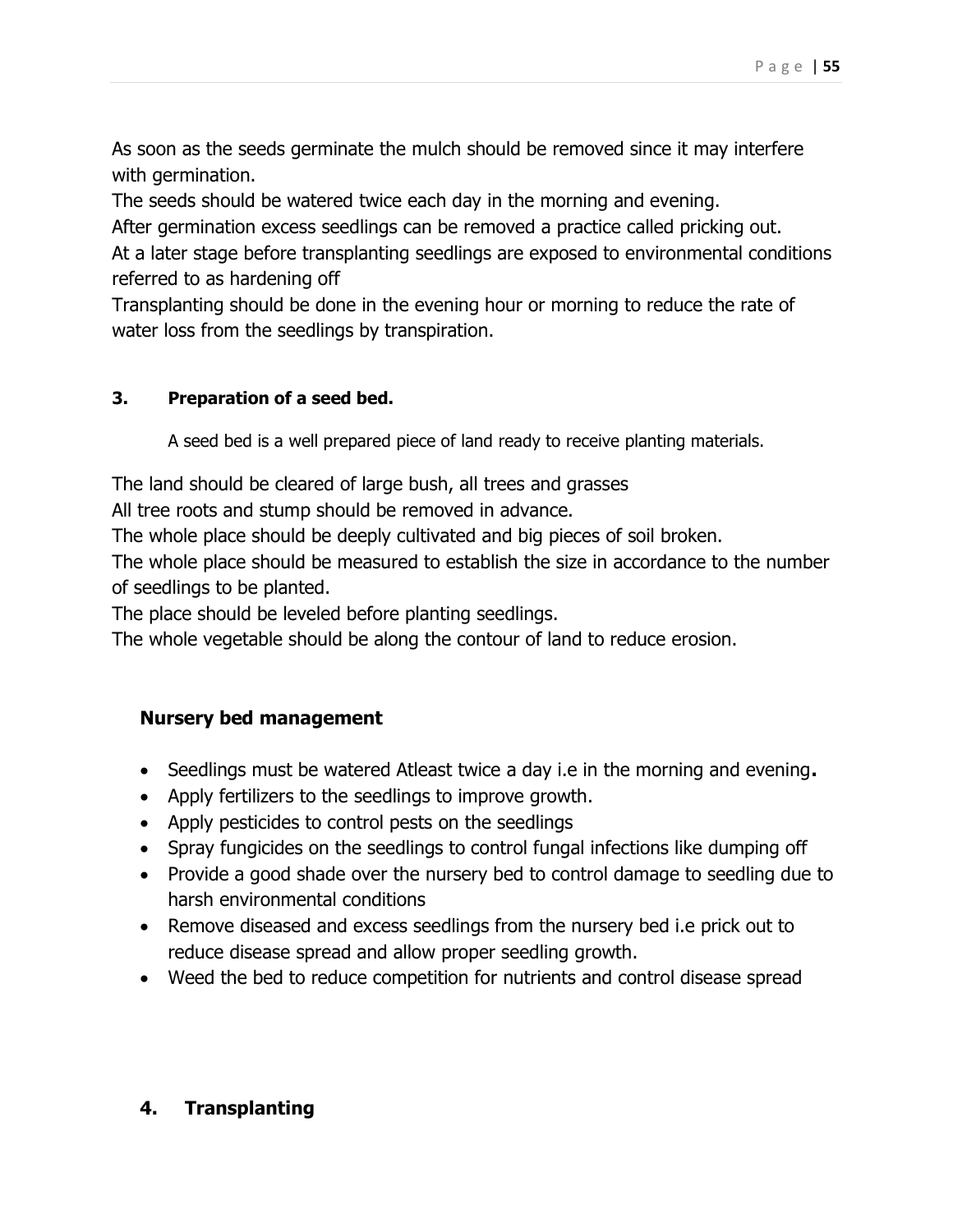## Precautions to be taken when transplanting

- Seedlings in the nursery bed should be well watered before lifting to reduce root breaking
- Seedlings should be lifted with soil in their roots to control distorting of roots.
- Care should be taken not to damage roots as it may deter proper crop establishment and development.
- Transplanting holes should be big enough to accommodate seedlings without bending roots since it may affect root development.
- Where fertilizers are used it should be thoroughly mixed with soil for efficient utilization by the seedlings.
- Seedlings should not be planted deeper than they were in the nursery for proper establishment.
- Transplanting should be done during the cool hours to reduce wilting of seedlings through excessive loss of water by transpiration.
- Seedlings should be watered after transplanting if the soil in the field is dry to provide adequate moisture for crop establishment and growth.

## Transplanting the seedlings.

Only healthy, strong seedlings should be selected.

Watering of the nursery to soften the soil to ease transplanting and reduce root damage.

Transplanting should be done in the evening or in cool weather.

Thorough preparation of the seedbed by removing all tree stamps and roots remove any other vegetation Atleast two months before transplanting.

Dig holes before transplanting at the required spacing

Fill the holes with a mixed top soil and double supper phosphate or organic manure

Atleast 2 -3 weeks before planting.

Top soil and sub soil should not be mixed but filled to holes separately

Transplant at the beginning of rain for easy crop establishment.

Provide temporary shade to the transplanted plant (seedlings)

Mulch around the seedling

Continue watering until the plant has fully established it's self.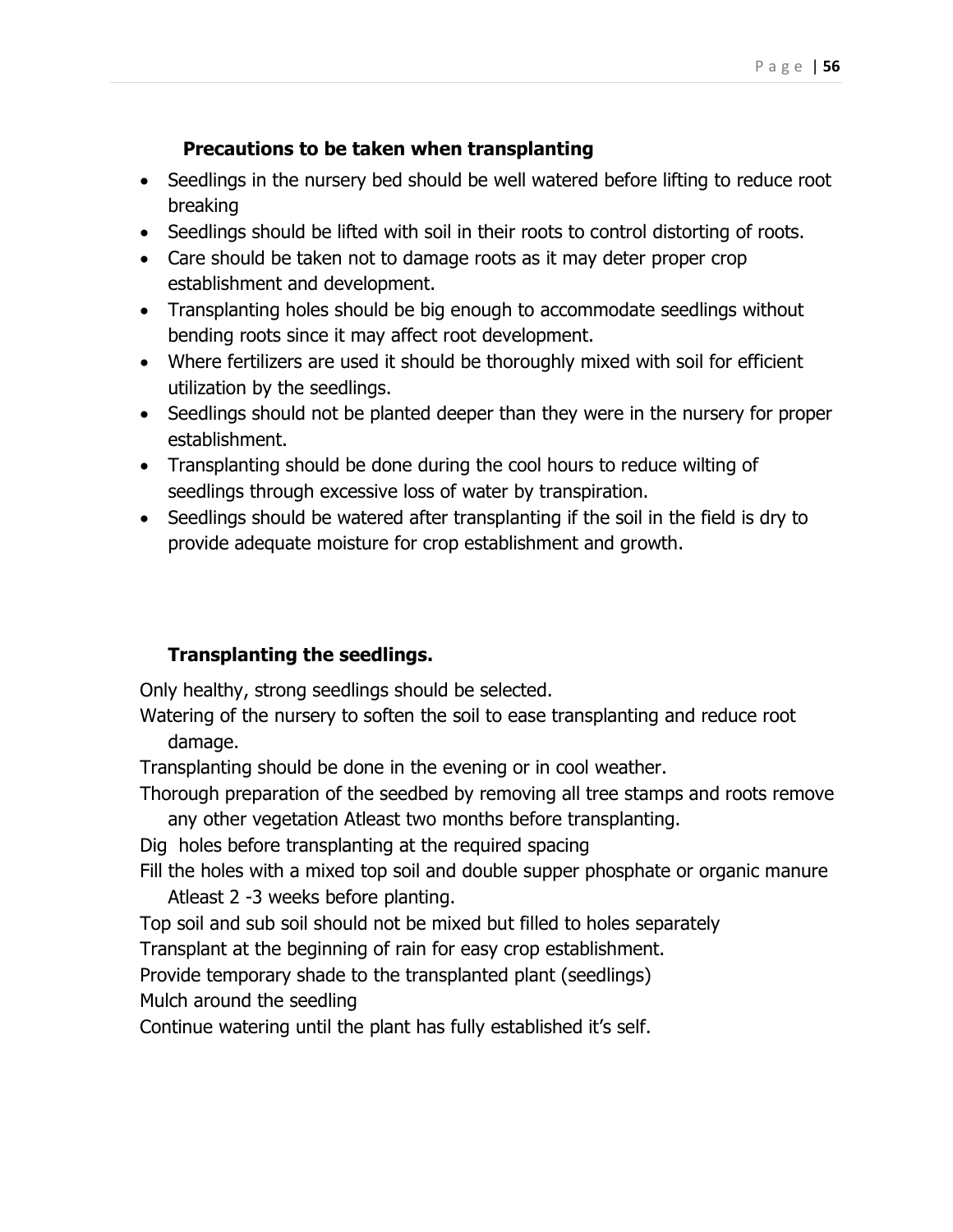## 5. Application of fertilizers.

Vegetable require more of N, P and K which should be applied early for vigorous plant growth.

### 6. Weeding

Effective weed control is needed to ensure proper growth of the vegetable since they are more sensitive to competition.

### 7. Disease and pest control.

Vegetables are attacked by a number of fungal and bacterial diseases like dumping off, downy mildew, bacterial wilt, mosaic, dry rot, black rot, stem rot, and blight. The common pests are cut worms, termites, grasshoppers, caterpillars, mole crickets, aphids, thrips, nematodes and beetles.

### 8. Harvesting

Most vegetables are early maturing and are normally harvested manually after harvesting they should be kept in a cool place to that they don't go

bad.

# GROWING OF TOMATO SEEDLINGS FROM NURSERY BED PREPARTION TO TRANSPLANTING.

Select a good site for vegetable production Remove all vegetation from the area where to prepare the seed nursery bed. Cultivate deeply removing all roots from the bed. Raise a nursery bed to facilitate good drainage. Incorporate well rotten F.Y.M / compost or S.S.P fertilizer. Level the soil by raking and remove any foreign material like stone, polyethene or glasses and break any big clods of soil.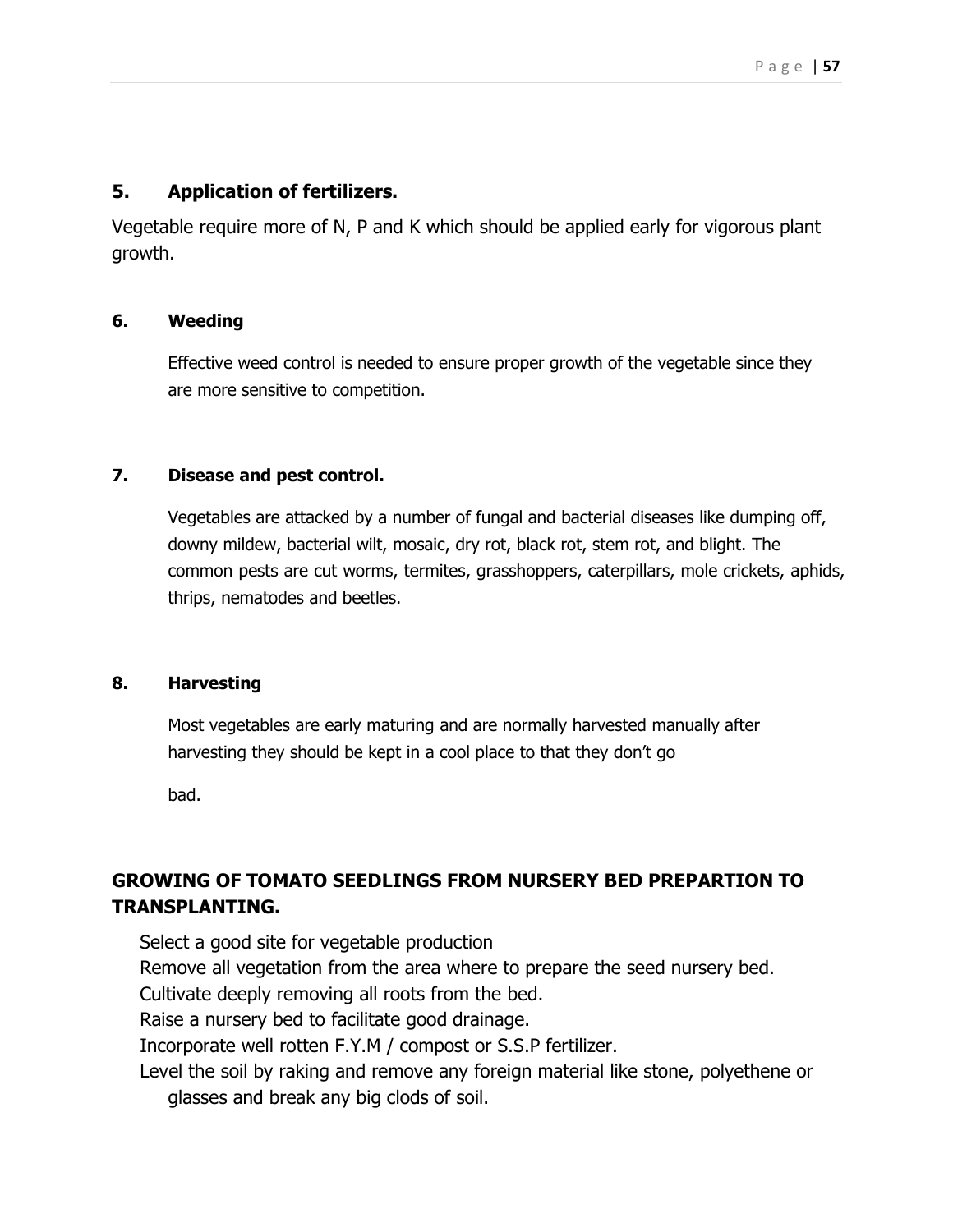Sow the seed at 0.5cm deep and cover lightly with soil

Spacing should be 15cm between the rows.

- Mulch the bed lightly and remove after seeds have germinated
- Erect a shade over a nursery bed to protect seedlings from harsh environmental conditions.
- Water from the top of the shade twice a day, morning and evening using a watering can.
- When the seedlings grow up to about 2.5cm high, prick out to ensure proper spacing and growth.
- Weeding should be carried out with a garden trowel or suitable tool
- Spraying seedlings with copper fungicides such as ridomil and diethane M45 to control late blight and other pests should be done.

As seedlings near 15cm in height, reduce the shade to ensure hardening off.

A week before transplanting water the seedling to ensure the soil is soft to avoid breaking roots.

A week before transplanting, remove all the shade to ensure full hardening off.

- Transplanting should be done in the evening or cloud cast day to reduce water loss from the seedlings.
- At transplanting use a trowel to remove seedling with soil around the roots.

At transplanting use a trowel to remove seedling with soil around the roots. Water immediately after transplanting.

## Diseases of tomato.

**Tomato Blight-It's a fungal disease, it attacks leaves, stems and fruits** causing brown – black sunken lesions

It's very severe in humid weather.

It can be controlled by spraying with copper fungicides such as ridomil and diethane M45.

**Bacterial Wilt**  $\qquad \frac{1}{2}$  Its caused by pseudomonas solanacearum, it causes wilting and death of growing point and upper leaves.

Its airborne and controlling its spread is difficult. However the following control measures are recommended:-

Remove and burn all infected plants.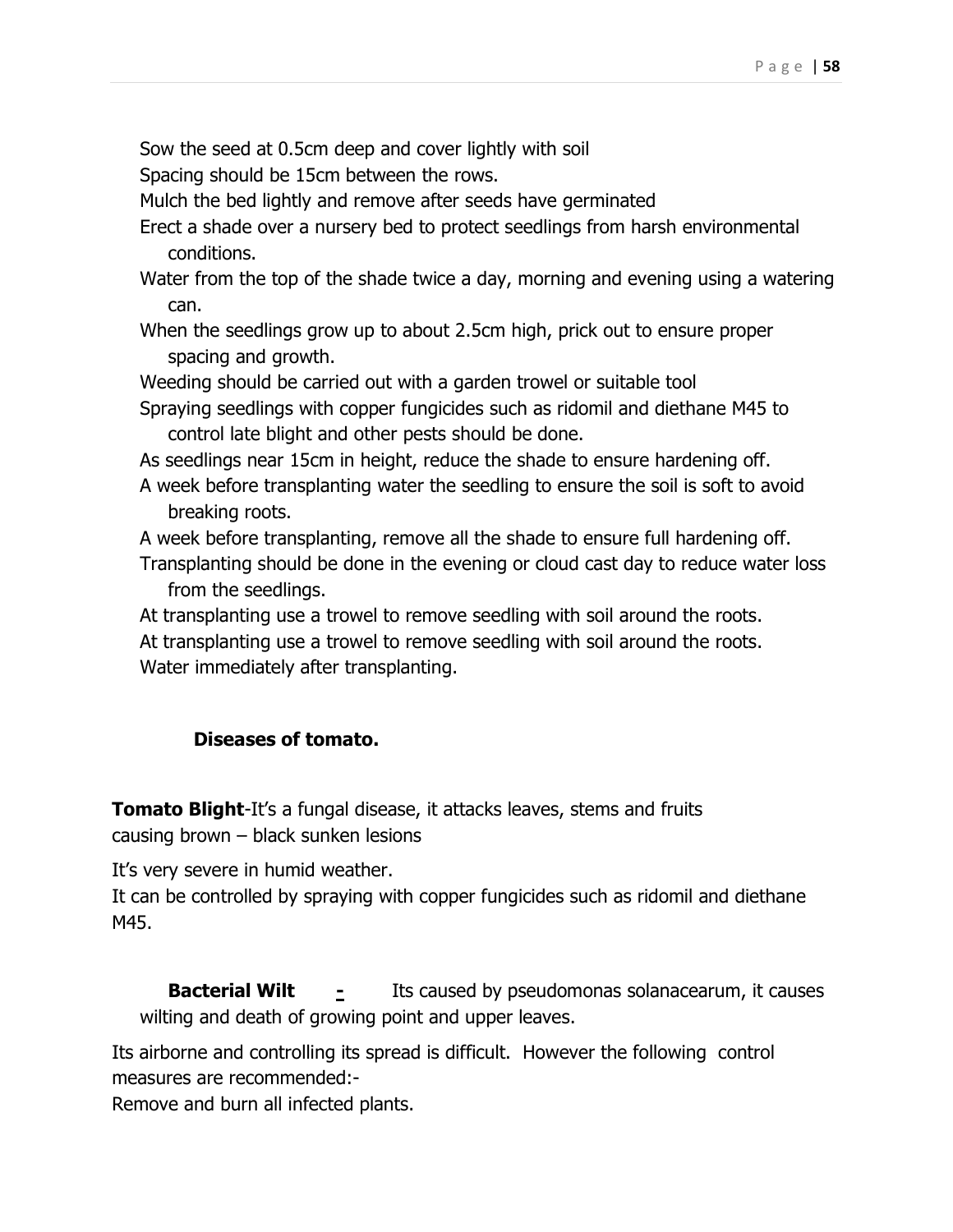Crop rotation Use resistant varieties Sterilize the soil by burning grass on top or apply formalin or boil By fallowing

**Tomato Mosaic** -This is a rival disease, which causes curling and molting of leaves thus reducing the area of photosynthesis.

It may be transmitted from tobacco shred or a smoker's hand

Its controlled by planting resistant healthy seeds burning all affected plants and planting healthy seeds smokers should wash their hands before touching tomato plants.

### Pruning tomato

One or two stems are left per plant. Remove lateral shoot weekly When  $6 - 8$  trusses of flowers pinch out the growing it this pruning will encourage the growth of good size marketable tomato. Remove leaves close to the ground to prevent the entry of blight.

#### Importance of pruning tomatoes

Improves the quality of fruits by exposing each to enough light.

Improve yields by ensuring big fruits due a reduced competition for nutrients between various branches

Makes spraying against disease more easy

Removes a micro climate that can encourage pests.

Harvesting becomes easier since fruits are properly exposed

Makes movement with in the garden simpler.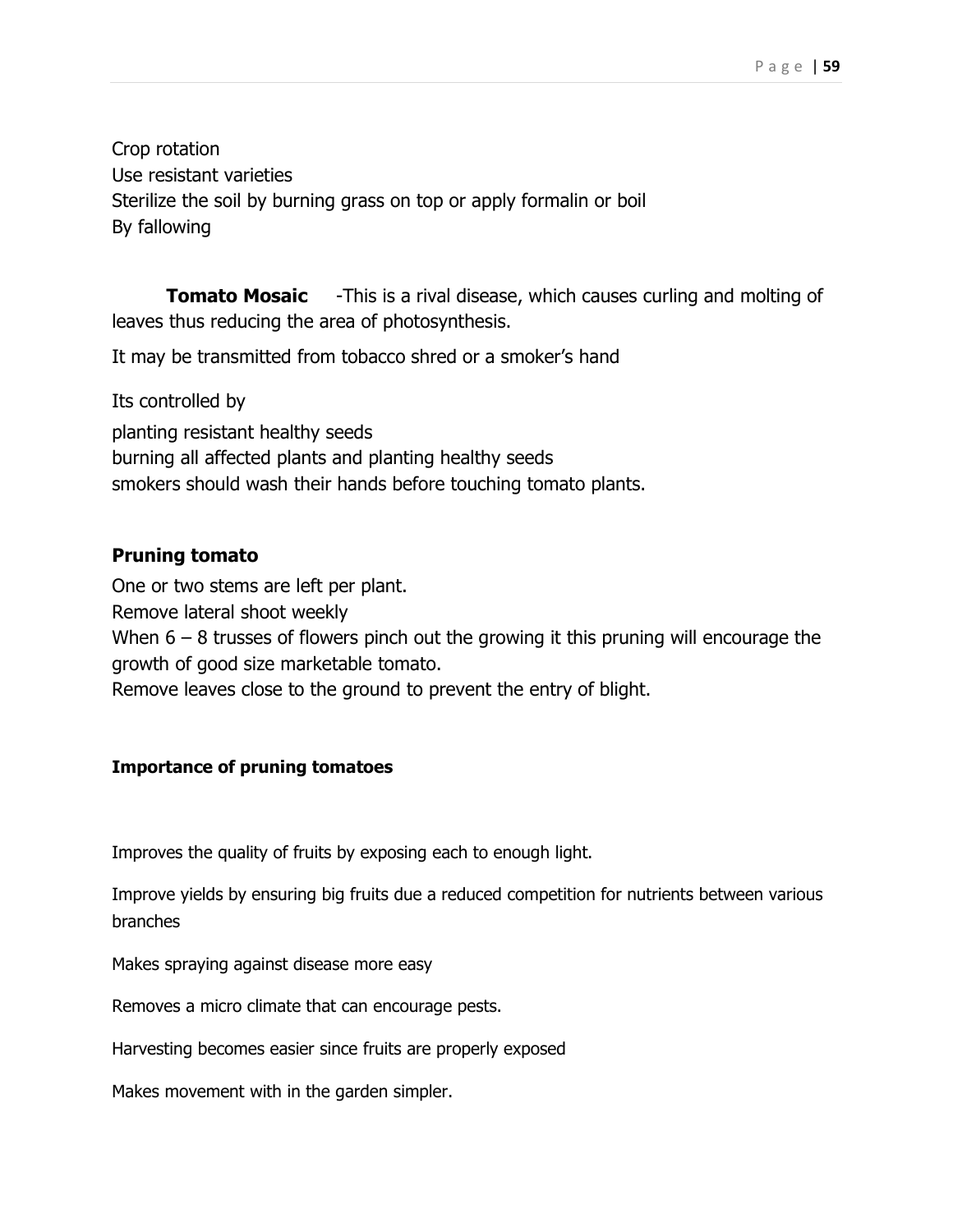## Staking tomatoes

There are several methods of staking tomato the common method includes:-

Single staking Cross staking using a wire cross poles.

## Importance of staking tomatoes

Controls fungal diseases that can attack tomato fruits especially soil borne diseases. Improves the quality of fruits by preventing contact between soil and fruits. Prevents pest attack of tomatoes by crawling pests Exposes fruits to adequate air and light which improves quality. Reduces wastage of pesticides by exposing fruits for easy spraying. Make movement with in the garden easy.

## LEGUMES

These are plants with root nodules which are able to fix nitrogen into the soil.

## IMPORTANCE OF LEGUMES.

They are good sources of protein for human and other animals e.g. soybeans, with a protein content of 38 – 40%

- In pasture they provide protein for grazing animals
- Symbolic bacteria in the root nodules of legumes fix atmospheric nitrogen into the soil.

Fast growing leafy legumes are good for making green manure.

Legumes grow and cover the ground very quickly hence can be used as cover crops.

They are deep rooted hence help in recycling nutrient and opening up the soil thus increasing ration and infiltration.

In any dry area legume shrub provide fodder for animals.

Legumes regenerate faster and produce more nutritious vegetative parts hence can be continually grazed by animals.

Some legumes are used in the manufacture of medicine and dyes

Industrial products made from legumes such as ground nuts cake are fed to livestock.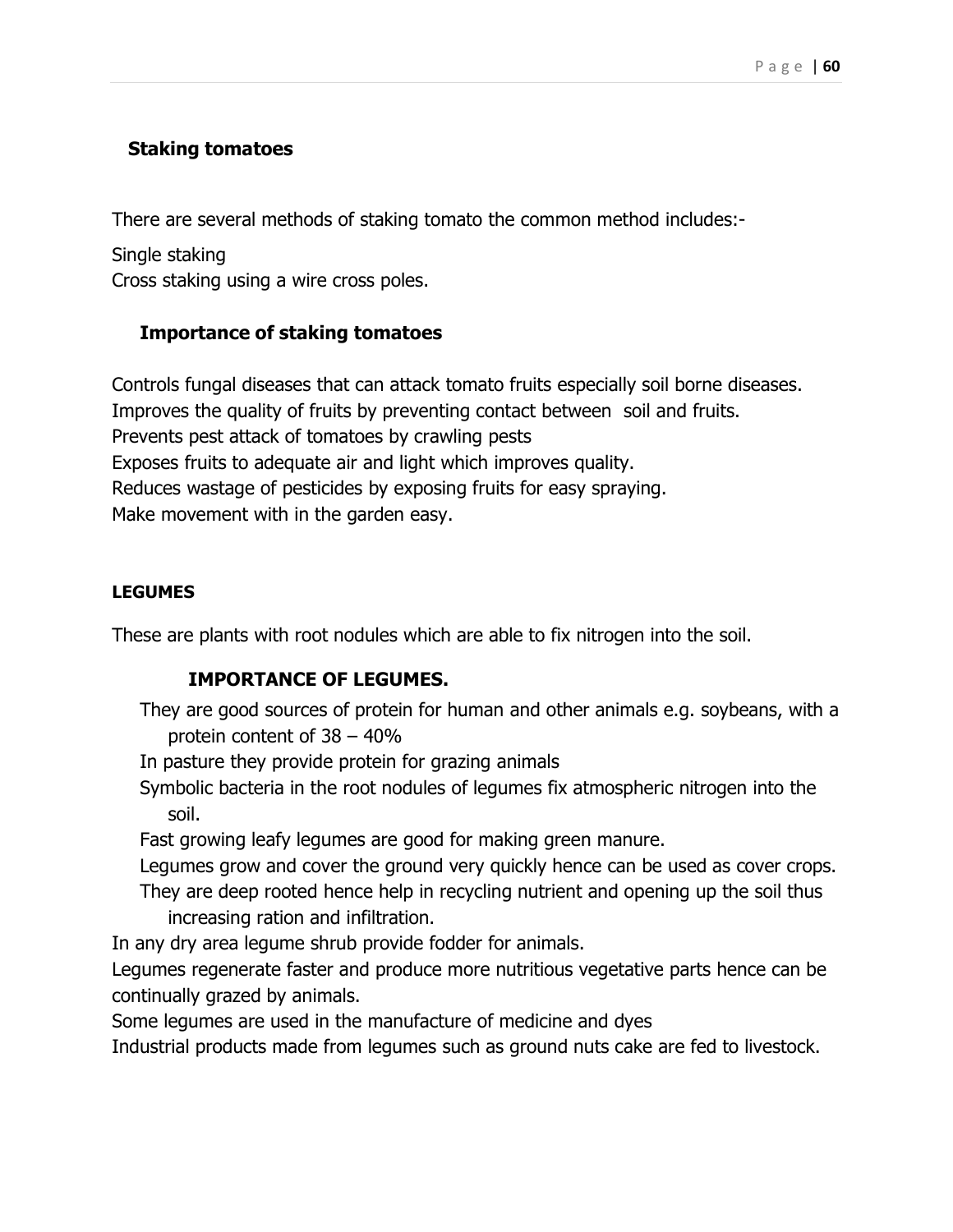## CHARACTERISTICS OF LEGUMES

They have trifoliate net vein leaves.

Most legumes have root nodules which contain nitrogen fixing bacteria

They bear pods which contain seeds.

They have a tap root system.

## ROOT CROPS

They are crops which have swollen roots or under (ground stems) in which large quantities of starch are stored.

## IMPORTANCE OF GROWING ROOT CROPS.

They grow in a variety of soil and can be good source of food for most of the areas. They require little labour and attention hence cheap to produce

- The tuber can lie in the ground until required and therefore available throughout the year.
- Most root crops are resistant to drought hence can be produced in area of little rainfall.
- Root crops are attacked by few pest and diseases as compared to other crops.
- They are able to give high yield even in poor soil hence solving the problem of hunger.
- Compared to cereals and legumes, root crops require little processing before they are eaten.

# LIMITATION OF ROOT CROPS GROWING.

They are bulky and therefore difficult and expensive to transport

They have a high moisture content hence difficult to store.

They are low in protein, fat, vitamin, and minerals hence needs supplementation.

They are propagated vegetatively therefore the planting material is difficult to transport.

## PERENNIAL CROPS

These are crops which complete their life cycle in more than one year coffee, tea, cocoa, sisal, cashew nut, sugar cane, citrus fruits, pawpaw, banana, pineapple.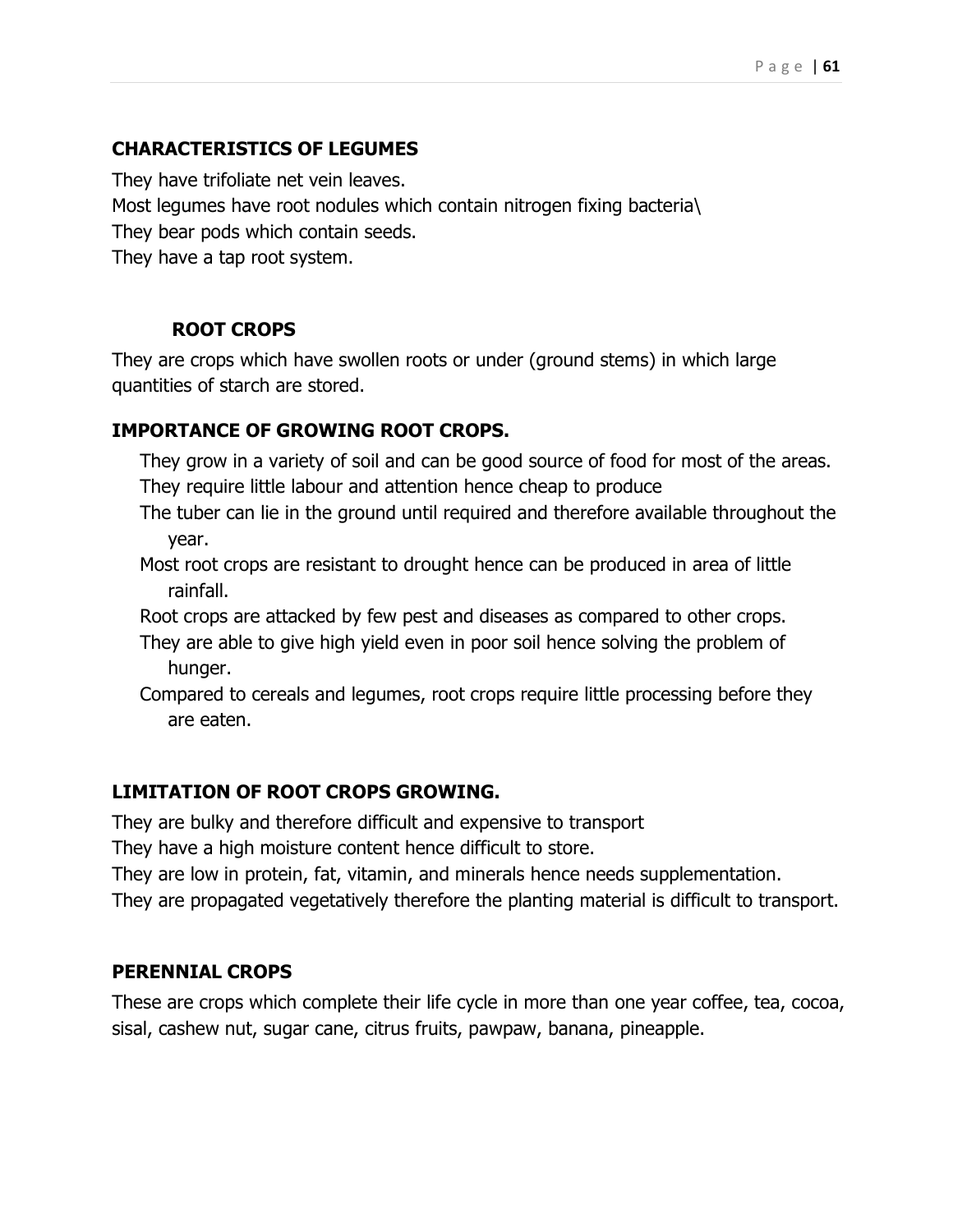# IMPORTANCE OF GROWING PERENNIAL CROPS IN AN AGRICULTURE SYSTEM.

The cost of establishing is spread over a number of gear hence can lower than that of annual.

Harvesting is continuous after establishment which reduces Labour.

They may be used as security in acquiring loans from the bank.

They increase value of land whenever planted.

The cost of controlling pest and disease is generally lower than that of annual.

## LIMITATION OF PERENNIAL CROP PRODUCTION

Require a lot of land to be grown because of their wide spacing.

- Perennial take long time to mature therefore waste long which could have been used for short term profitable crop.
- Some of the perennial require irrigation so a permanent water source may be necessary.

Some perennial do not have seeds and therefore must be vegetatively propagated which is a bit expensive.

The processing of these crops may have to be done on the farm reducing the land area that could be used for crops.

The average yield for most perennials is low.

Perennials are very difficult to improve because breeding programmes are at along term nature and very expensive.

The perennials are also grouped into families e.g.

| 1. | Rubiaceae       |       | Coffee        |       |
|----|-----------------|-------|---------------|-------|
| 2. | Theacede        |       | Tea           |       |
| 3. | Sterculiaceae - | Cocoa |               |       |
| 4. | Anacardiaceae - |       | Cashew nut    | Mango |
| 5. | Agavaceae       |       | Sisal         |       |
| 6. | Graminae        |       | Sugar cane    |       |
| 7. | Rutaceae        |       | Citrus fruits |       |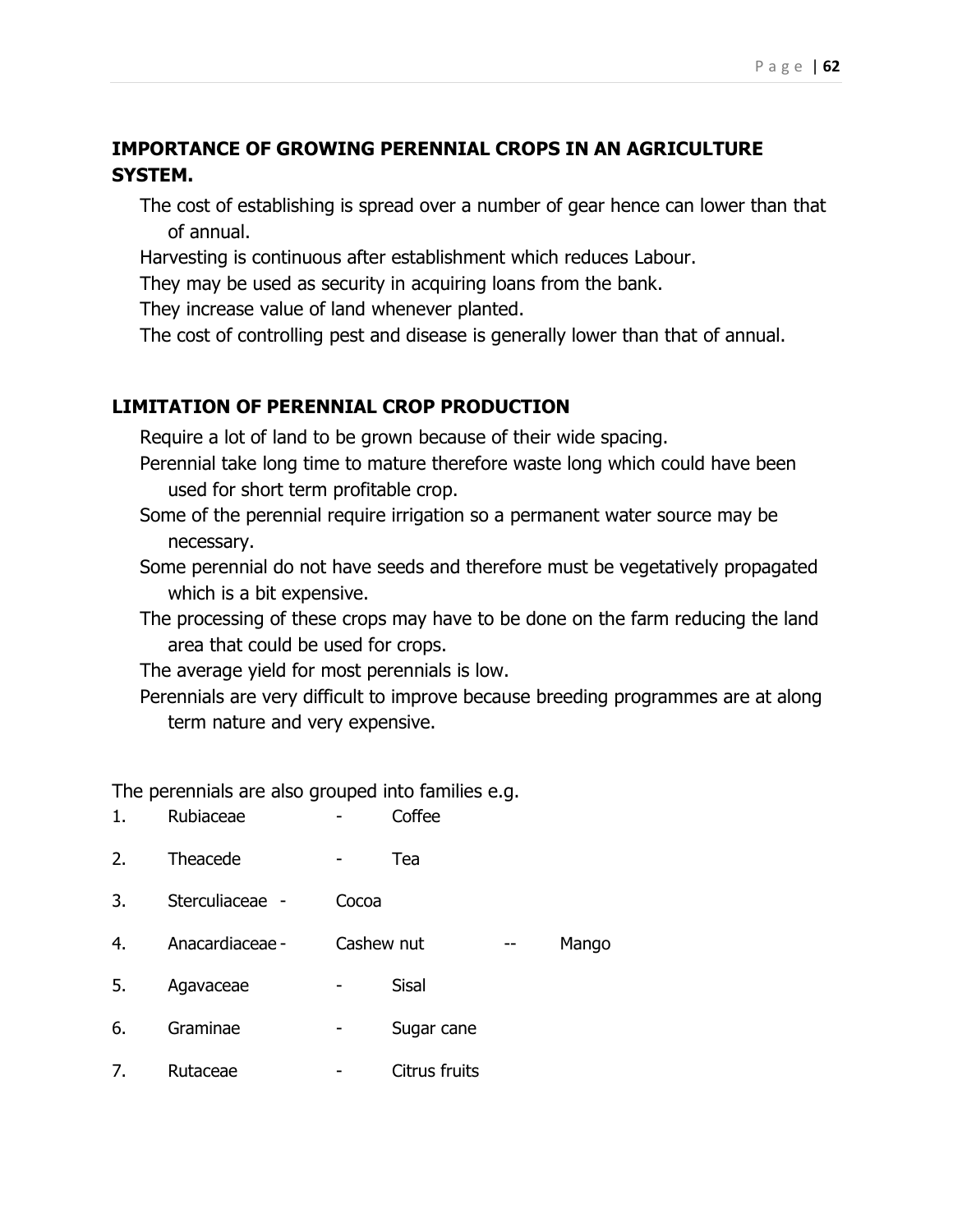| 8. | Caricaceae |  | Papaw (Carica papaya) |
|----|------------|--|-----------------------|
|----|------------|--|-----------------------|

- 9. Musaceae Banana
- 10. Bromeliaceae. Ananas cosmosus (pineapple)

### GROWING COFFEE FROM NURSERY BED TO HARVESTING

Choose a suitable site with a good deep, well drained fertile soil from any shade. Plough the area a depth of 0.6m to a tilth i.e. deep ploughing

- Remove all plants roots, stones, weeds and break all big clods then level the soil using a rake.Incorporate manure i.e. compost manure or SSP.
- Sow/ plant seeds at a depth of 2.5m in a nursery bed at a spacing of 15cm by 15cm or 20cm x 20xm.
- Mulch and water thoroughly using watering can mulches are removed immediately after germination.
- Erect a shade to last atleast for one month.
- water regularly nursery life last for 1 ½ year
- weeding, thinning, pricking out should be done to avoid competition
- control pest and disease
- Hardening of the seedling before transplanting this is done by reducing water interval, reducing the shade.
- Only healthy, strong seedlings should be selected.
- Watering of the nursery to soften the soil to ease transplanting and reduce root damage.
- Transplanting should be done in the evening or in cool weather to reduce water from the seedlings.
- Thorough preparation of the seedbed by removing all tree stamps and roots or any other vegetation atleast two months before transplanting.
- Dig a hole two months before transplanting at a spacing of 2.7m x 2.7m and 60cm deep and 60cm wide.
- Fill the holes with a mixture of top soil and double supper phosphate or organic manure atleast 2 -3 weeks before planting.

Top soil and sub soil should not be mixed but filled to holes separately

- Transplant at the beginning of rain after 1 ½ year when the plant is ready to leave the garden.
- Provide temporary shade to the transplanted plant (seedlings)